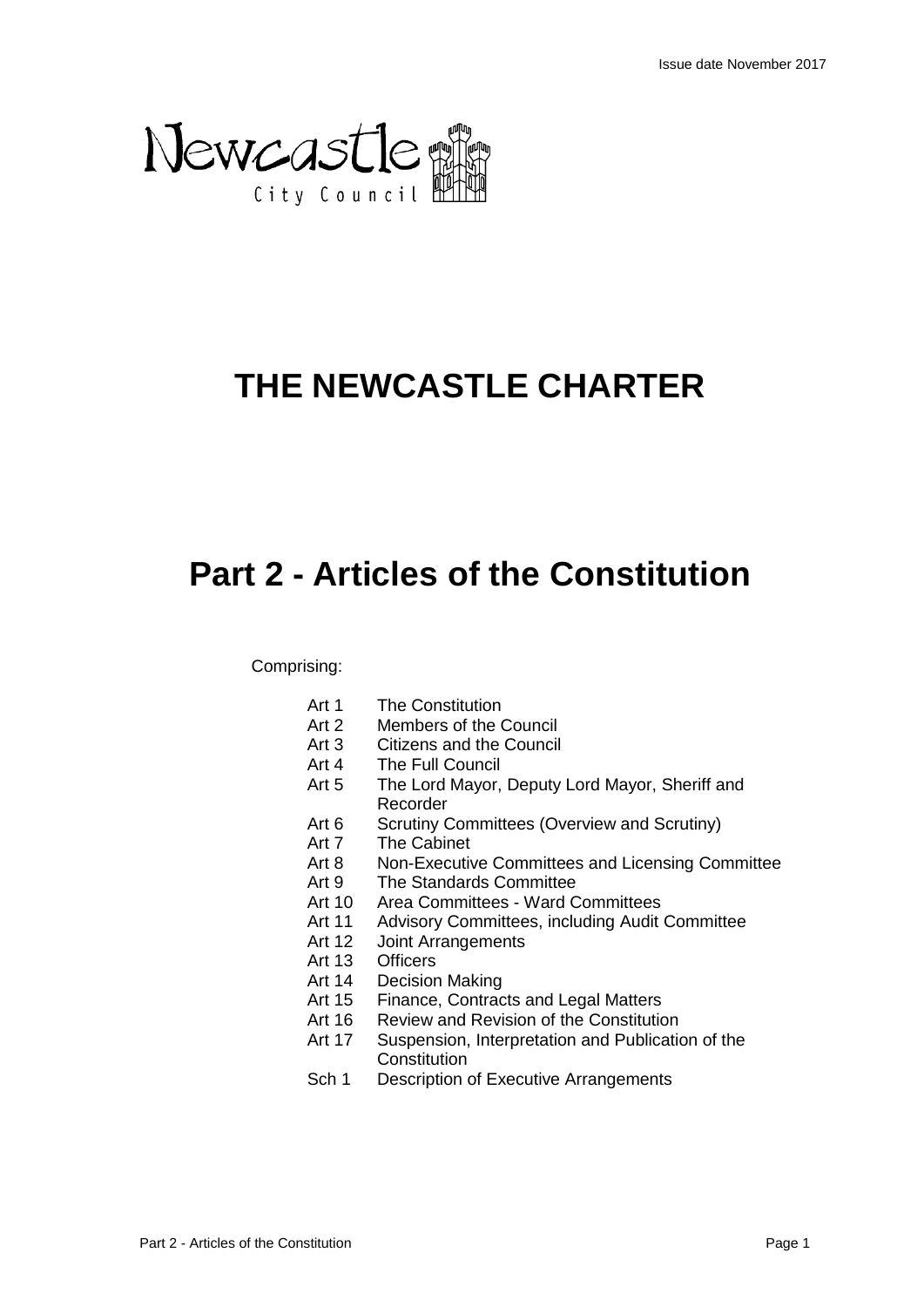## **ARTICLE 1 – THE CONSTITUTION**

### **1.01 Powers of the Council**

The Council will exercise all its powers and duties in accordance with the law and this Constitution.

## **1.02 The Constitution**

This Constitution, and all its appendices, is the Constitution of Newcastle City Council.

### **1.03 Purpose of the Constitution**

The purpose of the Constitution is to:

- 1. support the Council's four priorities:-
	- A working city creating good quality jobs and helping local people develop the skills to do them;
	- Decent neighbourhoods working with local communities to look after each other and the environment;
	- Tackling inequalities tackling discrimination and inequalities which prevent people from fulfilling their true potential; and
	- A fit for purpose council a council which leads by enabling others to achieve.
- 2. enable the Council to provide clear leadership to the community in partnership with citizens, businesses and other organisations;
- 3. support the active involvement of citizens in the process of local authority decision-making;
- 4. help councillors represent their constituents more effectively;
- 5. enable decisions to be taken efficiently and effectively;
- 6. create a powerful and effective means of holding decision-makers to public account;
- 7. ensure that no one will review or scrutinise a decision in which they were directly involved;
- 8. ensure that those responsible for decision making are clearly identifiable to local people and that they explain the reasons for decisions; and
- 9. provide a means of improving the delivery of services to the community.

#### **1.04 Interpretation and Review of the Constitution**

Where the Constitution permits the Council to choose between different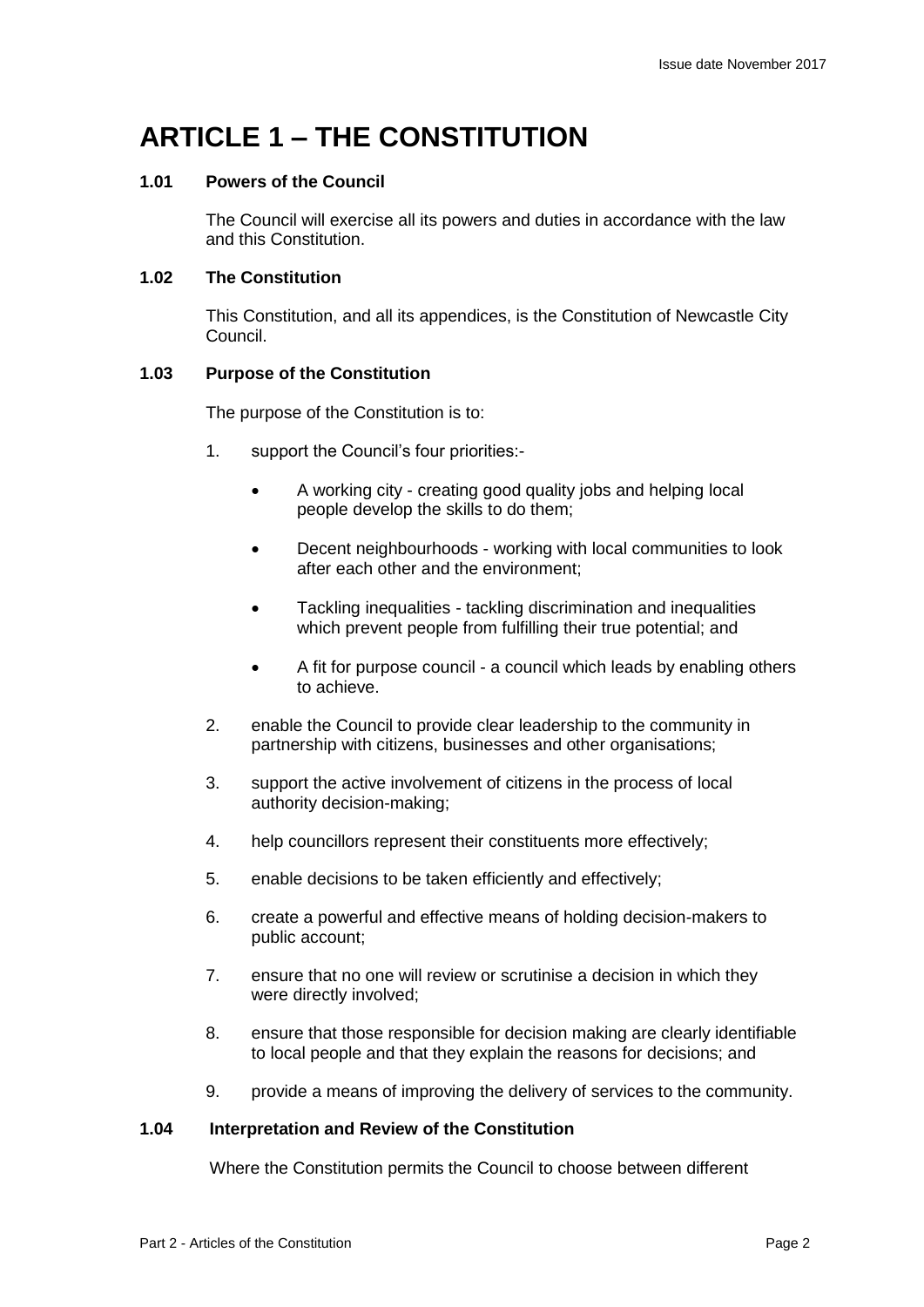courses of action, the Council will normally choose that option which it thinks is closest to the purposes stated above.

The Council will monitor and evaluate the operation of the Constitution as set out in Article 16.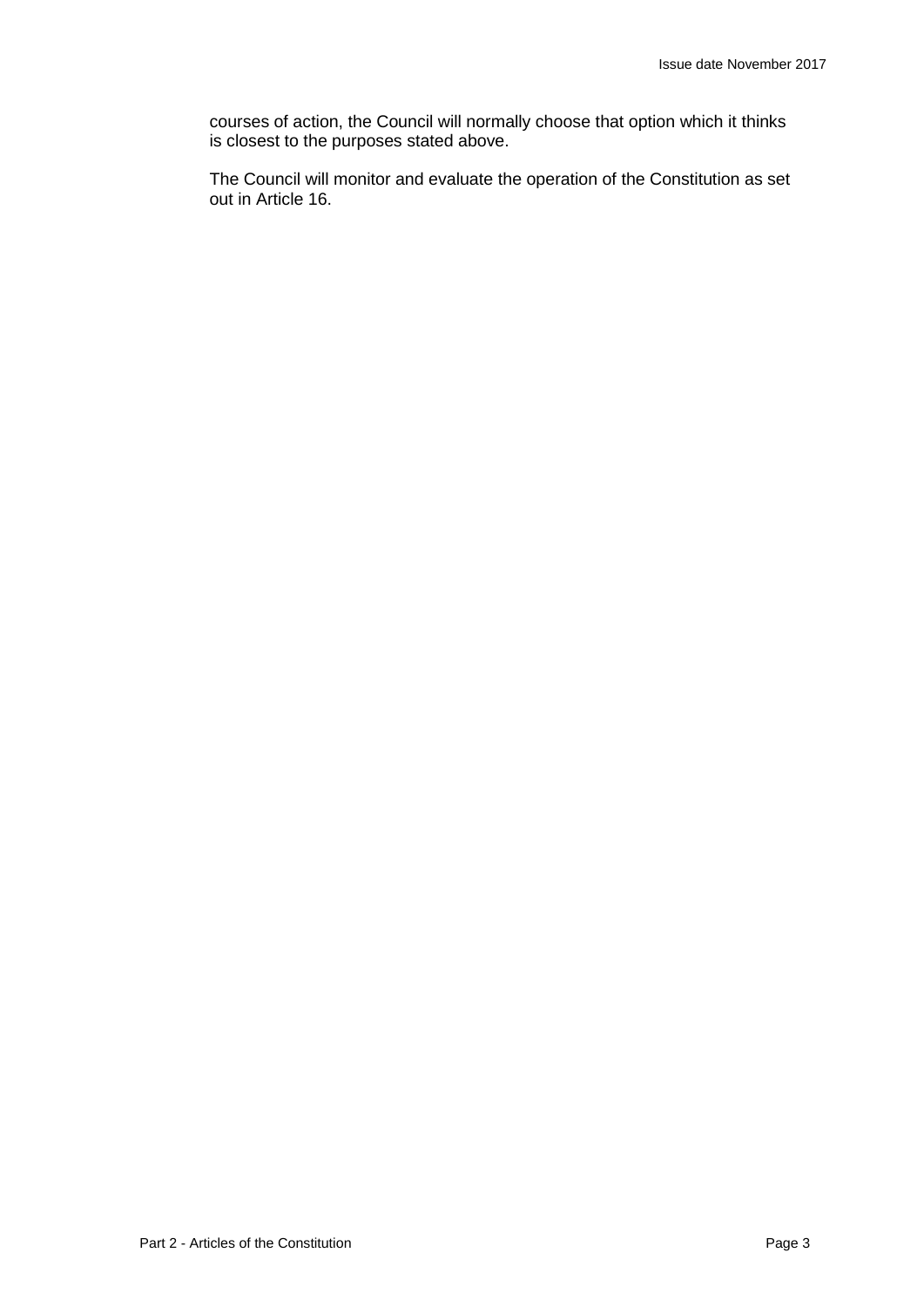## **ARTICLE 2 – MEMBERS OF THE COUNCIL**

## **2.01 Composition and eligibility**

- (a) **Composition**. The Council will comprise 78 members, otherwise called councillors. Three councillors will be elected by the voters of each ward.
- (b) **Eligibility**. Broadly, only registered voters of the City of Newcastle upon Tyne or those living or working there will be eligible to hold the office of councillor. Some people, such as employees of the Council, are disqualified from being elected.

## **2.02 Election and terms of councillors**

**Election and terms.** The ordinary election of a third (or as near as may be) of all councillors will normally be held on the first Thursday in May in each year, except that in 2009 and every fourth year after there will be no regular election. The terms of office of councillors will be four years starting on the fourth day after being elected and finishing on the fourth day after the date of the regular election four years later.

**Electoral Changes.** The Local Government Boundary Commission for England periodically review and change the electoral arrangements for the City. As from 2004, the following electoral cycle applies

- **2004** All councillors retired and elections were held in all wards for three seats.
- **2005** No elections.
- **2006** One-third of councillors retired.
- **2007** One-third of councillors retired.
- **2008** One-third of councillors retired.
- **Note –** Of the councillors elected in 2004, one in each ward retired in 2006, 2007 and 2008. The first to retire was the councillor elected in the ward by the smallest number of votes. The second to retire was the councillor elected by the next smallest number of votes.
- **2009** No elections
- **2010** and thereafter usual cycle

## **2.03 Roles and functions of all councillors**

- (a) **Key roles.** All councillors will:
	- (i) collectively be the ultimate policy-makers and carry out a number of strategic and corporate management functions;
	- (ii) represent their communities and bring their views into the Council's decision-making process, i.e. become the advocate of and for their communities;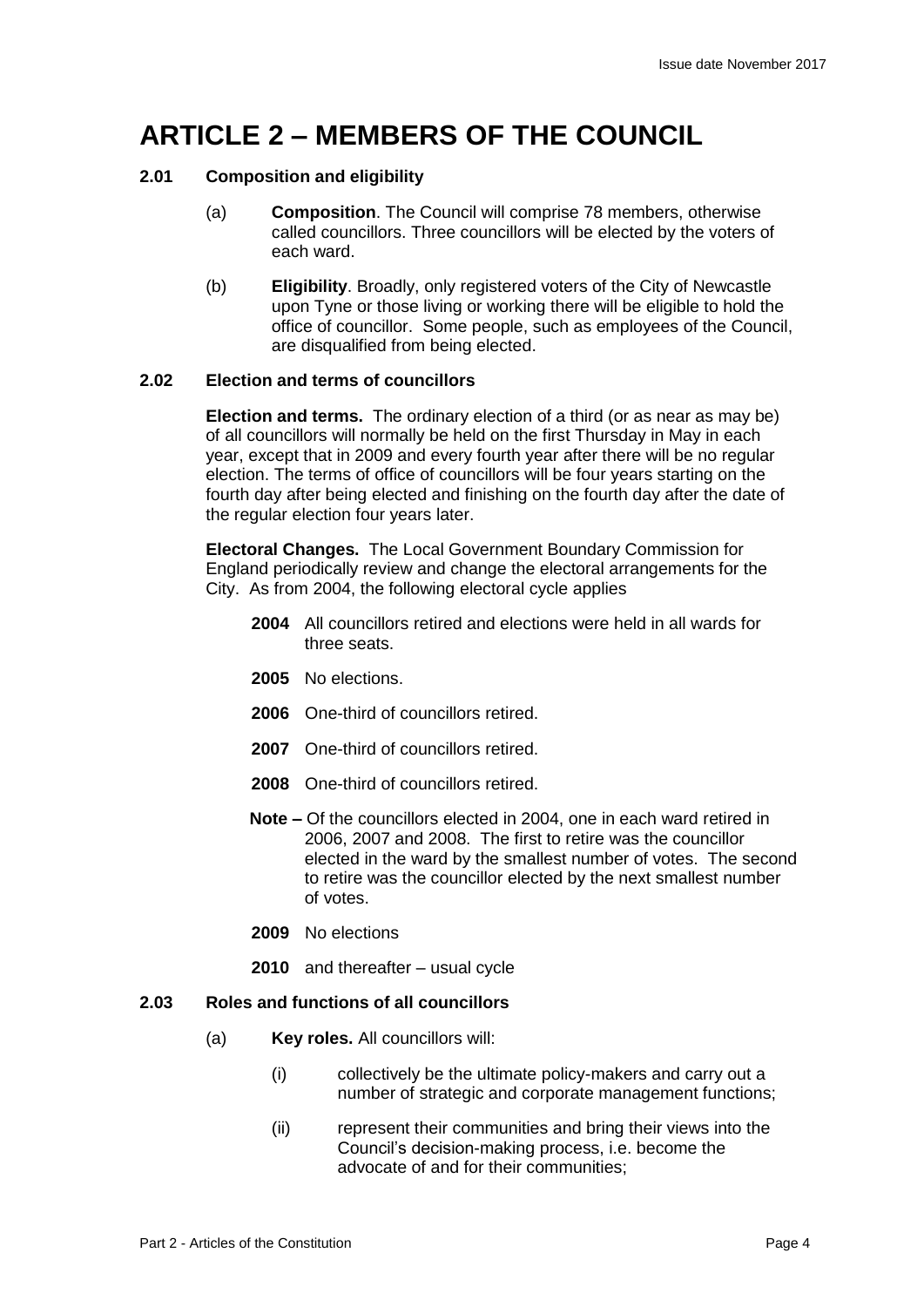- (iii) deal with individual casework and act as an advocate for constituents in resolving particular concerns or grievances;
- (iv) respond to constituents' enquiries and representations, fairly and impartially;
- (v) balance different interests identified within the ward and represent the ward as a whole;
- (vi) contribute to the good governance of the area and actively encourage community participation and citizen involvement in decision making;
- (vii) effectively represent the interests of their ward and of individual constituents;
- (viii) be involved in decision-making;
- (ix) participate in the governance and management of the Council;
- (x) be available to represent the Council on other bodies; and
- (xi) maintain the highest standards of conduct and ethics.

## (b) **Rights and duties**

- (i) Councillors will have such rights of access to such documents, information, land and buildings of the Council as are necessary for the proper discharge of their functions and in accordance with the law.
- (ii) Councillors will not make public information which is confidential or exempt without the consent of the Council or divulge information given in confidence to anyone other than a councillor or officer entitled to know it.
- (iii) For these purposes, "confidential" and "exempt" information are defined in the Access to Information Rules in Part 4B of this Constitution.

#### **2.04 Conduct**

Councillors will at all times observe the Members' Code of Conduct and the Protocol on Member/Officer Relations set out in Part 5 of this Constitution.

#### **2.05 Allowances**

Councillors will be entitled to receive allowances in accordance with the Members' Allowances Scheme set out in Part 6 of this Constitution.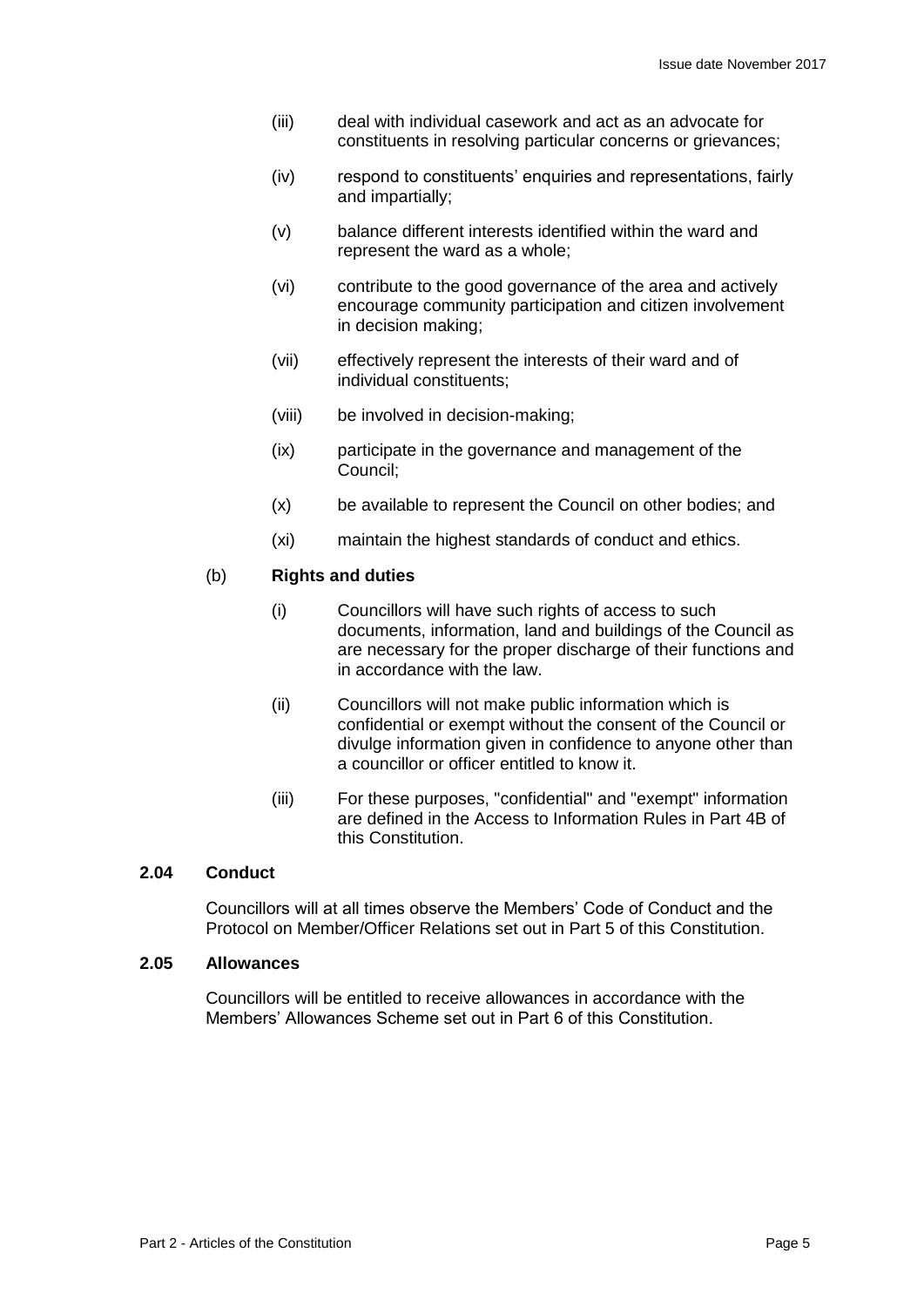## **ARTICLE 3 – CITIZENS AND THE COUNCIL**

### **Introduction**

Citizens have a number of rights in their dealings with the Council. These are set out in more detail in this Article. Some of these are legal rights, whilst others depend on the Council's own processes. The local Citizens' Advice Bureau can advise on individuals' legal rights.

Where members of the public use specific council services, for example as a parent of a school pupil or as a council tenant, they have additional rights. These are not covered in this Constitution.

## **3.01 Citizens' rights**

Citizens have the following rights. Their rights to information and to participate are explained in more detail in the Access to Information Rules in Part 4B of this Constitution:

- (a) **Voting and petitions**. Citizens on the electoral roll for the area have the right to vote and sign a petition to request a referendum for an elected mayor form of Constitution.
- (b) **Information.** Citizens have the right to:
	- (i) attend meetings of the Council and its committees except where confidential or exempt information is likely to be disclosed, and the meeting is therefore held in private;
	- (ii) attend meetings of the Cabinet (including those when key decisions are being considered), except where confidential or exempt information is likely to be disclosed, and the meeting is therefore held in private;
	- (iii) find out from the Forward Plan what key decisions will be taken by the Cabinet and when;
	- (iv) see reports and background papers, and any records of decisions made by the Council and the Cabinet, except where confidential or exempt information is likely to be disclosed;
	- (v) inspect the Council's accounts and make their views known to the external auditor;
	- (vi) seek information from the Council under the Freedom of Information Act and other statutory provisions.
	- (vii) obtain a copy of the Constitution, subject to payment of an administrative and copying fee of £50.
- (c) **Participation.** Citizens have the right to participate in the Council's question time and to present petitions to the Council meeting. They can also express views to decision-makers before decisions are made. They are also able to participate through ward committees and the various partnerships that the Council has established. They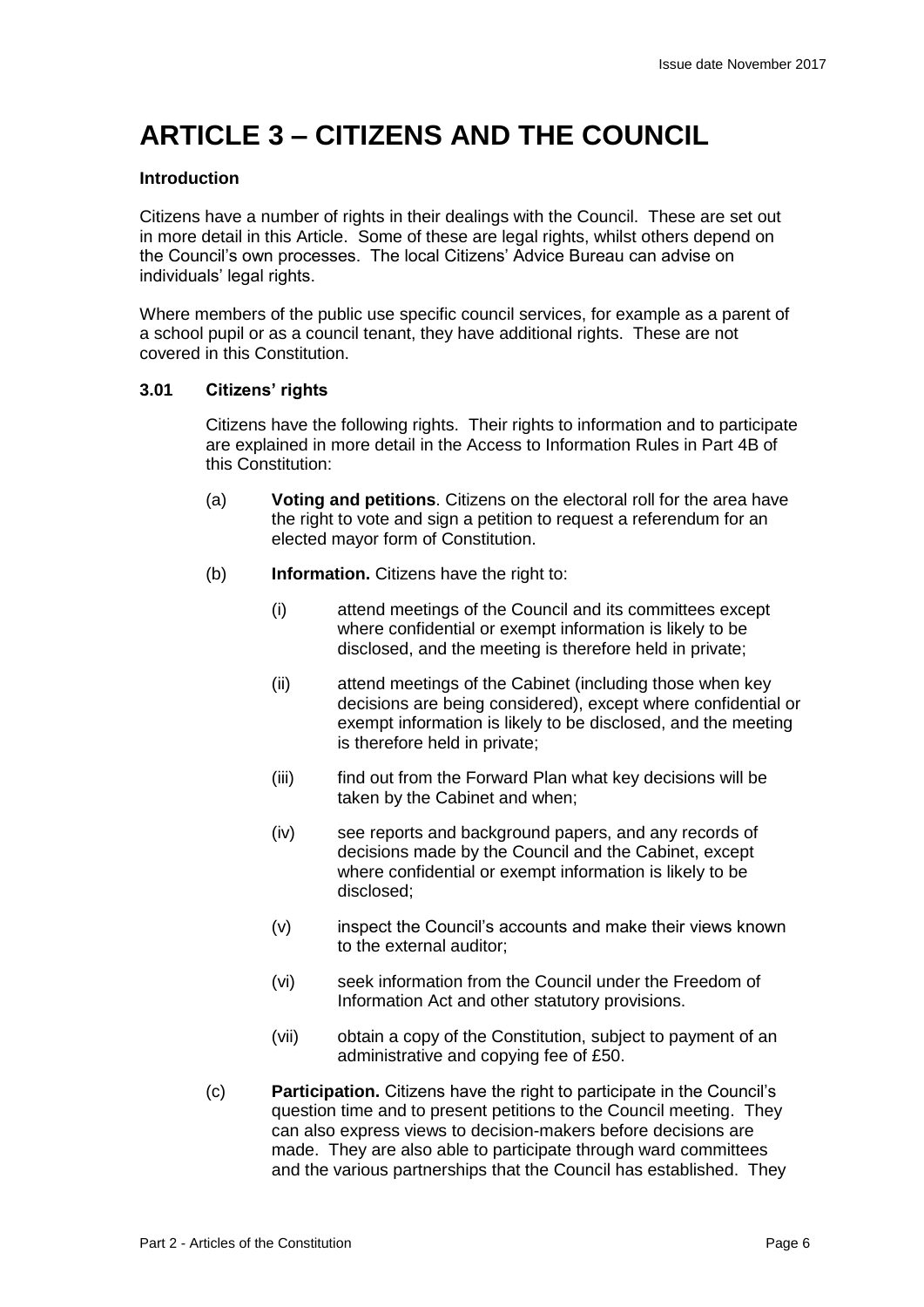can also contact their local councillors about any matters of concern to them.

- (d) **Complaints.** Citizens have the right to complain to:
	- (i) the Council itself under its complaints scheme;
	- (ii) the Ombudsman after using the Council's own complaints scheme if they think the Council has not followed its procedures properly;
	- (iii) the Council's Monitoring Officer about a breach of the Members' Code of Conduct.

#### **3.02 Citizens' responsibilities**

Citizens must not be violent, abusive or threatening to councillors or officers and must not wilfully harm things owned by the council, councillors or officers.

#### **3.03 Petitions**

In addition to presenting petitions to the Council meeting, citizens may also present petitions to the Council or its Cabinet through Council officers. They may do this in conjunction with their ward members. The relevant process is set out in the Council's Petitions Scheme.

The Council welcomes participation by its citizens in its work. For further information on your rights as a citizen, please contact the Service Manager Democratic Services at the Civic Centre, or by telephone on 0191 211 5159, by e-mail to [linda.scott@newcastle.gov.uk.](mailto:linda.scott@newcastle.gov.uk)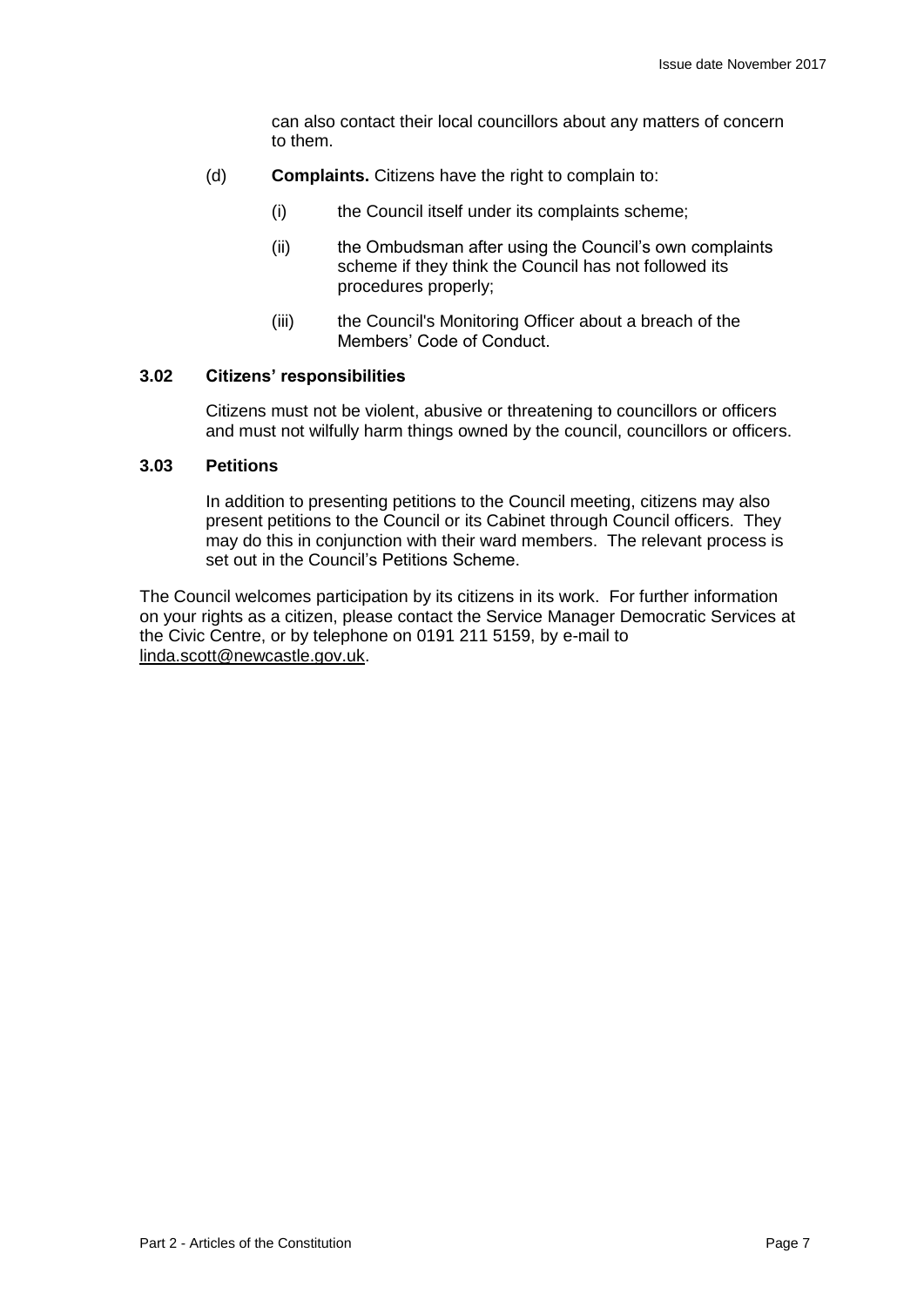## **ARTICLE 4 – THE FULL COUNCIL**

There are a number of functions that can only be dealt with by full Council. This Article describes them.

The statutory sources for the content of this Article are the Local Government Acts 1972, 2000 and 2003 and the Local Authorities (Functions and Responsibilities) (England) Regulations 2000 [SI 2000 No. 2853] as amended.

## **4.01 Meanings**

- (a) **Policy Framework.** The policy framework means the following plans and strategies so far as they are required by law or the Council has otherwise decided to adopt them:-
	- Annual Library Plan;
	- Children and Young People's Plan;
	- Council Plan;
	- Crime and Disorder Reduction Strategy;
	- Development Plan Documents;
	- Statement of Licensing Policy
	- Licensing Authority Policy Statement on Gambling;
	- Local Transport Plan;
	- Youth Justice Plan.

**together with** such other plans as the Council may from time to time determine should be adopted or approved by it.

The Appendix to this Article sets out current details of those plans and strategies adopted by the Council.

(b) **Revenue Budget and Capital Programme.** The revenue budget and capital programme includes the allocation of financial resources to different services and projects (capital and revenue) in line with the Council's priorities, the level of council tax (including the setting of the business rates and council tax bases), and the level of the Council's loans and, investments (including the policy regarding the determination of the minimum revenue provision).

The Appendix also includes information about deadlines for decisions in relation to the above.

(c) **Housing Land Transfer.** Housing Land Transfer means the approval or adoption of applications (whether in draft form or not) to the Secretary of State for approval of a programme of disposal of 500 or more properties to a person under the Leasehold Reform, Housing and Urban Development Act 1993 or for consent to such disposals where consent is required under sections 32 or 43 of the Housing Act 1985.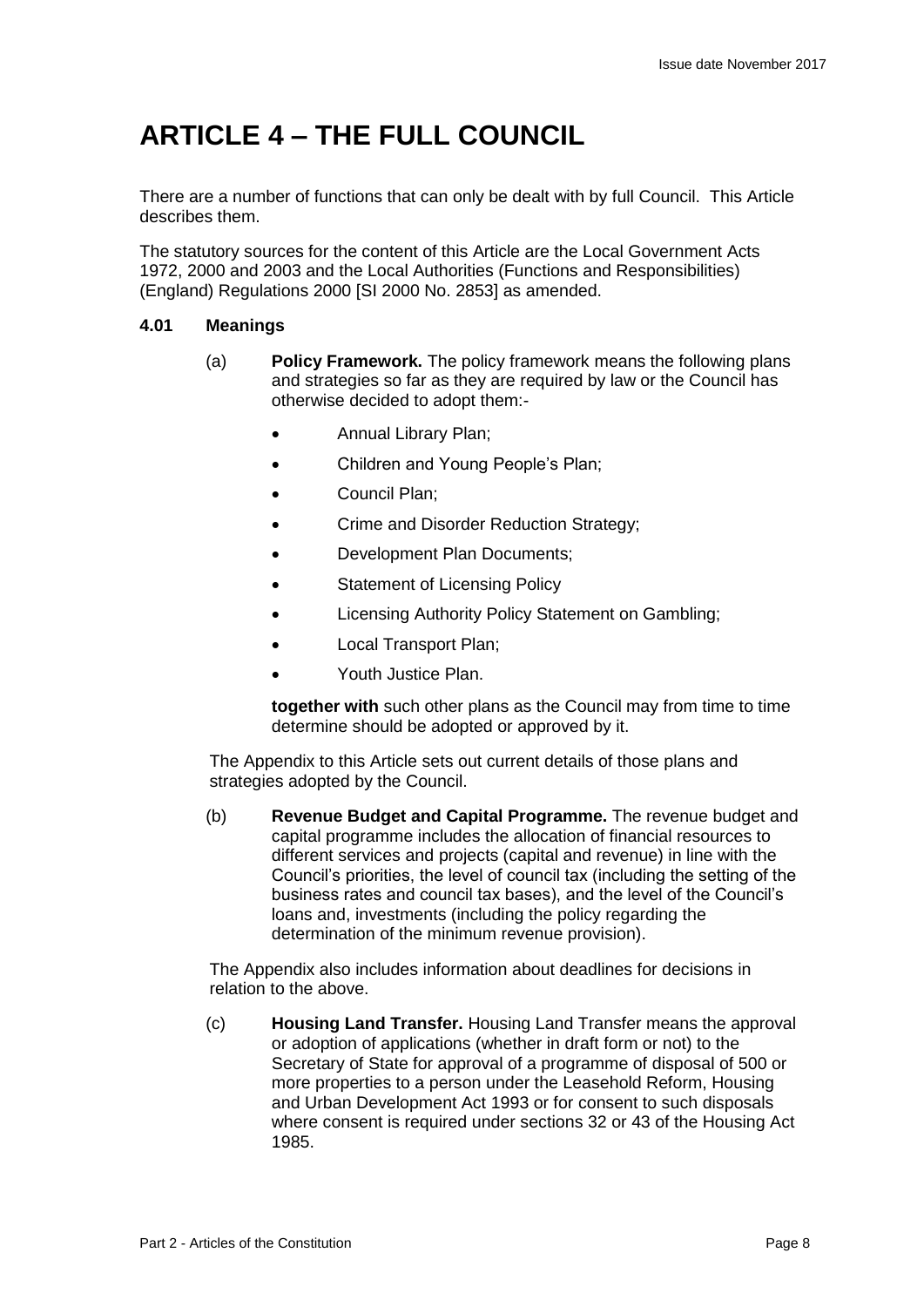### **4.02 Functions of the full Council**

Only the Council will exercise the following functions:

- (a) adopting and changing the Constitution;
- (b) approving or adopting the policy framework (except to the extent full Council has delegated that function), the budget and any application to the Secretary of State in respect of any Housing Land Transfer;
- (c) subject to the urgency procedure contained in the Access to Information Procedure Rules in Part 4B of this Constitution, making decisions about any matter in the discharge of an executive function which is covered by the policy framework or the budget where the decision maker is minded to make it in a manner which would be contrary to the policy framework or contrary to/or not wholly in accordance with the budget (except where the decision-maker is permitted to do so under this Constitution);
- (d) appointing the Leader of the Cabinet;
- (e) agreeing and/or amending the terms of reference for committees, deciding on their composition and making appointments to them;
- (f) appointing representatives to outside bodies unless the appointment is an executive function or has been delegated by the Council;
- (g) adopting an allowances scheme under Article 2.05;
- (h) changing the name of the area, conferring the title of honorary alderman or freedom of the City;
- (i) confirming the appointment of the Head of Paid Service;
- (j) promoting or opposing the making of local legislation or personal Bills;
- (k) all local choice functions set out in Part 3.3 of this Constitution which the Council decides should be undertaken by itself rather than the Cabinet;
- (l) agreeing to make a joint development plan document, or to establish a joint committee, with one or more other local planning authorities under sections 28 to 31 Planning and Compulsory Purchase Act 2004;
- (m) making or revising a council tax reduction scheme under section 13A(2) Local Government Finance Act 1992; and
- (n) all other matters which, by law, must be reserved to Council.

#### **4.03 Council meetings**

There are three types of Council meeting:

- (a) the annual meeting;
- (b) ordinary meetings;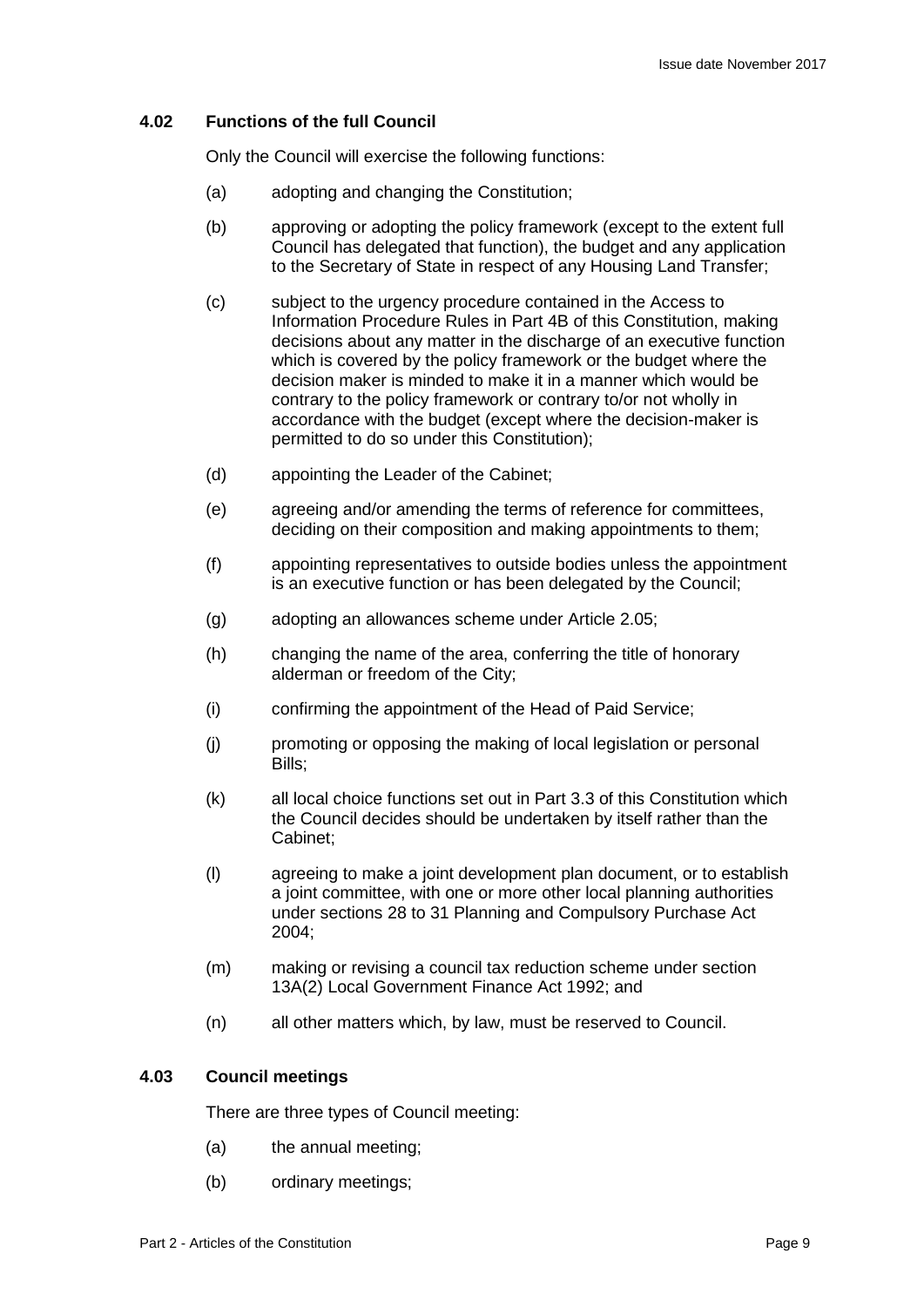(c) extraordinary meetings.

and they will be conducted in accordance with the Council Procedure Rules in Part 4A of this Constitution.

## **4.04 Responsibility for functions**

The Council will maintain the tables in Part 3 of this Constitution setting out the responsibilities for the Council's functions which are not the responsibility of the Cabinet.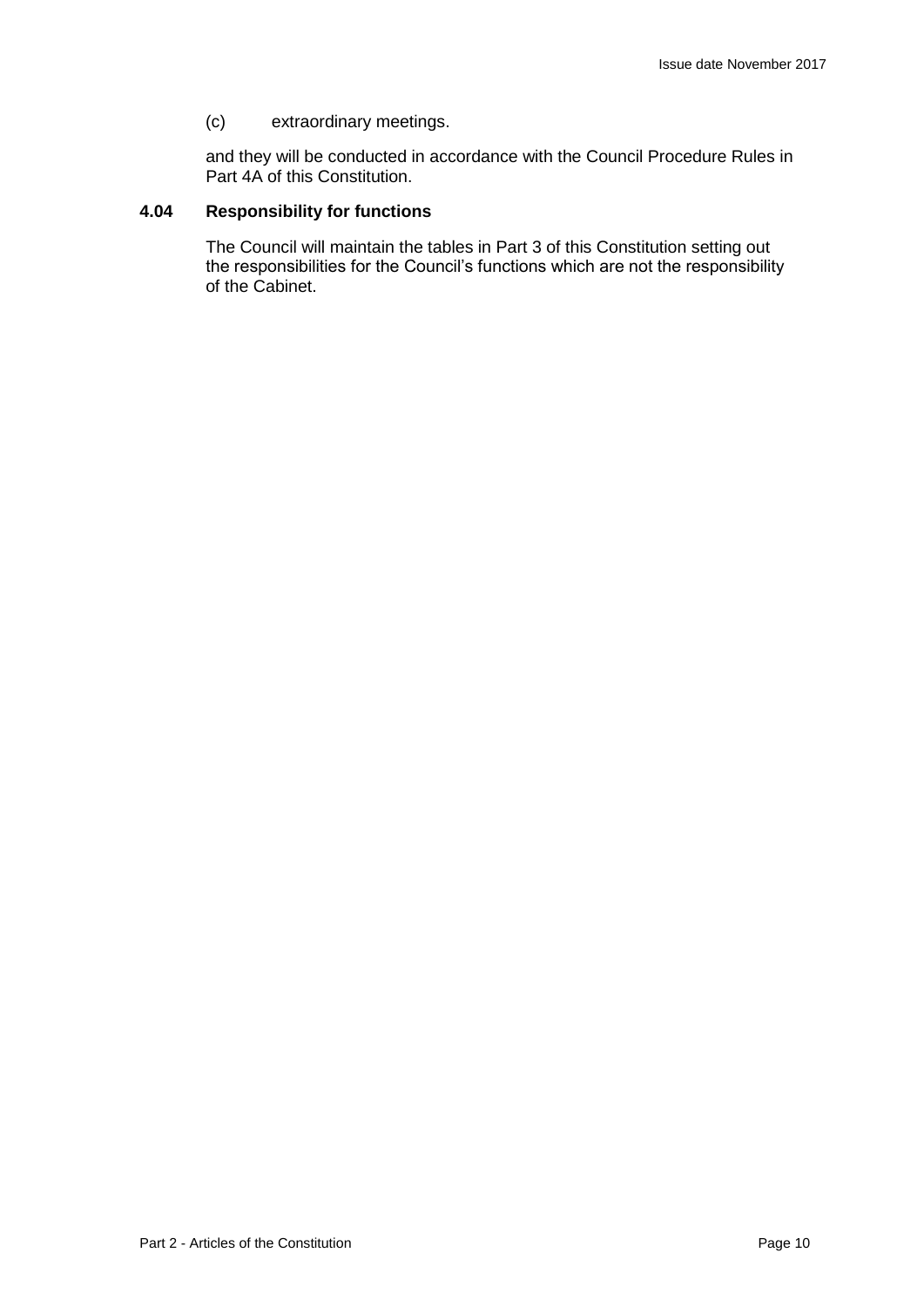| <b>Annual Library Plan</b>                                                         | <b>Current Position -</b><br>The requirement to produce an Annual<br>Library Plan was removed by the<br>Secretary of State in 2003 and replaced<br>by a need to produce a Library Position<br>Statement, in turn replaced by a<br>requirement to have a Public Library |
|------------------------------------------------------------------------------------|------------------------------------------------------------------------------------------------------------------------------------------------------------------------------------------------------------------------------------------------------------------------|
|                                                                                    | Service Standards Report. Since 2004,<br>the Public Library Service Standards are<br>reported through the annual CIPFA<br>Public Library Statistics Return. These<br>do not require City Council approval.<br>2007 was the last year such standards<br>were required.  |
| <b>Statutory References -</b>                                                      | <b>Future deadlines -</b>                                                                                                                                                                                                                                              |
| Public Libraries and Museum Act 1964,<br>s. $1(2)$                                 | Any replacement deadline currently<br>unknown.                                                                                                                                                                                                                         |
| Statutory requirement of the Secretary of<br>State to produce library information. |                                                                                                                                                                                                                                                                        |

## **Appendix – Plans and Strategies referred to in Article 4.01**

|                     | <b>Current Position -</b>                                                                                        |
|---------------------|------------------------------------------------------------------------------------------------------------------|
| <b>Council Plan</b> | The Council Delivery Plan 2017-18 was<br>adopted by City Council on 28 June<br>2017.                             |
|                     | <b>Future deadlines -</b>                                                                                        |
|                     | The plan will be reviewed and refreshed<br>as part of the planning and delivery<br>process alongside the budget. |

|                                                  | <b>Current Position -</b>                                                                                                                                                                                                       |
|--------------------------------------------------|---------------------------------------------------------------------------------------------------------------------------------------------------------------------------------------------------------------------------------|
| <b>Children and Young Peoples</b><br><b>Plan</b> | The current Children and Young<br>People's Plan for 2015-2020 was<br>approved by the Children's Trust Board<br>(CTB) in November 2014. There was a<br>mid-term review of the priorities in the<br>current Plan in October 2016. |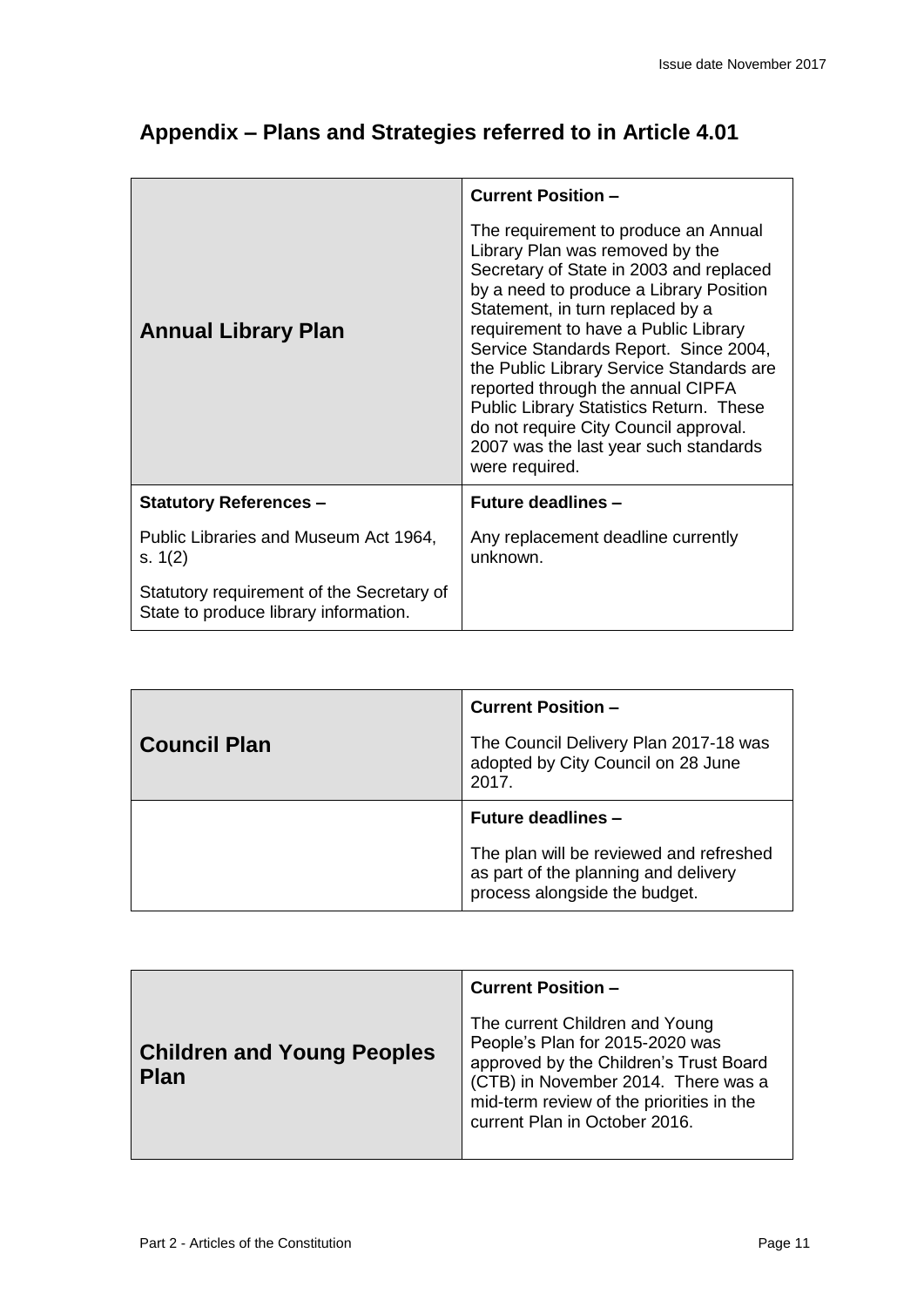| <b>Statutory References -</b>                                                                                                                                                                                                                                                                                                                                                                               | <b>Future deadlines -</b> |
|-------------------------------------------------------------------------------------------------------------------------------------------------------------------------------------------------------------------------------------------------------------------------------------------------------------------------------------------------------------------------------------------------------------|---------------------------|
| S.17 Children Act 2004 was amended in<br>2009 to enable the Secretary of State to<br>make regulations requiring the Children's<br>Trust Board to prepare a Children and<br>Young Peoples Plan. Regulations made<br>under s17 were, however, revoked in<br>late 2010 so there is no current duty to<br>prepare a plan. Many councils, including<br>Newcastle, have, however, continued to<br>produce a plan. | None.                     |

|                                                        | <b>Current Position -</b>                                                                                                                                                                |
|--------------------------------------------------------|------------------------------------------------------------------------------------------------------------------------------------------------------------------------------------------|
| <b>Crime and Disorder</b><br><b>Reduction Strategy</b> | Current plan is Safe Newcastle's<br>'Tackling Crime, Protecting<br>Communities' Plan 2016-2019. This was<br>approved by Cabinet on 23 March 2016<br>and by full Council on 6 April 2016. |
| <b>Statutory References -</b>                          | <b>Future deadlines -</b>                                                                                                                                                                |
| Crime and Disorder Act 1998, ss. 5 & 6                 | This is now an annual rolling three year<br>strategy requiring annual review and<br>approval each Spring.                                                                                |

|                                             | <b>Current Position -</b>                                                                                                                                                                                                                                                                                                                                                                                                                                                                                                                                                                                                                                                                                                                                                                                           |
|---------------------------------------------|---------------------------------------------------------------------------------------------------------------------------------------------------------------------------------------------------------------------------------------------------------------------------------------------------------------------------------------------------------------------------------------------------------------------------------------------------------------------------------------------------------------------------------------------------------------------------------------------------------------------------------------------------------------------------------------------------------------------------------------------------------------------------------------------------------------------|
| <b>Development Plan</b><br><b>Documents</b> | The Council's Unitary Development Plan<br>("UDP") (adopted on 28 January 1998) is<br>in the process of being replaced with<br>Development Plan Documents in<br>accordance with the Council's Local<br>Development Scheme ("LDS"). The<br>current LDS was updated and approved<br>in March 2015 and covers the period<br>2015 - 2018. The Local Plan currently<br>comprises the Council's saved policies<br>from the adopted UDP, the Walker<br>Riverside Area Action Plan Development<br>Plan Document, the Scotswood Benwell<br>Area Action Plan Development Plan<br>Document and the Core Strategy and<br>Urban Core Plan (CSUCP) Part 1 of our<br>Local Plan adopted in March 2015. The<br>CSUCP replaces some UDP policies.<br>There will be a further Development and<br>Allocations Plan (Part 2 of our Local |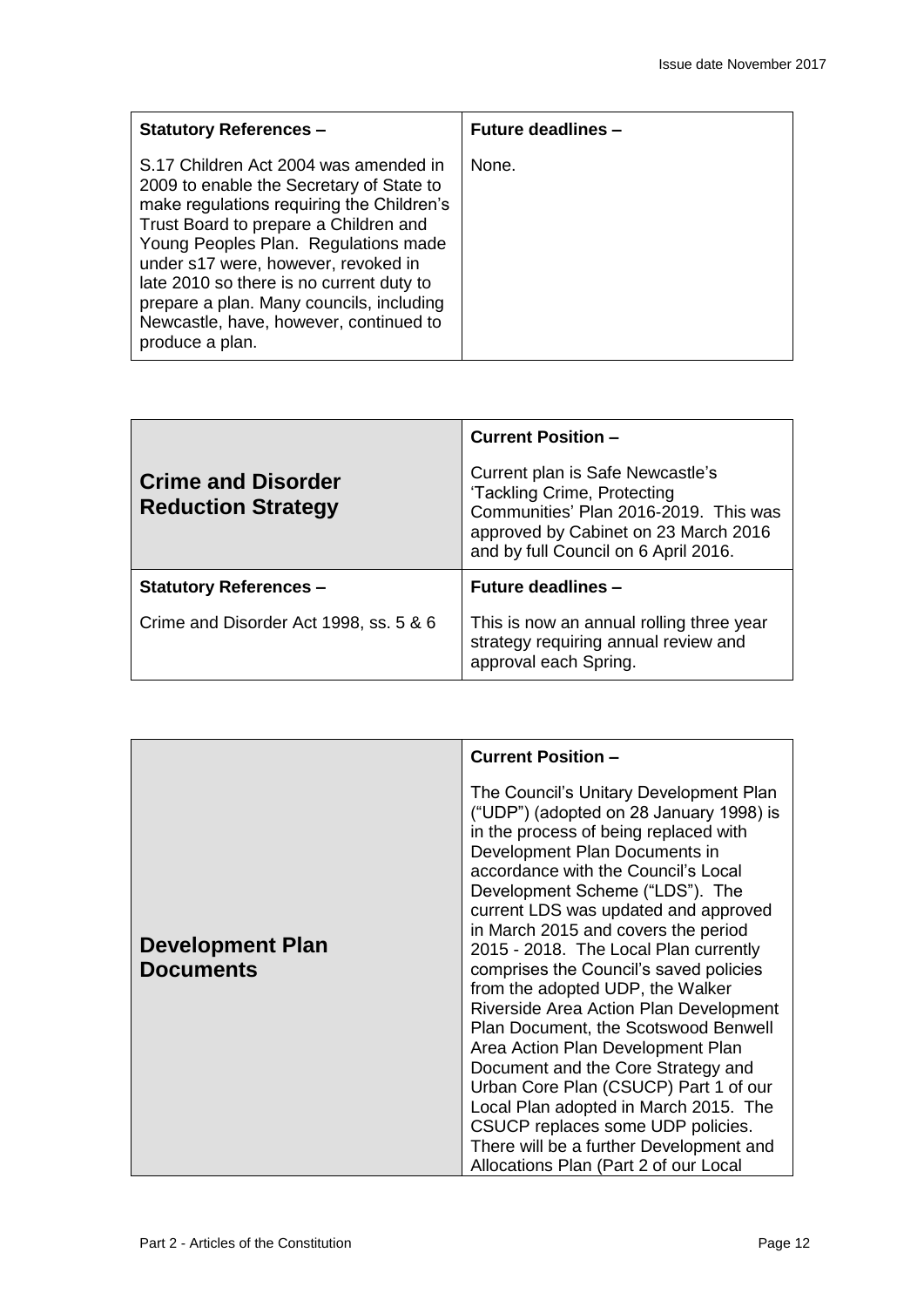|                                                    | Plan) which once adopted will replace<br>the UDP and Areas Action Plans.                                  |
|----------------------------------------------------|-----------------------------------------------------------------------------------------------------------|
| <b>Statutory References -</b>                      | <b>Future deadlines -</b>                                                                                 |
| Planning and Compulsory Purchase Act<br>2004, s.15 | The proposed programme for the<br>preparation of the Development Plan<br>Documents is set out in the LDS. |

|                                      | <b>Current Position -</b>                                                                               |
|--------------------------------------|---------------------------------------------------------------------------------------------------------|
| <b>Statement of Licensing Policy</b> | Approved by Cabinet on 24 April 2013<br>and full Council on 1 May 2013 to take<br>effect on 3 May 2013. |
| <b>Statutory References -</b>        | <b>Future deadlines -</b>                                                                               |
| Licensing Act 2003, s.5              | 2 May 2018 (5 year statutory period)<br>unless replaced earlier.                                        |

| <b>Licensing Authority Policy</b><br><b>Statement on Gambling</b> | <b>Current Position -</b><br>Approved by Cabinet on 27 January<br>2016 and full Council on 3 February<br>2016 to take effect on 10 March 2016. |
|-------------------------------------------------------------------|------------------------------------------------------------------------------------------------------------------------------------------------|
| <b>Statutory References -</b>                                     | <b>Future deadlines -</b>                                                                                                                      |
| Gambling Act 2005, s.349                                          | 31 January 2019 (3 year statutory<br>review)                                                                                                   |

|                             | <b>Current Position -</b>                                                                                                                                                                                                                                                                                                                                                                                                                      |
|-----------------------------|------------------------------------------------------------------------------------------------------------------------------------------------------------------------------------------------------------------------------------------------------------------------------------------------------------------------------------------------------------------------------------------------------------------------------------------------|
| <b>Local Transport Plan</b> | Strategic transport policy in the region is<br>now overseen by the North East<br>Combined Authority (NECA). NECA was<br>established in April 2014 as a new legal<br>body that brings together the seven<br>councils which serve County Durham,<br>Gateshead, Newcastle, North Tyneside,<br>Northumberland, South Tyneside and<br>Sunderland. The functions of the Tyne<br>and Wear Integrated Transport Authority<br>were transferred to NECA. |
|                             | Our Journey, A 20 year Transport<br>Manifesto for the North East Combined<br>Authority was approved by the Transport                                                                                                                                                                                                                                                                                                                           |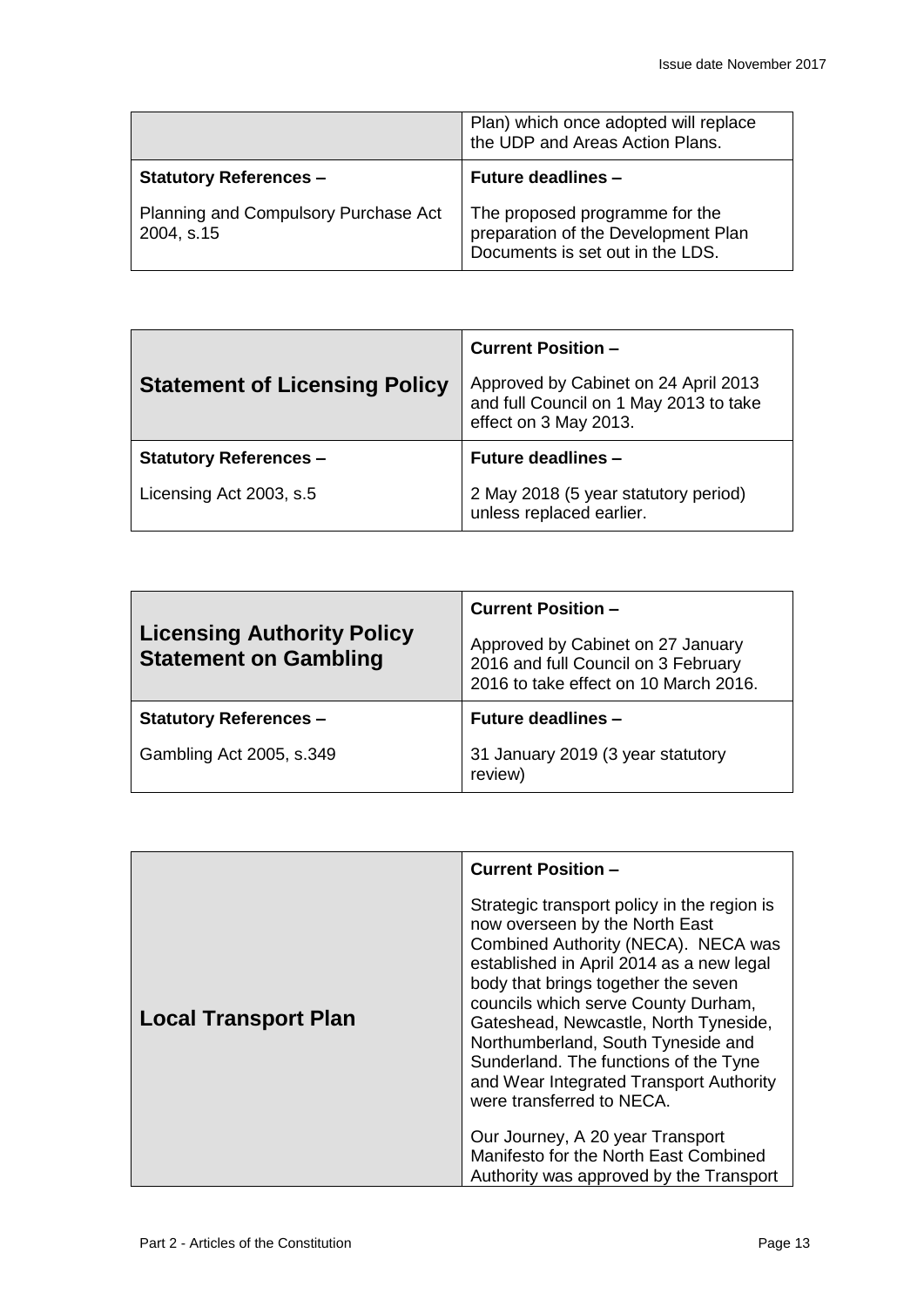|                                                                                                                                                                                                     | North East Committee on the 3<br>November 2016 and sets out transport<br>principles at a regional level. It is the<br>precursor document to the full Transport<br>Plan.                        |
|-----------------------------------------------------------------------------------------------------------------------------------------------------------------------------------------------------|------------------------------------------------------------------------------------------------------------------------------------------------------------------------------------------------|
| <b>Statutory References -</b>                                                                                                                                                                       | <b>Future deadlines -</b>                                                                                                                                                                      |
| Transport Act 2000, s. 108(3)<br>The Durham, Gateshead, Newcastle<br>Upon Tyne, North Tyneside,<br>Northumberland, South Tyneside and<br><b>Sunderland Combined Authority Order</b><br>2014 No.1012 | The NECA Transport Manifesto will feed<br>into the Local Transport Plan for NECA<br>which will replace the Tyne and Wear<br>Local Transport Plan. This will cover a<br>period of twenty years. |

|                                                                     | <b>Current Position -</b>                                                                                                                                                                                                             |
|---------------------------------------------------------------------|---------------------------------------------------------------------------------------------------------------------------------------------------------------------------------------------------------------------------------------|
| <b>Youth Justice Plan</b>                                           | On 19 July 2006, it was agreed to<br>delegate approval of future plans to the<br>YOT Partnership Board. The plan for<br>2017/18 was approved by the Board on<br>12 June 2017 and agreed by the Youth<br>Justice Board on 25 July 2017 |
| <b>Statutory References -</b><br>Crime and Disorder Act 1998, s. 40 | <b>Future deadlines – The next Youth</b><br>Justice Plan will cover 2018/19 and is<br>due to be approved by the Youth Justice<br>Board in July 2018.                                                                                  |

| <b>Budget and Council Tax</b>                                                           | <b>Current Position -</b><br>Budget rates and Council Tax bases<br>agreed by City Council on 11 January<br>2017 and budget agreed by City Council<br>on 1 March 2017 |
|-----------------------------------------------------------------------------------------|----------------------------------------------------------------------------------------------------------------------------------------------------------------------|
| <b>Statutory References -</b>                                                           | <b>Future deadlines -</b>                                                                                                                                            |
| Local Government Finance Act 1992                                                       | <b>Council Tax Base</b> – must be set<br>between 1 December and 31 January                                                                                           |
| Local Authorities (Calculation of Council<br>Tax Base) Regulations 1992 [SI 1992 No     | (For 2018 – 10 January)                                                                                                                                              |
| 612] and subsequent related regulations                                                 | <b>Council Tax</b> – must be set before                                                                                                                              |
| Local Authorities (Standing Orders)<br>(England) Regulations 2001 [SI 2001, No<br>3384] | 11 March (For $2018 - 7$ March)                                                                                                                                      |
| Local Government Act 2003                                                               |                                                                                                                                                                      |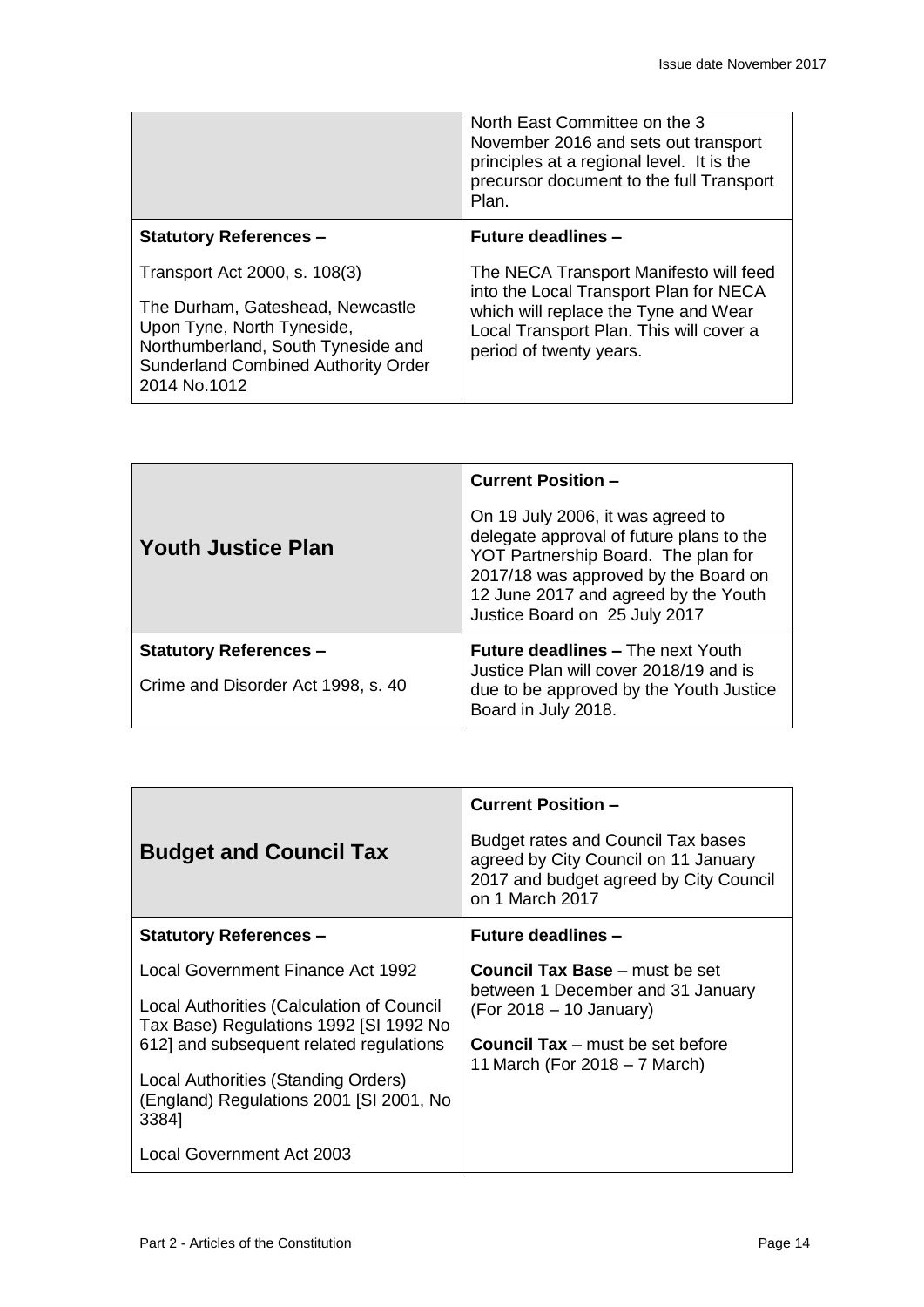| Local Government Finance Act 2012                                                                                                                                                                                                                                                                                                     |  |
|---------------------------------------------------------------------------------------------------------------------------------------------------------------------------------------------------------------------------------------------------------------------------------------------------------------------------------------|--|
| Note: S84 Local Government Act 2003<br>ended the need for the Council Tax base<br>to be set by full Council. It is now up to<br>Council to decide whether it can be set<br>other than by full Council. In fact, City<br>Council on 14 January 2004 decided that<br>the Council Tax base should continue to<br>be set by full Council. |  |

| <b>Plan for controlling the</b><br><b>Council's loans and</b><br>investments (including the<br>policy for determining the<br>minimum revenue provision) | <b>Current Position -</b><br>City Council – Budget meeting – 1 March<br>2017 |
|---------------------------------------------------------------------------------------------------------------------------------------------------------|------------------------------------------------------------------------------|
| <b>Statutory References -</b>                                                                                                                           | <b>Future deadlines -</b>                                                    |
| Local Authorities (Functions and<br>Responsibilities) (England) Regulations<br>2000 (SI No. 2853) as amended                                            | 7 March 2018 meeting of City Council                                         |
| Local Government Act 2003                                                                                                                               |                                                                              |
| Local Authorities (Capital Finance and<br>Accounting) (England) Regulations 2003<br>(SI No. 3146) as amended                                            |                                                                              |

|                                                             | <b>Current Position -</b>                                                                                                                                                                      |
|-------------------------------------------------------------|------------------------------------------------------------------------------------------------------------------------------------------------------------------------------------------------|
| <b>Approval of the Council's</b><br><b>Accounts</b>         | City Council has delegated responsibility<br>for approving the accounts to<br>Constitutional Committee. They do not<br>need approval by full Council but are<br>included here for information. |
| <b>Statutory References -</b>                               | <b>Future deadlines -</b>                                                                                                                                                                      |
| The Accounts and Audit Regulations<br>2015 [SI 2015 No 234] | 30 September 2017                                                                                                                                                                              |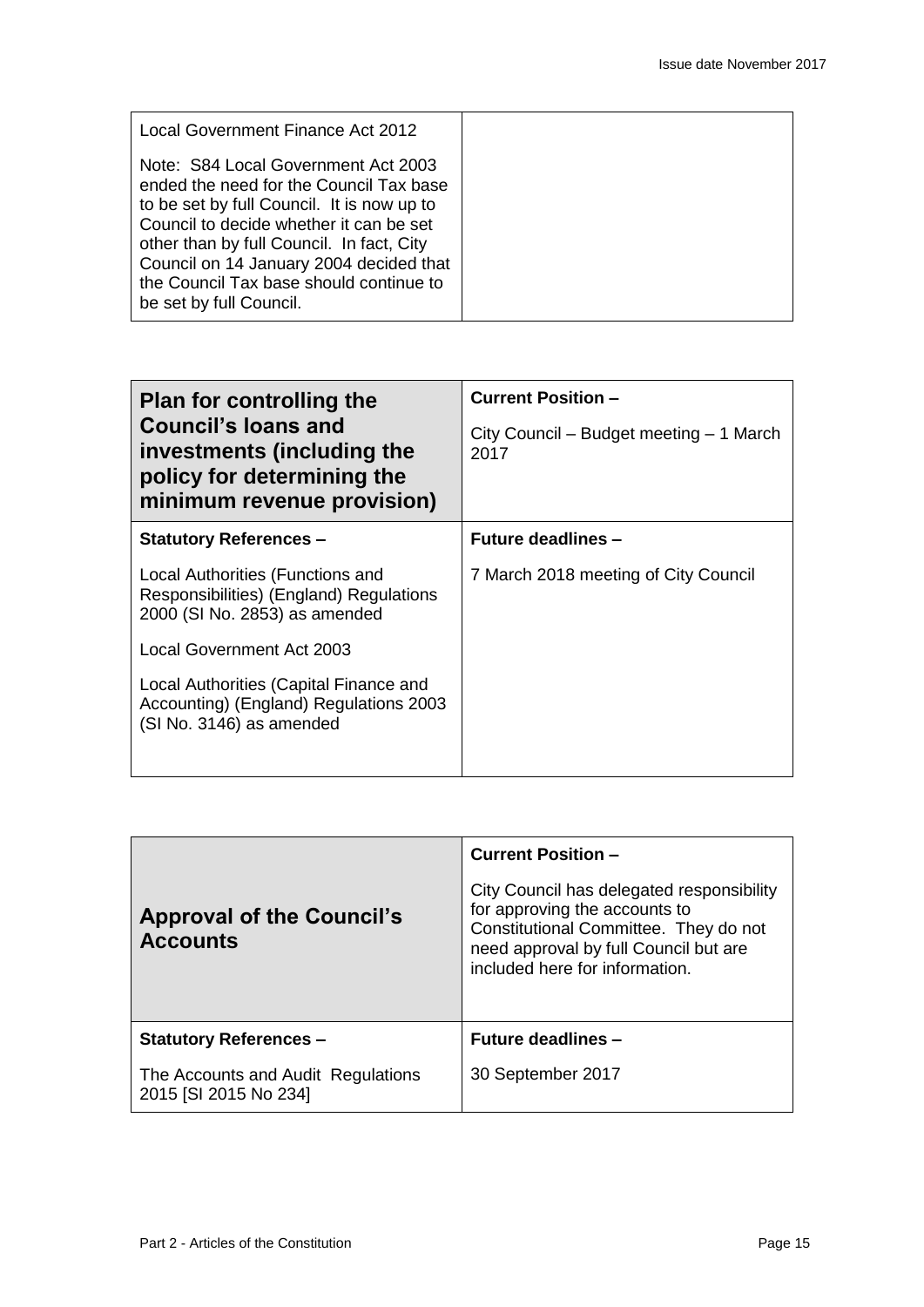## **ARTICLE 5 – THE LORD MAYOR, DEPUTY LORD MAYOR, SHERIFF AND RECORDER**

## **5.01 Election of the Lord Mayor, Deputy Lord Mayor**

- (a) At the Annual Meeting, the Council will elect from among its members a chair and deputy chair, who will have the titles of **Lord Mayor** and **Deputy Lord Mayor** respectively.
- (b) Neither the Leader nor a Cabinet Member may be elected as chair or deputy chair of the Council.

## **5.02 Appointment of Sheriff of Newcastle upon Tyne**

- (c) The Council may appoint the Deputy Lord Mayor to the position of **Sheriff of Newcastle upon Tyne** during his/her term of office, who will then have the title of **Sheriff and Deputy Lord Mayor**.
- (d) The Council may appoint any other person to the position of **Sheriff of Newcastle upon Tyne** and shall at such time specify the term of office and the civic and ceremonial duties of such person.

## **5.03 Appointment of Recorder of Newcastle upon Tyne**

Unless the Council resolves otherwise, the Senior Circuit Judge at Newcastle upon Tyne Crown Court shall be appointed as **Recorder of Newcastle upon Tyne**. The Council may from time to time specify the civic and ceremonial duties of such person.

## **5.04 Term of Office of the Lord Mayor and Deputy Lord Mayor**

- (a) Unless he/she resigns or becomes disqualified, the Lord Mayor shall continue in office until his/her successor becomes entitled to act as chair and shall continue to be a member of the Council notwithstanding that he/she may have otherwise retired as a councillor. However, such a person shall not be entitled to vote in the election of chair, save to have a casting vote in the case of an equality of votes.
- (b) Unless he/she resigns or becomes disqualified, the Deputy Lord Mayor shall continue in office until immediately after the election of a chair at the next annual meeting of the Council and shall continue to be a member of the Council notwithstanding that he/she may have otherwise retired as a councillor. However, such a person shall not be entitled to vote in the election of chair, save to have a casting vote in the case of an equality of votes when presiding at the meeting.

## **5.05 Casual Vacancies in the Office of the Lord Mayor and Deputy Lord Mayor**

- (a) The Council may at any time fill a casual vacancy in the office of Lord Mayor or Deputy Lord Mayor.
- (b) In the case of a vacancy in the office of Lord Mayor, an election to fill the vacancy shall be held not later than the next ordinary meeting of the Council held after the date on which the vacancy occurs, or if that meeting is held within 14 days after that date, then not later than the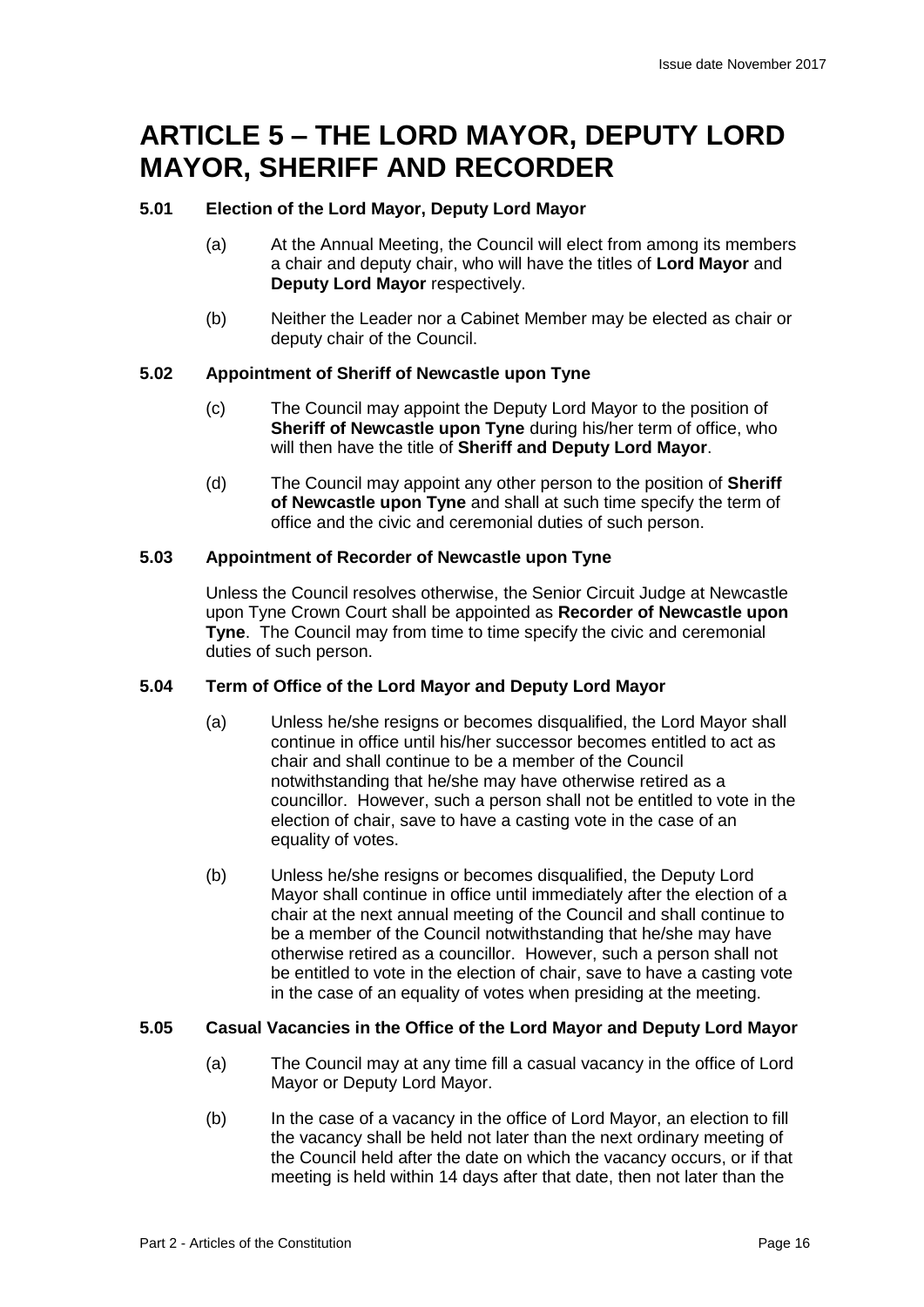next following ordinary meeting of the Council. The Proper Officer may convene a meeting of the Council for such an election.

#### **5.06 First Citizen**

The Lord Mayor will be the first citizen of the City of Newcastle upon Tyne and shall have precedence in the City, but not so as prejudicially to affect Her Majesty's royal prerogative.

#### **5.07 Role and function of the Lord Mayor**

The Lord Mayor and in his/her absence, the Deputy Lord Mayor will have the following roles and functions:-

- (a) to be a first citizen and ambassador for the City of Newcastle upon Tyne;
- (b) to uphold and promote the purposes of the Constitution, and to interpret the Constitution when necessary;
- (c) to preside over meetings of the Council so that its business can be carried out efficiently and with regard to the rights of councillors and the interests of the community;
- (d) to ensure that the Council meeting is a forum for the debate of matters of concern to the local community and the place at which members who are not on the Cabinet are able to hold the Cabinet and committee chairs to account;
- (e) to promote public involvement in the Council's activities;
- (f) to be the conscience of the Council; and
- (g) to attend such civic and ceremonial functions as the Council and he/she determines appropriate.

### **5.08 Absence of the Lord Mayor and Deputy Lord Mayor**

- (a) In the absence of the Lord Mayor, the Deputy Lord Mayor shall preside at Council meetings.
- (b) In the absence of the Lord Mayor and Deputy Lord Mayor, another member of the Council (other than the Leader or a Cabinet Member) chosen by the members of the Council present shall preside.

### **5.09 Procedure for Election of Lord Mayor and Deputy Lord Mayor**

The Council on 7 March 2007 agreed that from 1 May 2007 the procedures set out in the appendix to this Article should be followed for the appointment of the Lord Mayor and the Deputy Lord Mayor, including the filling of any casual vacancies.

The procedure was subsequently amended by Council on 1 May 2013.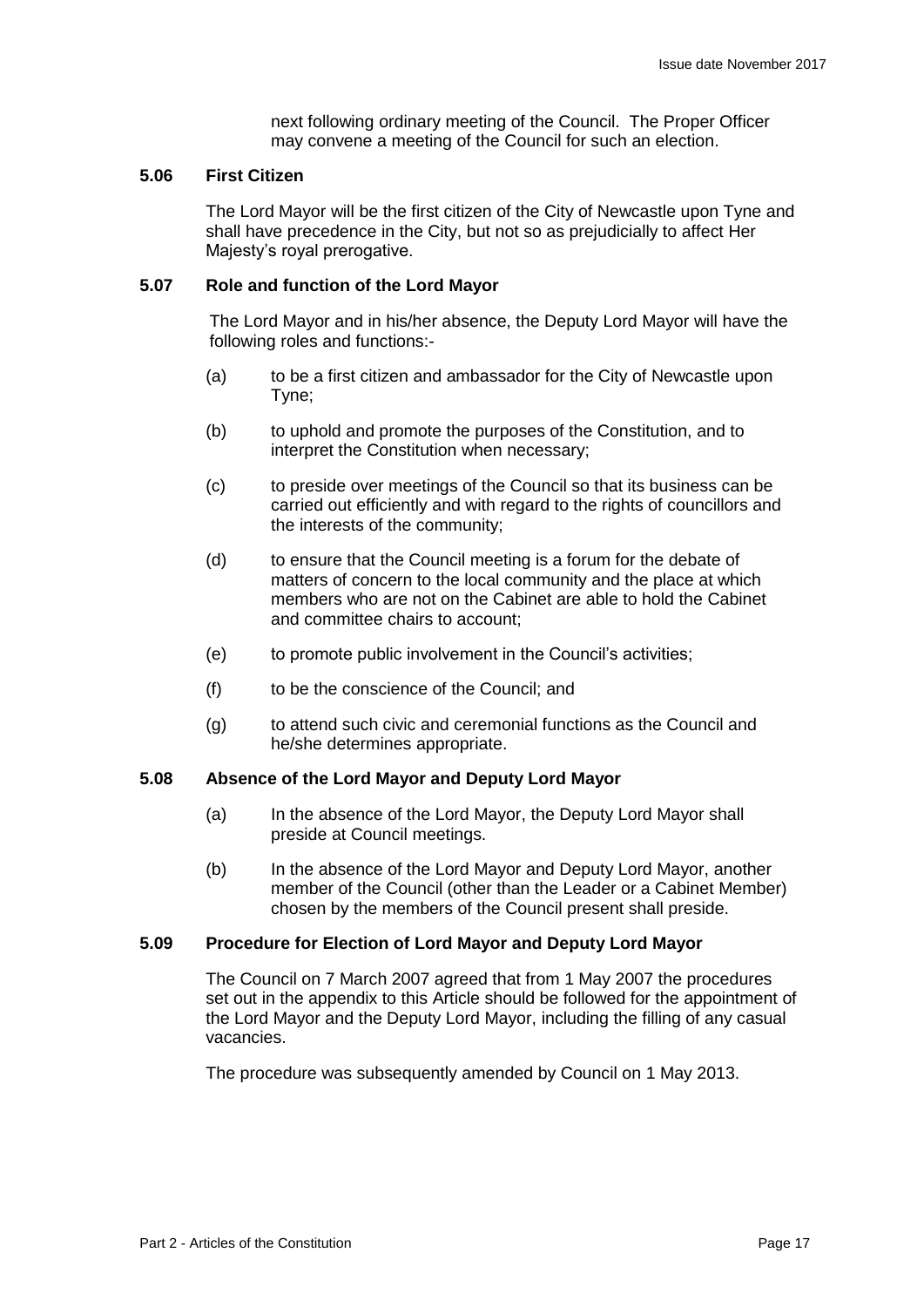## **APPENDIX TO ARTICLE 5**

## **Procedure for Appointment of Lord Mayor and Deputy Lord Mayor**

- 1. The Deputy Lord Mayor shall be elected annually by a secret ballot (if there is more than one nomination) to be conducted by the Service Manager Democratic Services during the 2 weeks leading up to the Annual Meeting. Nominations for the ballot shall be submitted to the Service Manager Democratic Services by no later than 4pm on the Wednesday following the first Thursday in May. The winner of the ballot shall be formally appointed Deputy Lord Mayor at the Annual Meeting.
- 2. The Deputy Lord Mayor at the end of his/her year of office shall be appointed Lord Mayor for the subsequent year at the next Annual Meeting, unless there is any other nomination for Lord Mayor. Any such nominations must be received by the Service Manager Democratic Services by no later than 4pm on the Wednesday following the first Thursday in May. In that event, a secret ballot shall be held for the appointment of the Lord Mayor, the candidates being the outgoing Deputy Lord Mayor (unless s/he is unable or unwilling to stand for any reason) and any other member(s) who has been nominated. The winner of that ballot shall be formally appointed Lord Mayor at the Annual Meeting.
- 3. In the event of a casual vacancy, the Council shall elect a replacement at its next ordinary meeting (or a special meeting if necessary), the expectation being that if the Lord Mayor's post became vacant mid-term, it would be filled by the Deputy Lord Mayor (assuming s/he is able and willing to accept the post) who would serve the remainder of the year. Nominations would then be invited to fill the vacant post of Deputy Lord Mayor for the remainder of that year. At the end of that year, the Lord Mayor and Deputy Lord Mayor would at the Annual Meeting be reappointed to those positions unless there were any nomination received for either post by the Service Manager Democratic Services by 4pm on the Wednesday following the first Thursday in May, in which event there will be a secret ballot for that post.
- 4. Each member nominated must have served a minimum 5 years as a member of the Council at the time of nomination, although those years need not necessarily be consecutive.
- 5. Each nomination shall require a mover and seconder. Each mover of a nomination shall also prepare a statement explaining why they think the nominee would be appropriate for the role. Any member nominated shall commit, if appointed, to a full induction programme and undertake training and development where required.
- 6. Any ballot shall be conducted in secret and be free from the party whip. The decision, if there are more than 2 candidates, shall be made by a single transferable vote. If there are only 2 candidates, the decision shall be by a simple majority.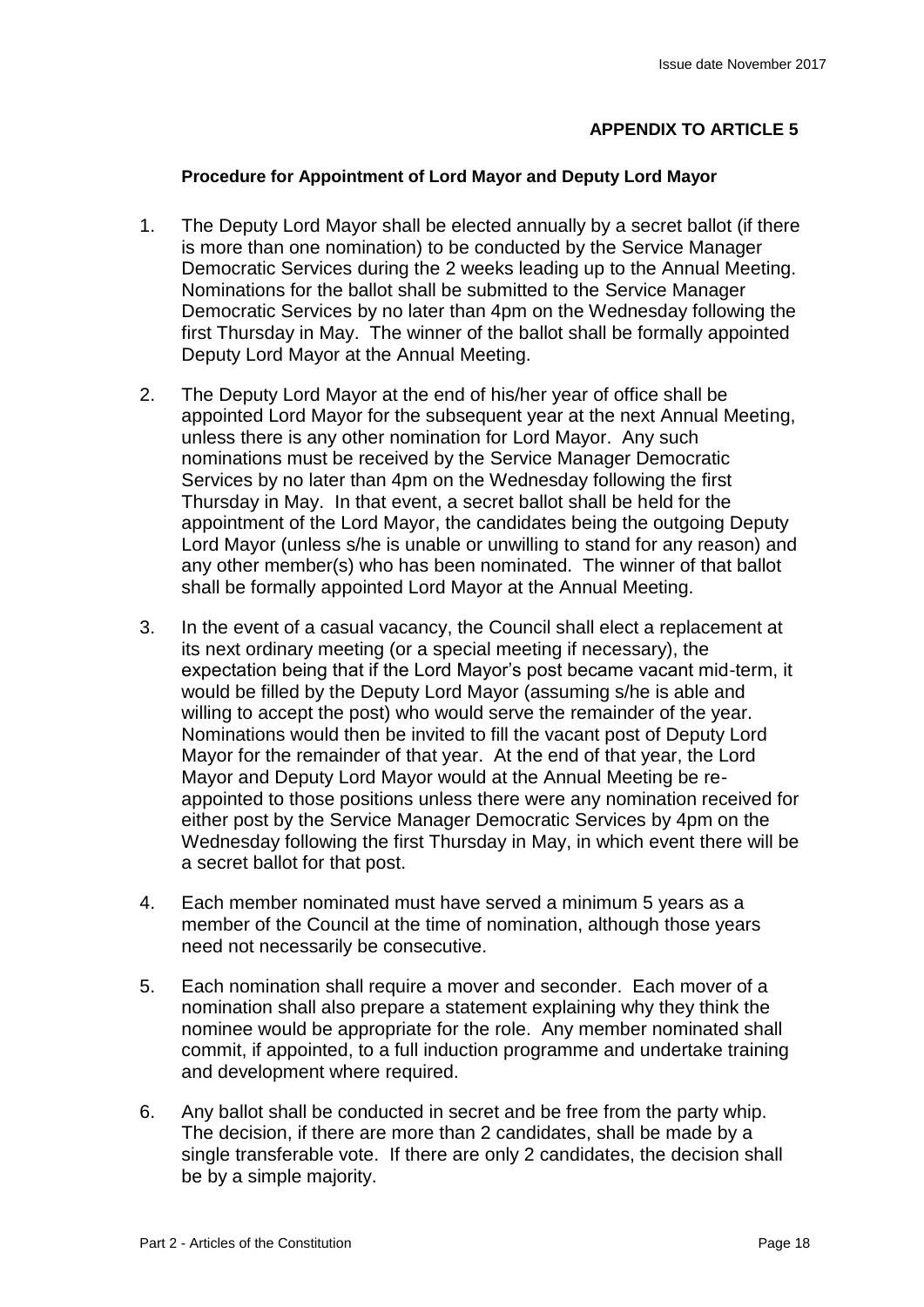- 7. Any postholder shall reduce their Committee memberships and must give up any external responsibility which may imply a conflict of interest with their role.
- 8. The Leaders of the political groups and the Chief Executive will be closely involved in the induction programme to ensure that the incoming Deputy Lord Mayor is aware of corporate challenges ahead and the role of the Lord Mayor's office. This will also give the Deputy Lord Mayor the opportunity to share with the Leadership their thoughts about their themes for their Mayoral year.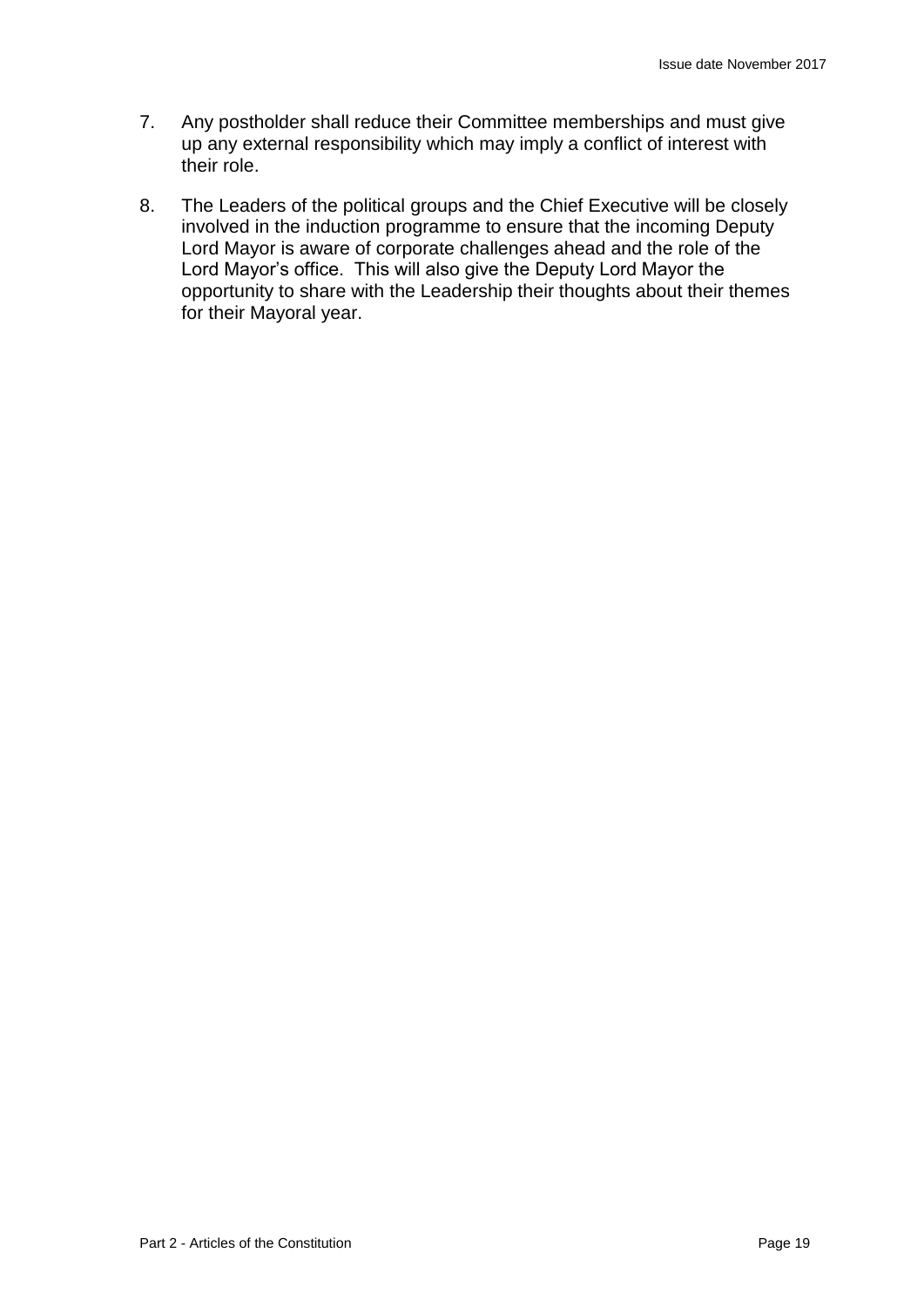## **ARTICLE 6 – OVERVIEW AND SCRUTINY**

## **6.01 Terms of Reference –Scrutiny Committees**

The Council has appointed an Overview and Scrutiny Committee and a Health Scrutiny Committee, with functions as set out below to discharge the overview and scrutiny functions conferred by section 9F of the Local Government Act 2000, the Police and Justice Act 2006, the Flood Risk Regulations 2009, the Health & Social Care Act 2012 and the Local Authority (Public Health, Health & Wellbeing Boards and Health Scrutiny) Regulations 2013.

## **6.02 Overview and Scrutiny Committee**

## **Terms of Reference**

The Overview and Scrutiny Committee will lead and coordinate the Council's Scrutiny activity. The terms of reference for this Committee are set out below:

- 1. To carry out, or arrange for the carrying out of, all of the Council's scrutiny activities including its responsibilities as the Council's designated Crime and Disorder Committee (in accordance with sections 19, 20 and 21 of the Police and Justice Act 2006), with the exception of those activities relating to Health and Wellbeing which are the responsibility of the Health Scrutiny Committee.
- 2. To manage and co-ordinate the Council's overview and scrutiny activities to promote an active and effective scrutiny function which provides "critical friend" challenge, adds value to the Council's policy and decision making process and helps deliver efficient, value-for money services.
- 3. To establish any sub-committees, standing or task & finish groups they deem appropriate to carry out scrutiny work. The power to appoint subcommittees, standing and task and finish groups may only be exercised by the Overview and Scrutiny Committee and may not be delegated.
- 4. The Overview and Scrutiny Committee shall determine the remits, and nominate members to serve on any sub-committee, standing or task and finish groups it appoints. Each sub-committee, standing or task & finish group should include at least one member of the Overview and Scrutiny Committee amongst its membership. The Overview and Scrutiny Committee will normally appoint at least the Chair of any such groups, who shall be drawn from the membership of the Overview and Scrutiny **Committee**
- 5. Standing and task and finish groups shall normally be time limited and the Overview and Scrutiny Committee should set timescales for them to complete their work.
- 6. To ensure they are making progress the activities of all scrutiny subcommittees, standing and task & finish groups will report to Overview & Scrutiny Committee on a regular basis, and at least quarterly.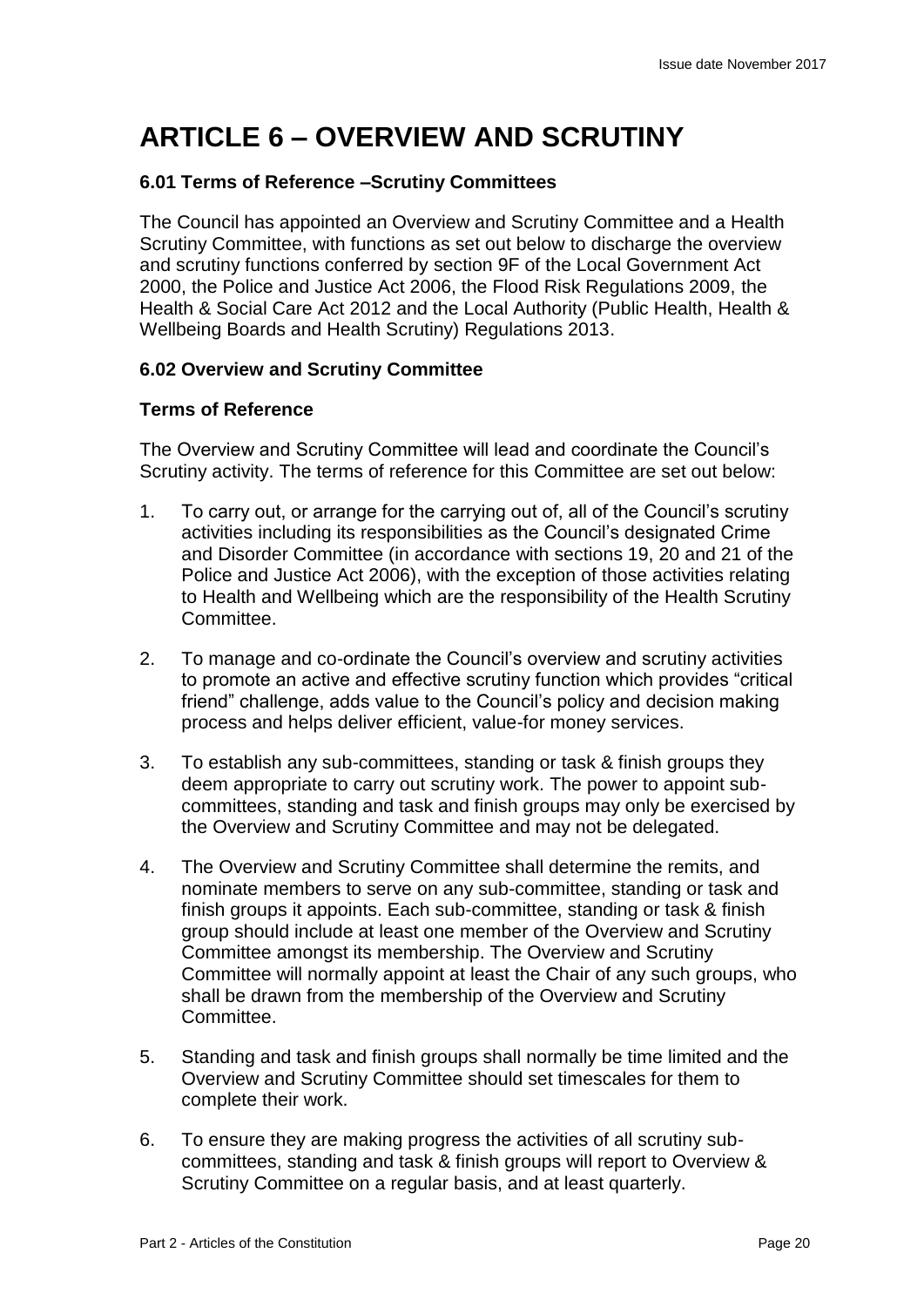- 7. To co-ordinate its own work programme and those of any sub-committees, standing or task & finish groups it sees fit to appoint, ensuring that sufficient member and officer capacity is available to undertake the required work.
- 8. To consider and respond to issues, queries and concerns referred to them by City Council, Cabinet or any of the scrutiny sub-committees, or standing and task and finish groups they may decide to appoint.
- 9. To resolve any disputes between the sub-committees, standing and/or task & finish groups, in which event the decision of the Overview and Scrutiny Committee will be final.
- 10. To consider overview and scrutiny development, working practices and constitutional arrangements and make recommendations where necessary to Constitutional Committee, Cabinet or City Council.
- 11. To oversee and encourage the Council's involvement in and where appropriate, leadership of, external overview and scrutiny activity at local, regional and national level (such as the NE Scrutiny Member and Officer Networks, the Regional Joint Health Scrutiny Committee and the National Overview and Scrutiny Forum) and to nominate members to represent the Council for this purpose.
- 12. To encourage all non-executive members in the scrutiny pool to actively participate in all aspects of the scrutiny process including the work of subcommittees, standing and task & finish groups, relevant seminars and conferences, regional meetings and training courses.
- 13. To identify members' scrutiny training, development and general support needs and to consider, in conjunction with officers, the different ways in which they might be met.
- 14. In carrying out its scrutiny functions, the Overview and Scrutiny Committee may:
	- a. Make reports or recommendations to City Council, the Cabinet or other committees or sub-committees or relevant partners or other organisations.
	- b. Conduct or commission research, subject to resources being available.
	- c. Consult with relevant individuals, groups, communities and experts.
	- d. Require members of the Cabinet and senior officers of the Council (Head of Service and above) to attend to answer questions in accordance with paragraph 13 of Part 4E of the Charter.
	- e. Review and scrutinise the performance of other organisations and public bodies relevant to their area of work, utilising where necessary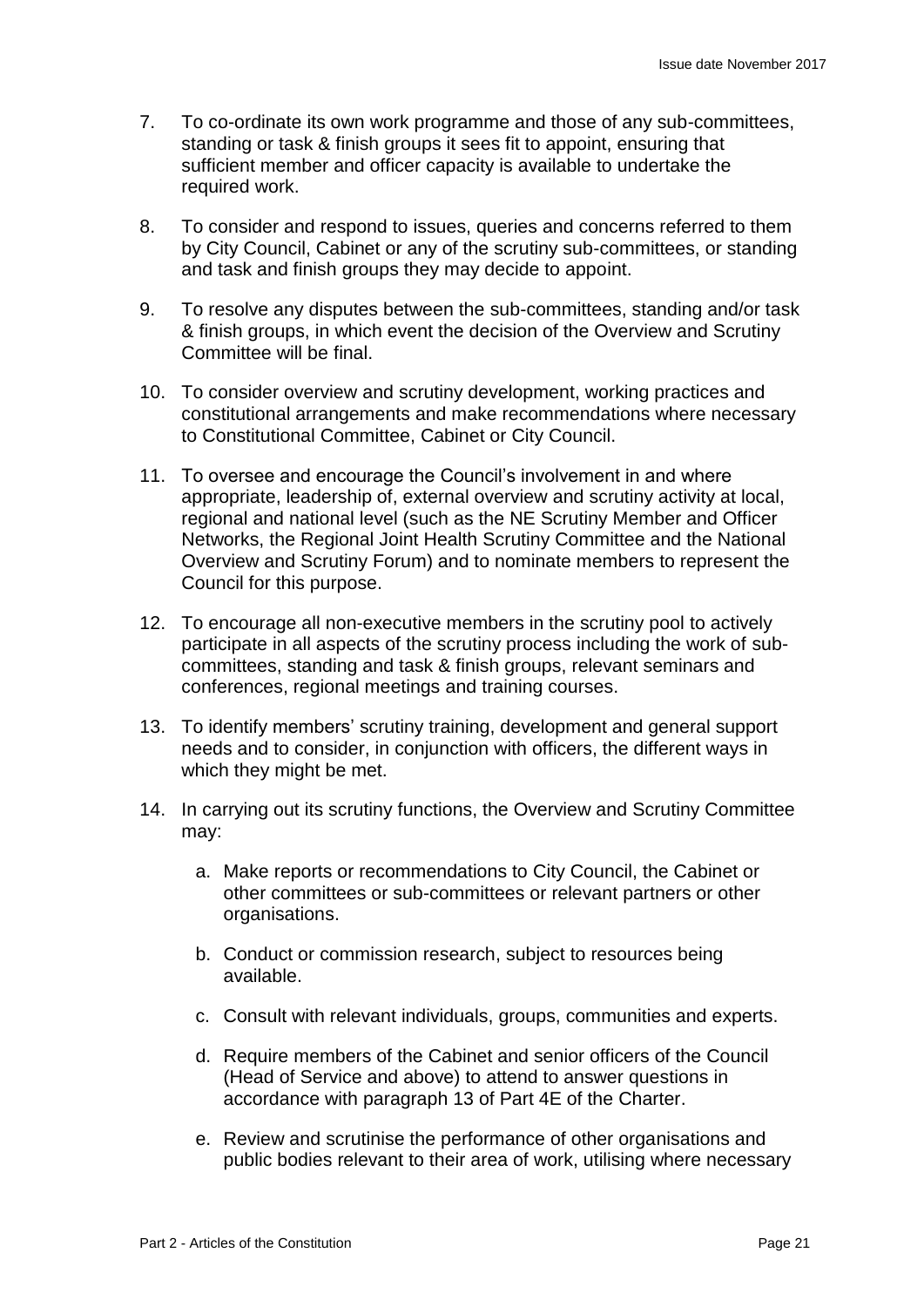the powers conferred by section 9F(2) of the Local Government Act 2000

- f. Question and gather evidence from any person or organisation (with their consent)
- g. Make appropriate use of any resources allocated to them to help them carry out their functions
- h. Task small groups or individual members to carry out work on their behalf including areas related to their work programme (for example making a site visit or interviewing witnesses), subject to all such work being agreed by the relevant committee in advance and a report back to the committee at the appropriate time.

These powers may be delegated to sub-committees, standing or task & finish groups in order to allow them to effectively carry out the functions they are tasked with. The Overview and Scrutiny Committee may wish to reserve to itself the power to sign off any reports from sub-committees, standing and task & finish groups and to make decisions about the use of resources.

- 15. The Overview and Scrutiny Committee will produce an annual report to City Council on all scrutiny work undertaken during the year.
- 16. To consider any matter referred to it by a member of the Council in accordance with section 9FC of the Local Government Act 2000 (Councillor Call for Action). The Overview and Scrutiny Committee may discharge this responsibility by referring the matter to an appropriate subcommittee, standing or task & finish group for consideration.
- 17. To consider, or arrange for the consideration of, any decisions which are "called in" for scrutiny in accordance with the provisions of section 15 of the Overview and Scrutiny Procedure Rules (Part 4E of the Newcastle Charter). Apart from specific issues relating to health and wellbeing, which will be considered by the Health Scrutiny Committee.
- 18. To make provision for the review and scrutiny of flood risk management and coastal erosion functions as required by section 9FH of the Local Government Act 2000.

## **6.03 Crime and Disorder Committee**

## **Terms of Reference**

1. The Overview and Scrutiny Committee shall be designated as the Council's Crime and Disorder Committee (in accordance with sections 19, 20 and 21 of the Police and Justice Act 2006) with responsibility for scrutinising crime and disorder and community safety matters, including Councillor Calls for Action on those topics and to exercise the duties and powers of a crime and disorder committee as set out below. The Overview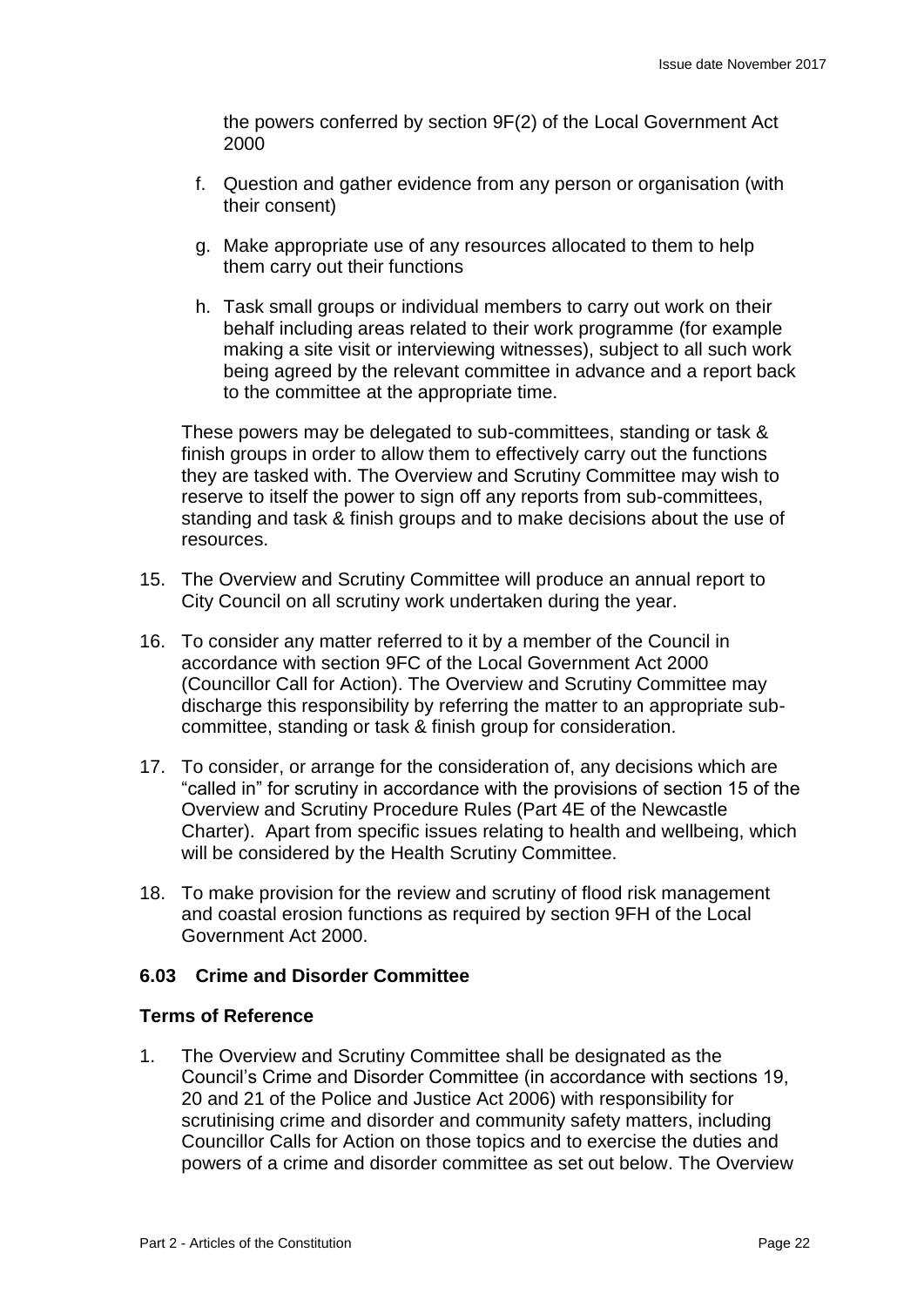and Scrutiny Committee may delegate the responsibility for discharging these duties and the powers to carry out this role to a sub-committee.

- 2. The Crime and Disorder Committee shall meet to scrutinise decisions made or other actions taken in connection with the crime and disorder functions of the "responsible authorities" at least once per year; and
- 3. If the Committee makes a request in writing for information from a "responsible authority" or "co-operating person or body" the information must be provided in the timescale specified in the request unless this cannot reasonably be done, in which case it should be provided as soon as reasonably possible. The information provided shall be:
	- Depersonalised unless the identification of an individual is necessary to allow the committee to properly exercise its powers.
	- Not include information that would be reasonable likely to prejudice legal proceedings or current or future operations of the responsible authorities or co-operating person or body.
- 4. The Committee may require the attendance of an officer or employee of a responsible authority or cooperating person or body. Reasonable notice of the date and time of the intended date of attendance must be given.
- 5. If the Committee makes a report or recommendations to "a cooperating person or body" they must consider it and respond to the Committee in writing within 28 days or if this is not reasonable possible as soon as possible thereafter.

For the purposes of this paragraph "Cooperating persons or bodies" means:

- A parish council
- An NHS Trust or Foundation Trust
- The Governing body of an LEA maintained school or further education establishment
- The proprietor of an independent school
- A private registered provider of social housing
- Any other person or body prescribed by the Secretary of State under section 5(2)(c)of the Crime and Disorder Act 1998

## **6.04 Health Scrutiny Committee**

## **Terms of Reference**

The Health Scrutiny Committee will lead and coordinate the Council's scrutiny activity in relation to Health and Wellbeing, and has various powers and duties in relation to health scrutiny. The terms of reference for this Committee are set out below: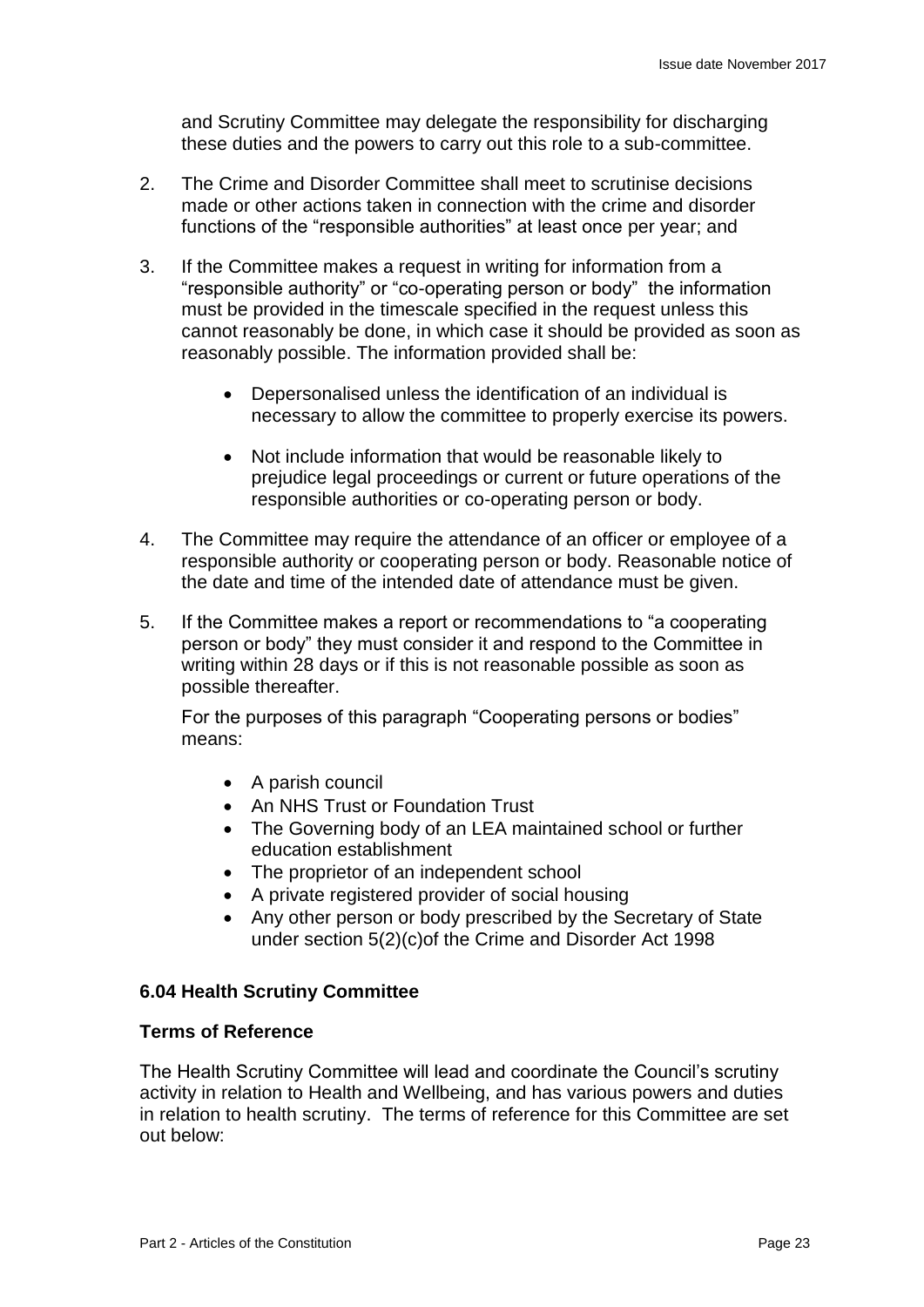- 1. Review and scrutinise any matter relating to the planning, provision and operation of the health service in Newcastle. This will encompass health and public health services commissioned by the Clinical Commissioning Group, the NHS Commissioning Board and the local authority, as well as health and public health services provided by NHS bodies and any other health service providers, including those from the independent and voluntary sectors providing services under contract with the NHS.
- 2. To make reports and recommendations to a responsible person and the Council on any matter is has reviewed and scrutinised.
- 3. Comment on consultations by responsible persons about proposals for a substantial development of the health service or for a substantial variation in the provision of the health service in Newcastle.
- 4. To make recommendations to Council on the application of the power of referral to the Secretary of State for Health if it considers that:
	- There has been inadequate consultation on the proposal; or
	- The proposal was not in the interests of the health service in its area.
- 5. The power to require responsible persons to provide information about the planning, provision and operation of health services in the city.
- 6. The power to require any member or employee of a responsible person to attend to answer questions necessary for discharging the scrutiny functions.
- 7. To co-ordinate its own work programme and those of any standing and task and finish groups it establishes, with the agreement of Overview & Scrutiny Committee.
- 8. To consider any health or wellbeing related decisions which are "called in" for scrutiny, in accordance with the provisions of section 15 of the Overview and Scrutiny Procedure Rules (Part 4E of the Newcastle Charter).
- 9. In carrying out its role, the committee will seek to ensure that:
	- The planning and delivery of healthcare reflects the views and aspirations of local communities.
	- All aspects of a local community have equal access to health services.
	- All aspects of a local community have an equal chance of a successful outcome.
	- Any proposals for substantial service change are in the best interests of local people.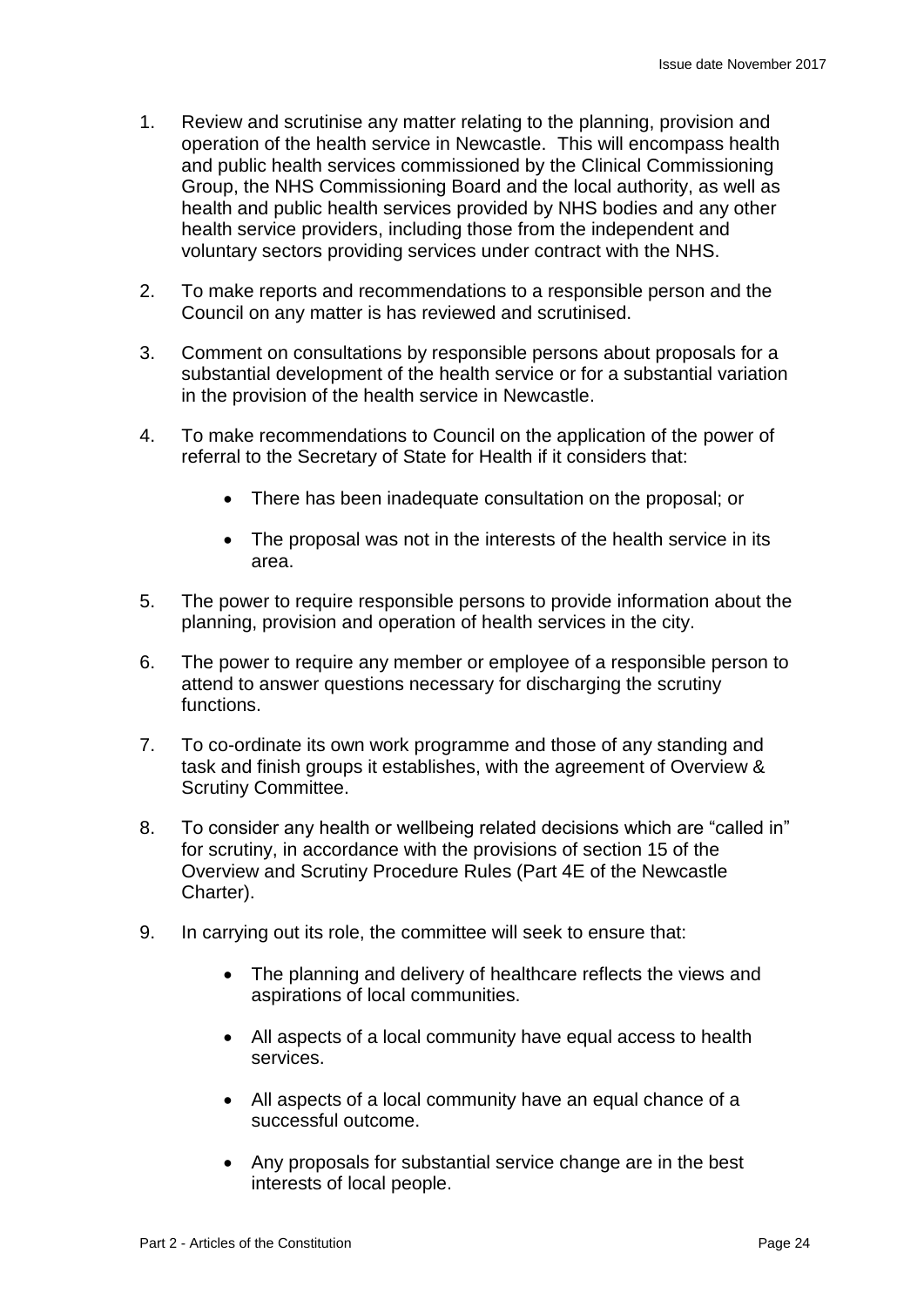10. The Chair, (Vice Chair or another nominated deputy) shall attend the North East Joint Health Scrutiny Committee and shall encourage involvement of Health Scrutiny Committee members in joint regional health scrutiny work where needed. This may include leadership of regional health scrutiny activities where appropriate.

## **6.05 Scrutiny Sub-Committees**

- 1. The Overview and Scrutiny Committee may appoint standing subcommittees to help it carry out its scrutiny functions.
- 2. When it appoints sub-committees the Overview and Scrutiny Committee will determine their terms of reference. Each sub-committee will then normally set and manage its own work programme within those terms of reference.
- 3. Scrutiny sub-committees will be formal committees and will be subject to the relevant provisions of this Charter, including the Access to Information Rules in Part 4B.
- 4. The Overview and Scrutiny Committee may appoint a sub-committee to deal with issues referred to it for consideration under section 9FC of the Local Government Act 2000 (Councillor Call for Action).
- 5 The Overview and Scrutiny Committee may delegate to sub-committees the powers necessary to effectively carry out the role they are charged with, which will normally include:
	- a. Making reports or recommendations to full Council, Cabinet, Overview & Scrutiny Committee, Health Scrutiny Committee, other sub-committees, relevant partners or other organisations (although the Overview and Scrutiny Committee may reserve the right to formally sign off any such reports first).
	- b. Conduct or commission research, subject to resources being available.
	- c. Consult with relevant, individuals, groups, communities and experts.
	- d. The power to require members of the Cabinet and senior officers of the Council (Head of Service and above) to attend to answer questions in accordance with paragraph 13 of Part 4E of the Charter.
	- e. The power to review and scrutinise the performance of other organisations and public bodies relevant to their area of work, utilising where necessary the powers conferred by section 9F(2) of the Local Government Act 2000.
	- f. Questioning and gathering evidence from any person or organisation (with their consent).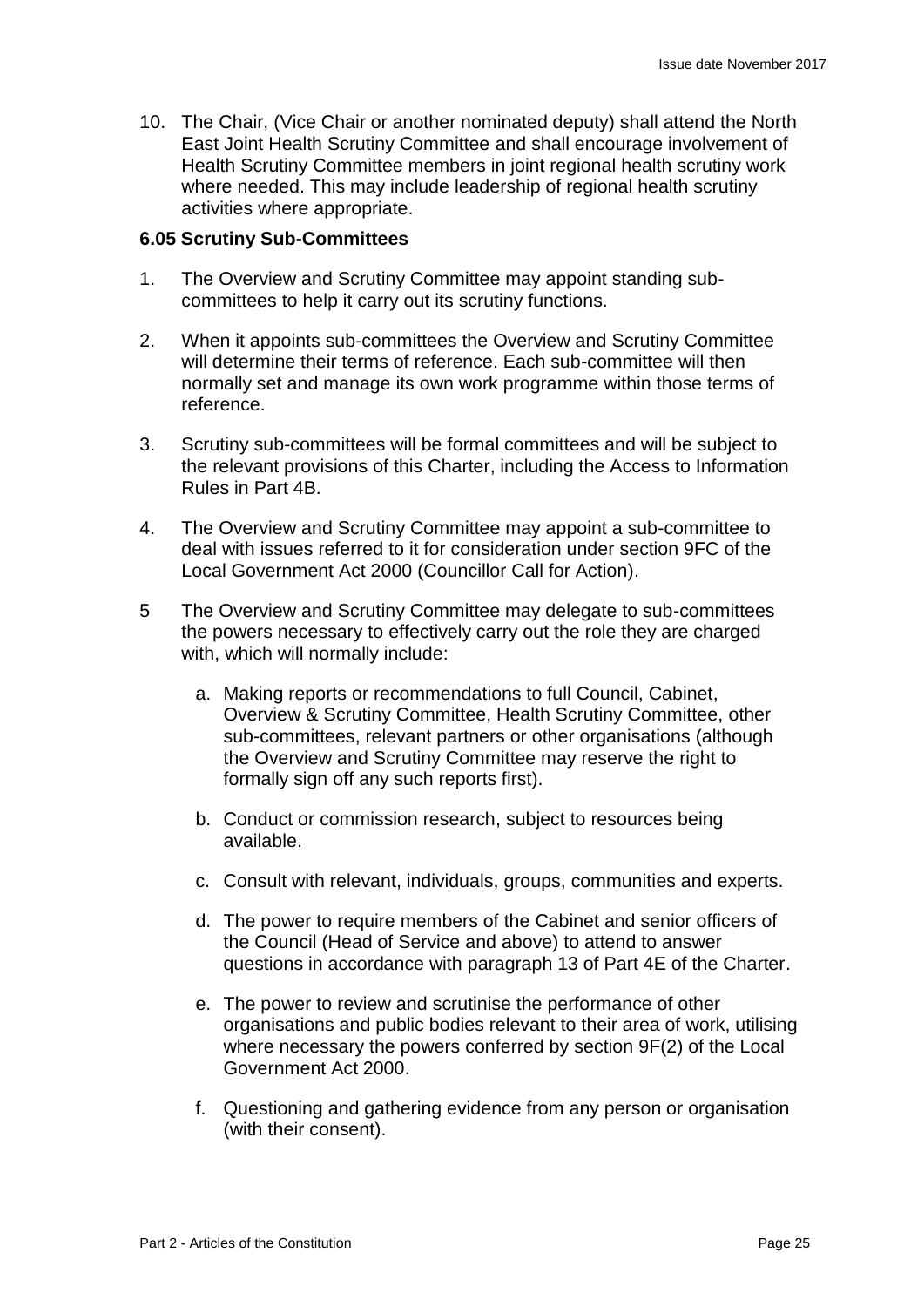- g. Making appropriate use of any resources allocated to them by the Overview and Scrutiny Committee to help them carry out their functions.
- h. Tasking small groups or individual members to carry out work on their behalf including areas related to their work programme (for example making a site visit or interviewing witnesses), subject to all such work being agreed by the sub-committee in advance and a report back to the sub-committee at the appropriate time.

## **6.06 Scrutiny Standing and Task & Finish Groups**

- 1. The Overview and Scrutiny Committee may set up standing and task & finish groups to carry out reviews or other specific pieces of work as required. These may be groups which meet either regularly or from time to time to look at a specific issue or area of work; or groups tasked to carry out a specific time limited piece of work ("task and finish groups"). When it appoints a standing or task & finish group the Overview and Scrutiny Committee should be mindful that they do not duplicate work being done elsewhere and that sufficient resources are available to support the work of the proposed group. These standing and task & finish groups may:
	- Carry out scrutiny reviews.
	- Look at issues which do not readily fall within the remit of any subcommittees, either because they are crosscutting or because they cover areas not included in the remit of an existing sub-committee.
	- Contribute to the development of a particular policy area.
	- If delegated by the Overview and Scrutiny Committee, consider issues referred to that Committee for consideration under section 9FC of the Local Government Act 2000 (Councillor Calls for Action).
- 2. In general standing and task & finish groups:
	- Will have clearly defined terms of reference.
	- Will be time limited, unless the task they are set up for is ongoing in nature, for example to monitor the Council's budget or the performance of a particular service, in which case it will be known as a standing group and it may be appropriate to specify how often the group will meet (e.g. twice a year, quarterly etc).
	- Should be chaired by a member of the Overview and Scrutiny Committee who shall be charged with keeping the Overview and Scrutiny Committee informed of progress.
	- May draw their membership from all non-Executive members in the scrutiny pool (except Deputy Cabinet Members if any have been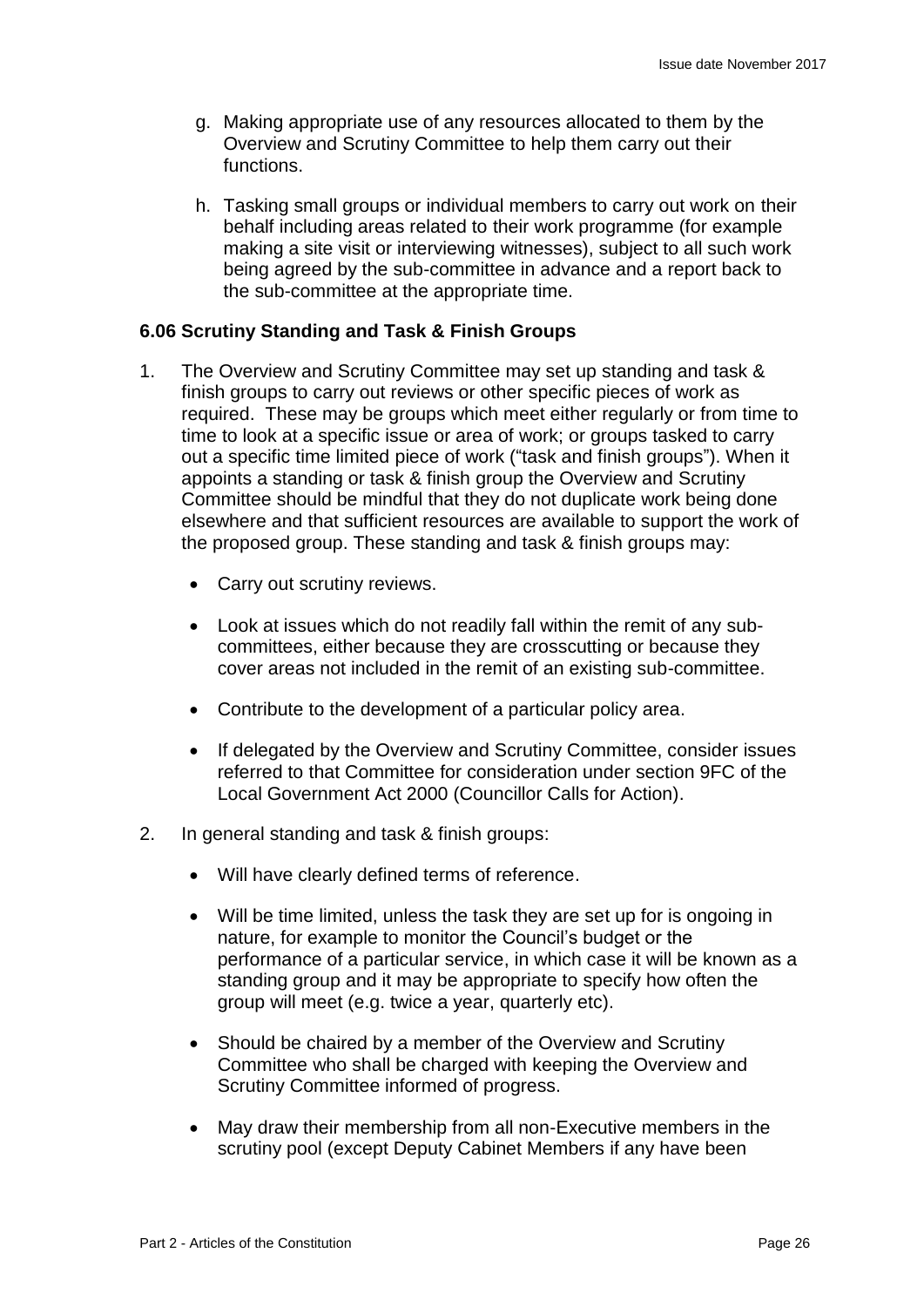appointed by the Leader). The membership of standing and task & finish groups will be agreed by the Overview and Scrutiny Committee.

• May include non-voting advisers.

## **6.07 Reporting Arrangements**

- 1. When a sub-committee, standing or task & finish group is set up the Overview and Scrutiny Committee may specify the arrangements for approving any reports to Cabinet (or other bodies) produced by that group. In particular:
	- They may require any reports to be first submitted to the Overview and Scrutiny Committee and Health Scrutiny Committee, for areas related to health and wellbeing, for approval. This is the normal procedure for reports and is particularly appropriate in the case of major scrutiny reviews.
	- Formal sub-committees should normally be allowed to submit comments on Council reports or issues within their remit they have considered directly without first going to Overview and Scrutiny Committee.
	- They may authorise a task & finish group to report directly without obtaining any further approval (this would normally only be appropriate when the timescale for considering an issue is particularly short).
- 2. In some cases, for example where a task and finish group is contributing to development of a policy, a group may feed in comments directly to officers or Cabinet members rather than preparing a separate report. In such cases, any subsequent report to Cabinet on that area of work should include an explanation of scrutiny's contribution.

## **6.08 Procedure for submitting scrutiny reports to Cabinet**

When Overview and Scrutiny Committee, Health Scrutiny Committee, a sub– committee, standing or task & finish group submits a report to Council or Cabinet (or a Committee or sub-committee of Cabinet):

- 1. The report must first be circulated to the relevant Cabinet Member(s) and senior officers.
- 2. The report should be considered at the next convenient meeting of Cabinet, and in any case within 2 months of it being circulated and notice being given to the proper officer, at the very latest, unless the Chair of the Overview and Scrutiny Committee and the relevant Cabinet Member agree to defer it.
- 3. In the case of reports or recommendations on crime and disorder matters from the statutory crime and disorder committee (i.e. Overview and Scrutiny Committee), a written response must be submitted to the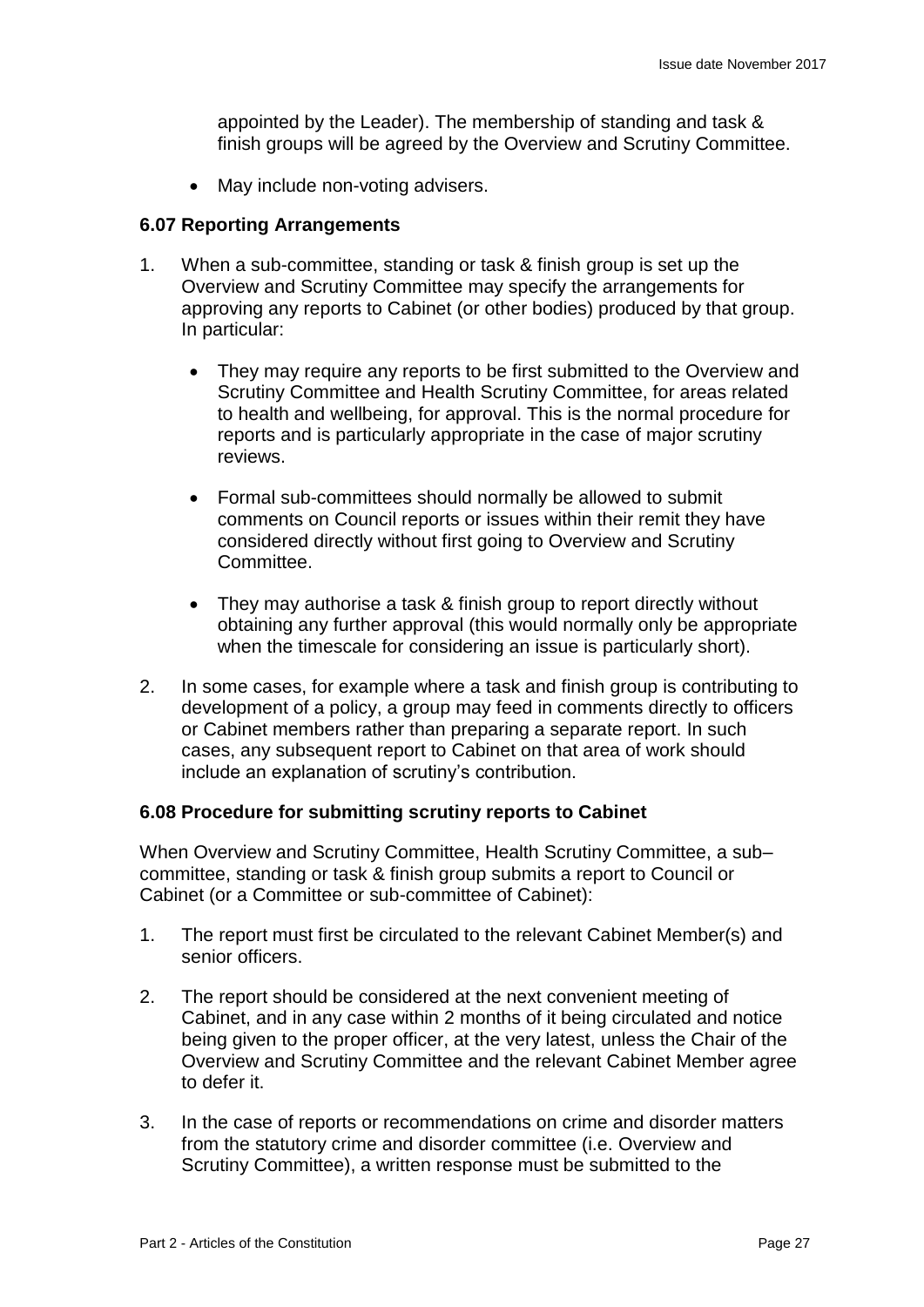committee within 28 days of the date of the report or recommendations or if this is not possible, as soon as reasonably possible thereafter**.**

- 4. The report will normally be accompanied by a response from the relevant Cabinet member, which will be considered alongside the scrutiny report. The Cabinet Member's response may, at their discretion, include comments from appropriate officers. The response may be an interim response setting out what steps will be taken to respond fully and the timescale for preparing a final response which is required by section 9FE of the Local Government Act 2000 to be provided and published within two months.
- 5. The exception to the requirement for a written response from the Cabinet member is if a scrutiny report is commenting on an item which is already on the Cabinet agenda, in which case the Cabinet Member may respond verbally when they introduce the main report.
- 6. If there are reasons why a report needs to be considered urgently the relevant Cabinet Member may agree to let the report come forward without a written response.

## **6.09 Overview and Scrutiny Ethos**

The Council's overall strategic policies and budget are set by City Council and all parts of the political management structure, including the Cabinet, nonexecutive committees, area structures and scrutiny, have important roles to play and should seek to work together to achieve the common objectives set by City Council.

Scrutiny has an important role to play in ensuring that the Cabinet is accountable for the decisions and actions that it takes and that it is delivering the corporate objectives the Council has agreed. Another key part of the overview and scrutiny role is to review existing policies, consider proposals for new policies and suggest new policies.

Scrutiny activity should be carried out in a constructive way and should aim to contribute to the delivery of efficient and effective services that meet the needs and aspirations of local communities. Scrutiny committees should not shy away from the need to challenge and question decisions and make constructive criticism but unnecessary conflict and confrontation should be avoided.

Senior officers have a duty to cooperate with and assist scrutiny committees, sub-committees, standing and task & finish groups in carrying out their duties. Requests from scrutiny for information, attendance, or other support should be treated with the same respect as requests from the Cabinet.

## **6.10 Other Information**

The Council has published a Scrutiny Handbook and associated guidance notes which provide information and quidance on its scrutiny arrangements. This is available on the Council's web site and will be reviewed as required.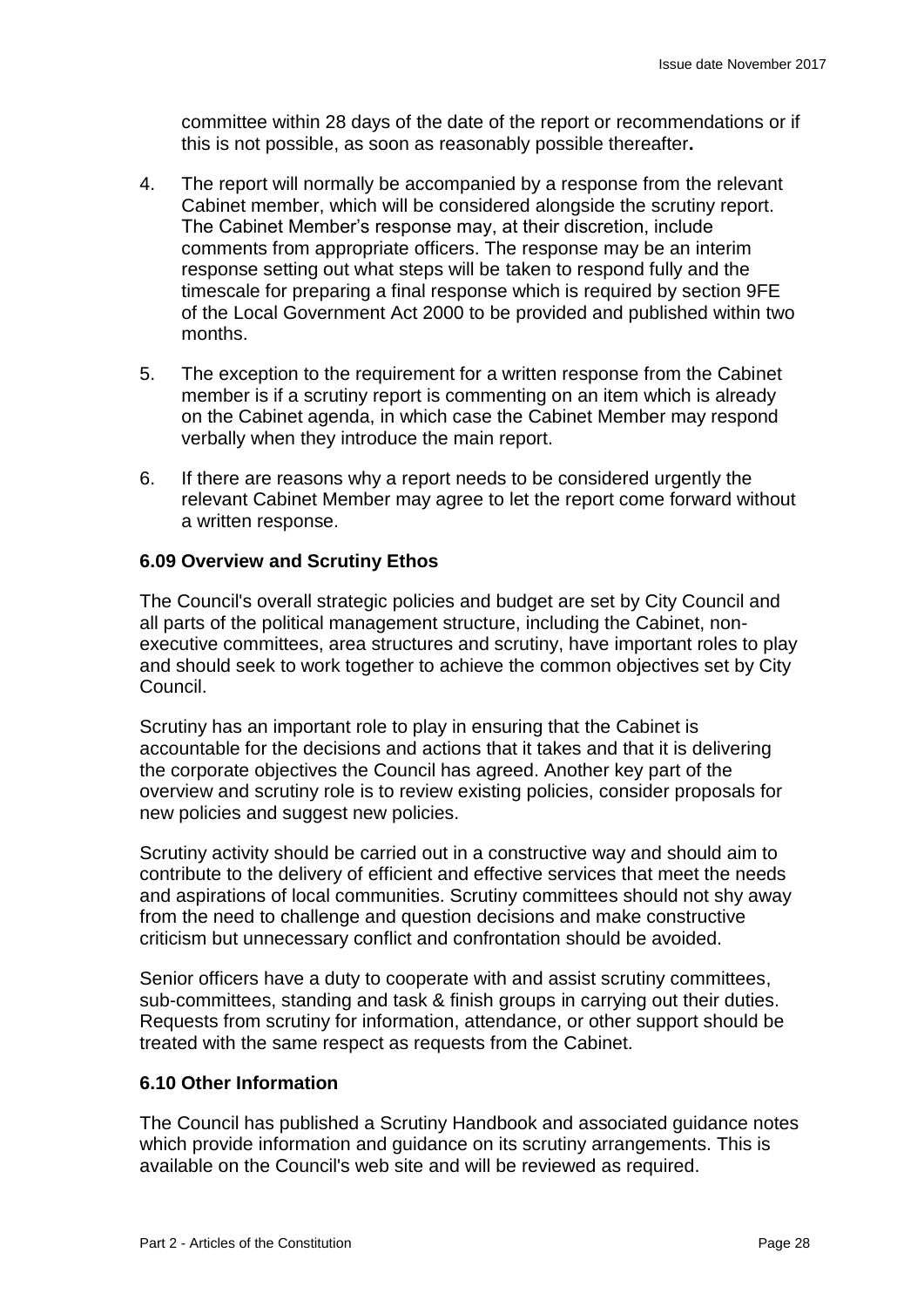## **6.11 Scrutiny Officer**

As required by section 9FB of the Local Government Act 2000, the Council has designated a statutory "scrutiny officer" whose functions are to promote the role of the Council's scrutiny committees, to provide support to them and their members and provide support and guidance to Council members and officers generally about scrutiny committee functions.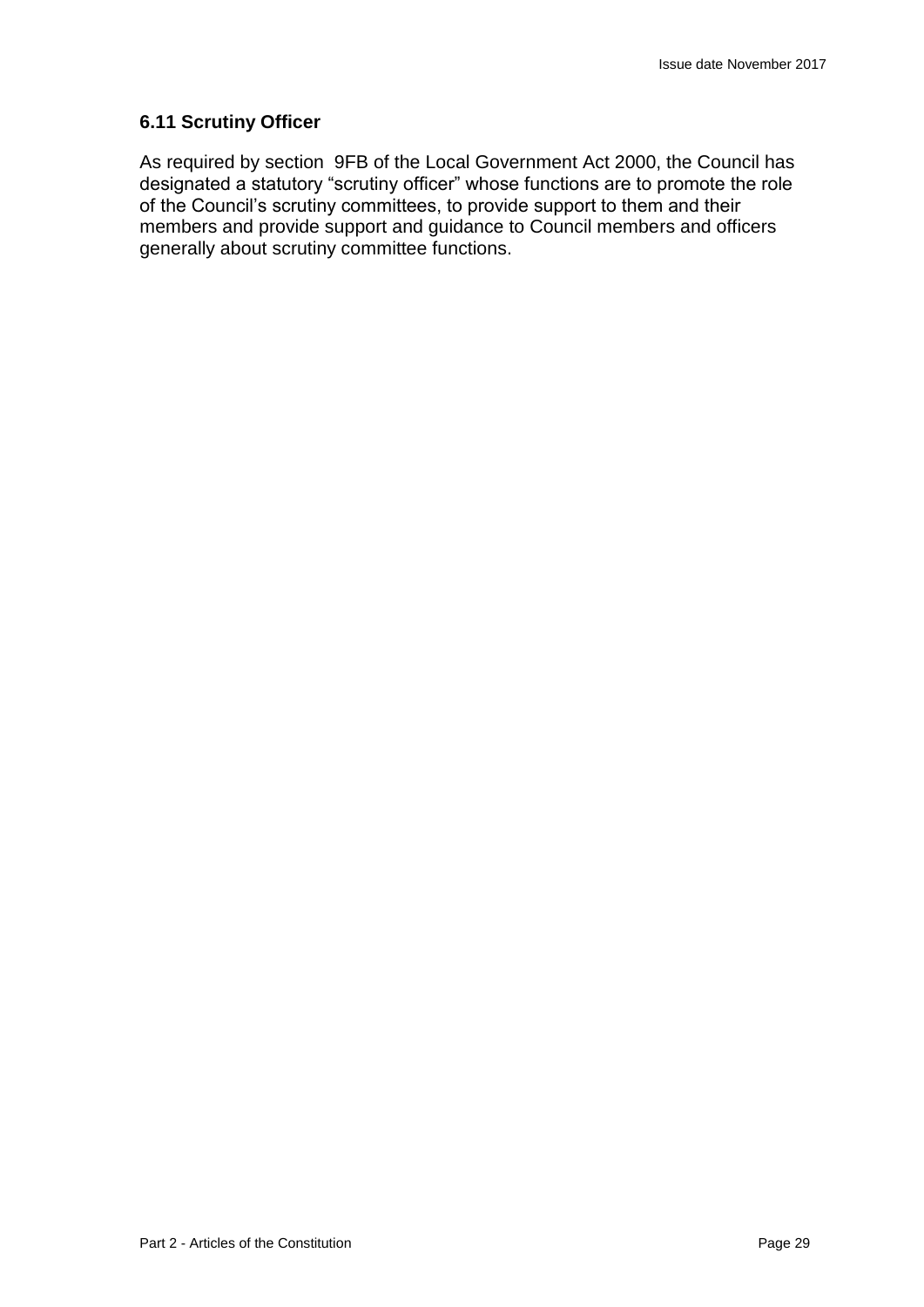## **ARTICLE 7 – THE CABINET**

## **7.01 Role**

The Cabinet will carry out all of the Council's functions which are not the responsibility of any other part of the Council, whether by law or under this Constitution.

## **7.02 Form and composition**

- (i) The Cabinet will consist of the **Leader** together with at least two, but not more than nine, councillors appointed to the Cabinet by the Leader. The Cabinet currently comprises the Leader and nine other Cabinet members.
- (ii) Only councillors may be appointed to the Cabinet.
- (iii) There may be no co-optees and no deputies or substitutes for Cabinet members. Cabinet may however invite members and others to attend their meetings and, with the consent of the chair, speak.
- (iv) Neither the **Lord Mayor** nor the (**Sheriff** and) **Deputy Lord Mayor** may be appointed to the Cabinet and neither the **Leader** nor any of **member of the Cabinet** may be appointed to the office of **Lord Mayor** or (**Sheriff** and) **Deputy Lord Mayor**.
- (v) **Members of the Cabinet** (including the **Leader**) may not be members of a scrutiny committee.

## **7.03 Leader**

(i) The Leader will be a councillor elected to the position of Leader by the Council. Each election will be held on the day of the Annual Meeting when the incumbent's term of office as Leader expires.

The Leader will hold office until the first Annual Meeting after his/her normal day of retirement as a councillor (this being the fourth day after the ordinary day for elections in the year his/her term of office as a councillor expires, which will normally be four years after his/her election as a councillor) unless:

- (a) he/she resigns from the office; or
- (b) he/she ceases to be a councillor; or
- (c) the Council resolves to remove the Leader by a vote passed by a simple majority of those present and voting at a meeting of the Council upon a motion moved by written notice under Standing Order 14 provided the notice is signed by at least seven seconders as well as the proposer.
- (ii) In the event of any casual vacancy in the position of Leader, the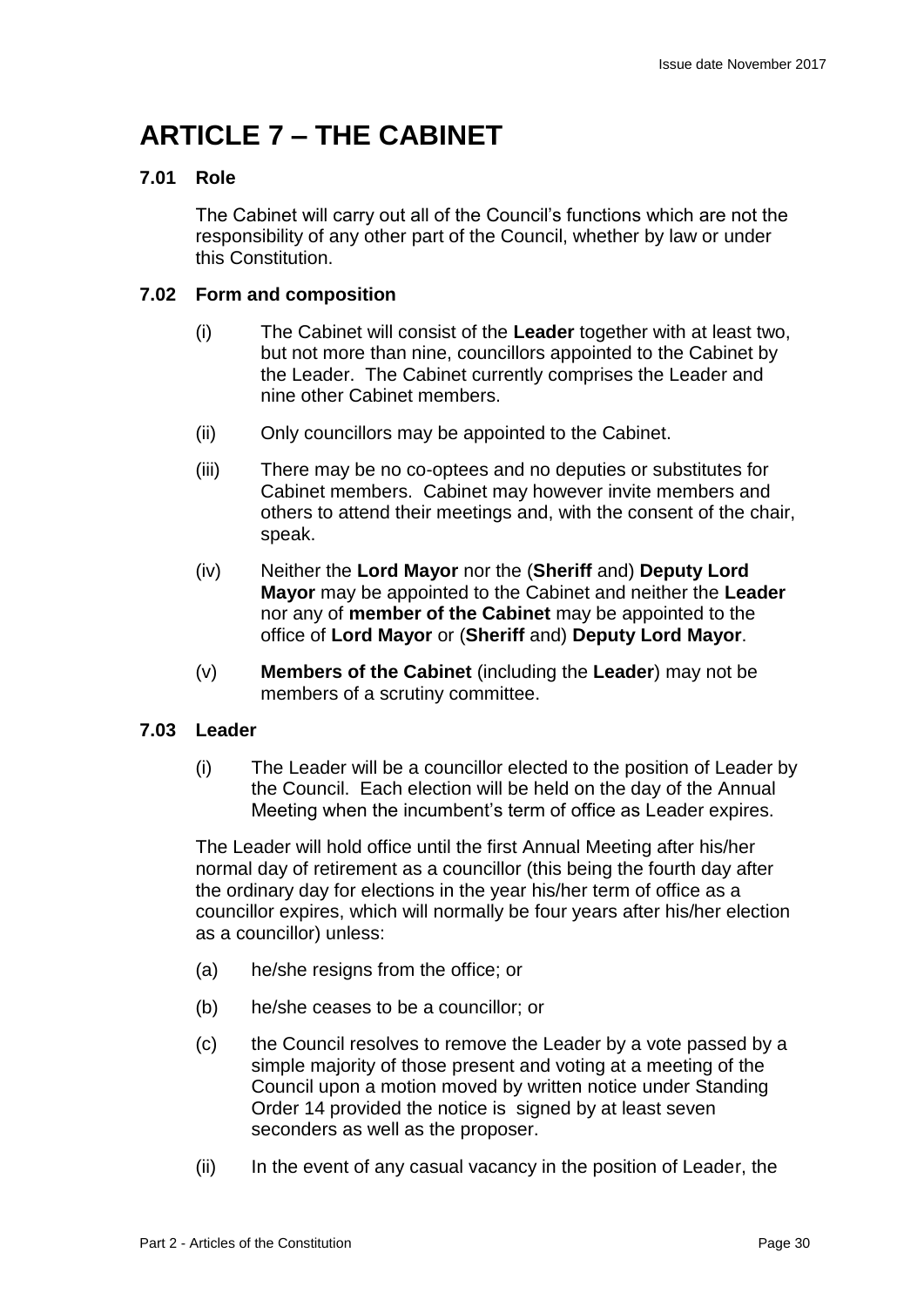Council shall fill the vacancy at its next ordinary meeting of the Council held after the date on which the vacancy occurs or, if the Council then chooses, at the next following ordinary meeting of the Council. The Proper Officer shall include the filling of the vacancy as an item of business on the agenda for such meeting.

## **7.04 Other Cabinet Members**

- (i) Other Cabinet members will be councillors elected to the position of Cabinet Member by the Leader. Each Cabinet Member shall hold office until:
- (a) he/she resigns from that office; or
- (b) he/she is removed from that office by the Leader upon such notice (if any) as the Leader considers appropriate; or
- (c) he/she ceases to be a councillor.
- (ii) The Leader may at any time appoint a Cabinet Member to fill any vacancy.

### **7.05 Deputy Leader**

- (i) The Leader may designate one of the Cabinet Members as **Deputy Leader**.
- (ii) The Deputy may exercise all the functions of the Leader where the position is vacant or where the Leader is absent or is otherwise unable to act.

#### **7.06 Proceedings of the Cabinet**

Proceedings of the Cabinet shall take place in accordance with the Cabinet Procedure Rules set out in Part 4D of this Constitution.

## **7.07 Responsibility for functions**

- (i) The Leader may exercise executive functions himself/herself or may otherwise make arrangements to delegate responsibility for their discharge as set out in paragraph (ii) below.
- (ii) The Leader may delegate executive functions to:-
	- (a) The Cabinet as a whole;
	- (b) A committee of the Cabinet (comprising Cabinet members only);
	- (c) An individual Cabinet Member;
	- (d) An area committee, i.e. a ward committee;
	- (e) A joint committee;
	- (f) Another local authority or the executive of another local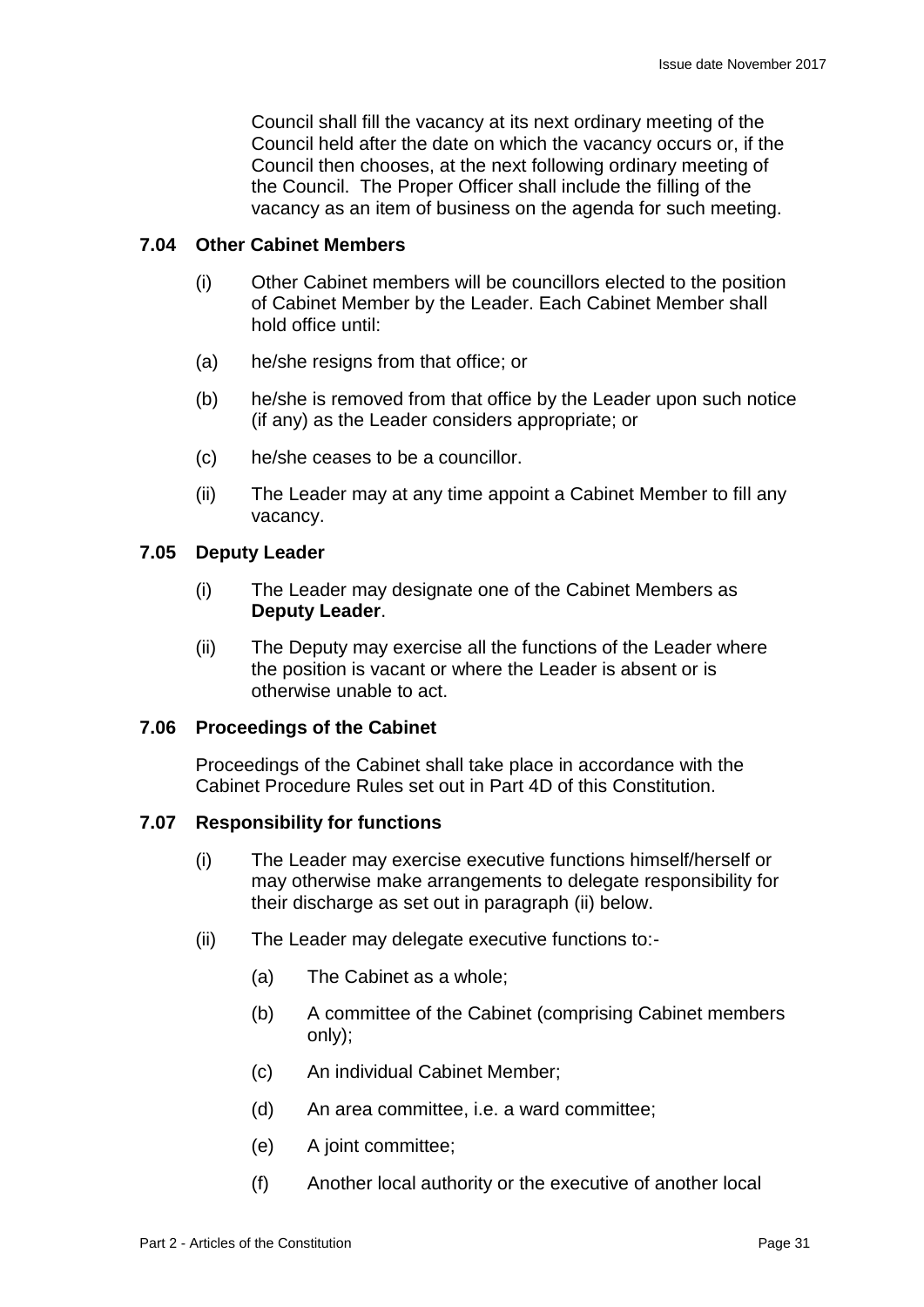authority;

- (g) A Delegated Officer.
- (iii) The Leader will maintain a list in Part 3 of this Constitution setting out the arrangements that have been made by him/her for the exercise of executive functions under paragraph (ii).

## **7.08 Cabinet Members' Roles and Portfolios**

- (i) Cabinet members shall collectively and individually undertake leadership roles as determined by the Leader, including:
	- (a) leading the community planning process and the search for best value, with input and advice from select, area and ward committees;
	- (b) leading the preparation of the Council's policies and budget;
	- (c) taking in-year decisions on resources and priorities, together with other stakeholders and partners in the local community, to deliver and implement the budget and policies decided by the Council; and
	- (d) being the focus for forming partnerships with other local public, private, voluntary and community sector organisations to address local needs.
- (ii) The Leader may allocate portfolios to himself and other members of the Cabinet.
	- (a) The Leader will maintain a list in Part 3.4 of this Constitution setting out the allocation of portfolios; and
	- (b) The Leader will report to the next ordinary meeting of the Council such allocations and any alterations in such allocations.

## **7.09 Leader and Deputy of the Opposition**

The Council shall appoint a councillor to the positions of **Leader of the Opposition** and **Deputy Leader of the Opposition** whether or not they are also appointed to be Cabinet Members.

## **7.10 Role of Deputy Cabinet Members**

The Leader may appoint Deputy Cabinet Members.

Deputy Cabinet Members will support and act on behalf of their relevant Cabinet Member (to the fullest extent possible consistent with their not being a member of the Cabinet) in relation to those areas of executive activity specifically set out in the portfolio allocated to them from time to time by the Leader ('portfolio activities').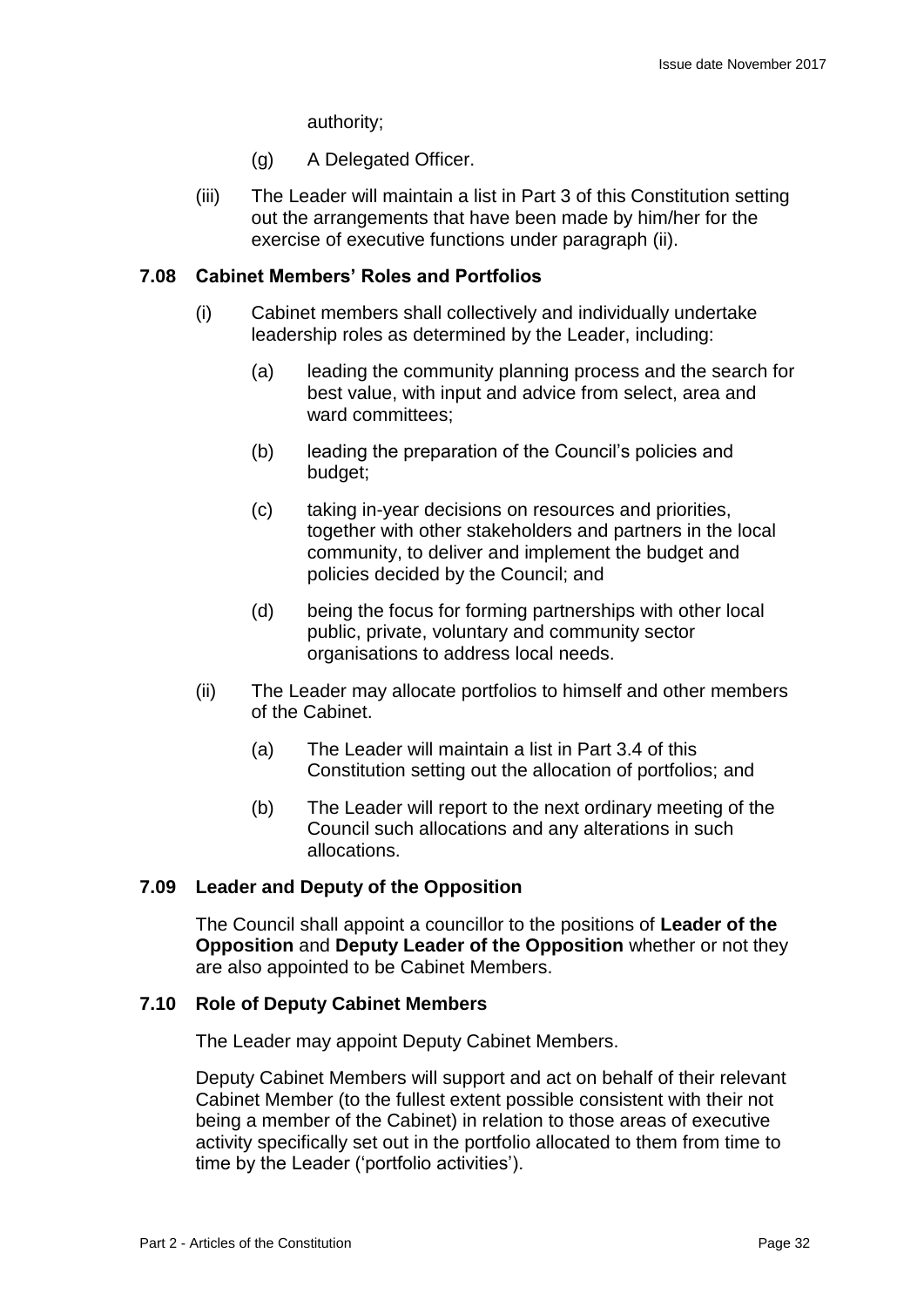Deputy Cabinet Members will also, where they reasonably can, similarly support and act on behalf of their relevant Cabinet Member, or any other Cabinet Member, in relation to any other area of executive activity as requested to do so by such Cabinet Member or the Leader ('additional activities')

Without prejudice to the generality of those responsibilities, they **shall** include in relation to his/her portfolio activities and **may** include in relation to any additional activities:

- 1. Taking the political lead in influencing and helping to develop all necessary policy and operational proposals within their nominated portfolio activities and taking them forward for final approval whether by the Cabinet or the Cabinet Member or a Delegated Officer;
- 2. Publicly leading on the political direction of relevant activities and ensuring that such direction is effectively articulated, whether through attendance at meetings or other events, giving media interviews or approving press releases, representing the Council on appropriate bodies or the preparation of appropriate reports or otherwise;
- 3. Ensuring the Cabinet Member is appropriately briefed where necessary on relevant activities and proposals and that any instructions or requests by the Cabinet Member in relation to such activities are complied with so far as they reasonably can be;
- 4. Attending (and where appropriate chairing) all relevant meetings with Council officers or other elected members or external persons or bodies;
- 5. Attending Cabinet meetings and other Council meetings to speak about their relevant activities and deal with any questions and requests arising. This shall include meetings of any relevant scrutiny committee unless such committee has expressly requested attendance by the Cabinet Member;
- 6. Properly considering all relevant reports, papers and other documentation and working closely with relevant senior officers in order to fully understand relevant activities and any significant issues arising.

Note: For the avoidance of doubt, Deputy Cabinet Members are not members of the Cabinet and therefore cannot vote at any meeting of Cabinet or a Cabinet committee or be given delegated power to make an executive decision as an individual.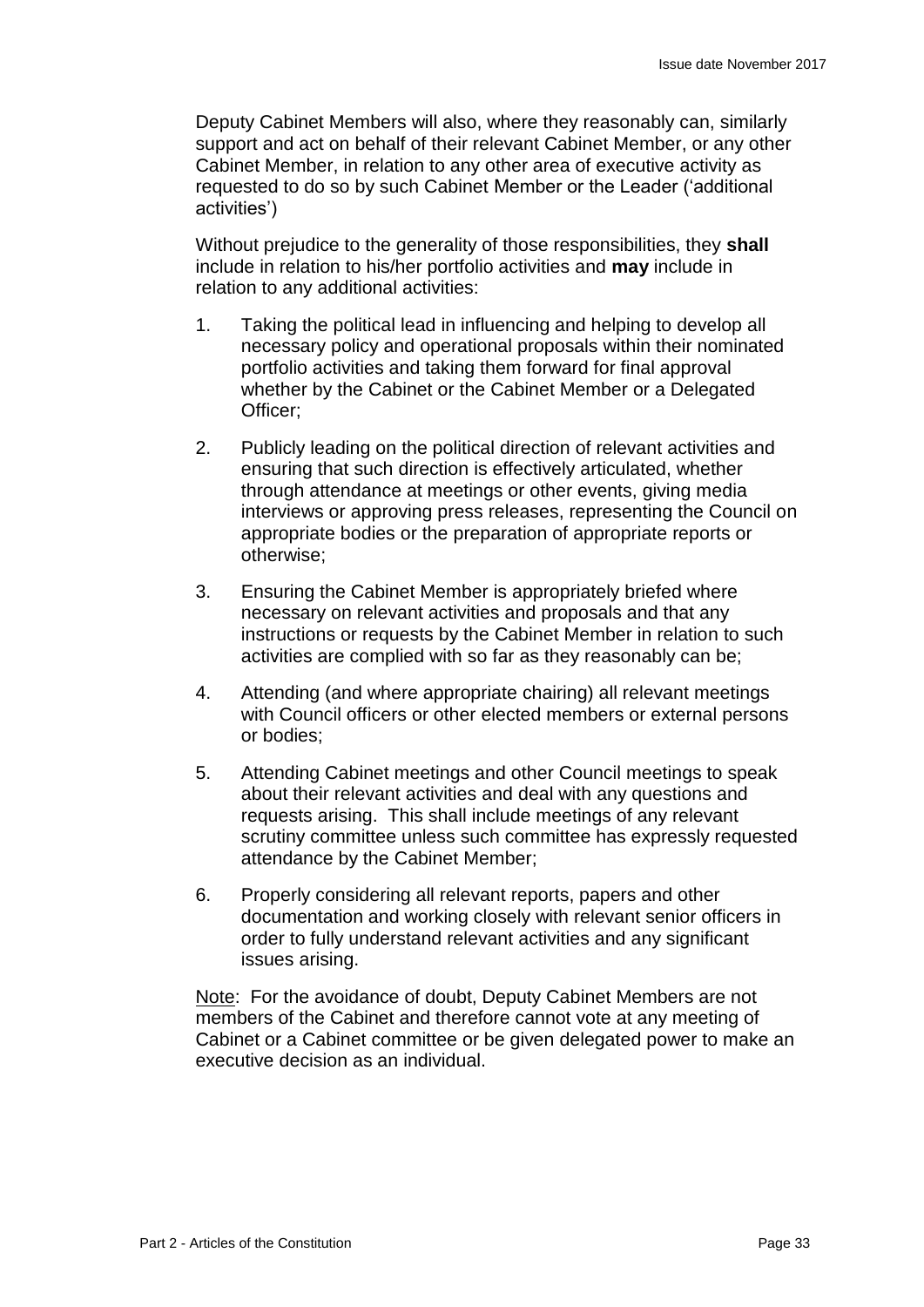## **ARTICLE 8 – NON-EXECUTIVE COMMITTEES AND LICENSING COMMITTEE**

## **8.01 Non-Executive Committees**

The Council will appoint the committees set out in Part 3.5 of this Constitution to discharge the functions described there.

## **8.02 Licensing Committee**

The Licensing Committee (and its sub-committees) is a statutory committee established under the Licensing Act 2003. It is subject to its own statutory provisions under the 2003 Act and the Gambling Act 2005 and regulations made under those Acts. Legislation that applies to non-executive committees of the Council does not necessarily apply to the Committee.

The Council will exercise its functions under the Licensing Act 2003 and the Gambling Act 2005 in accordance with Part 3.5A of this Constitution.

The former Licensing Committee has been renamed Regulatory and Appeals Committee and continues as a non-executive committee to deal with licensing and other regulatory matters not covered by the 2003 Act.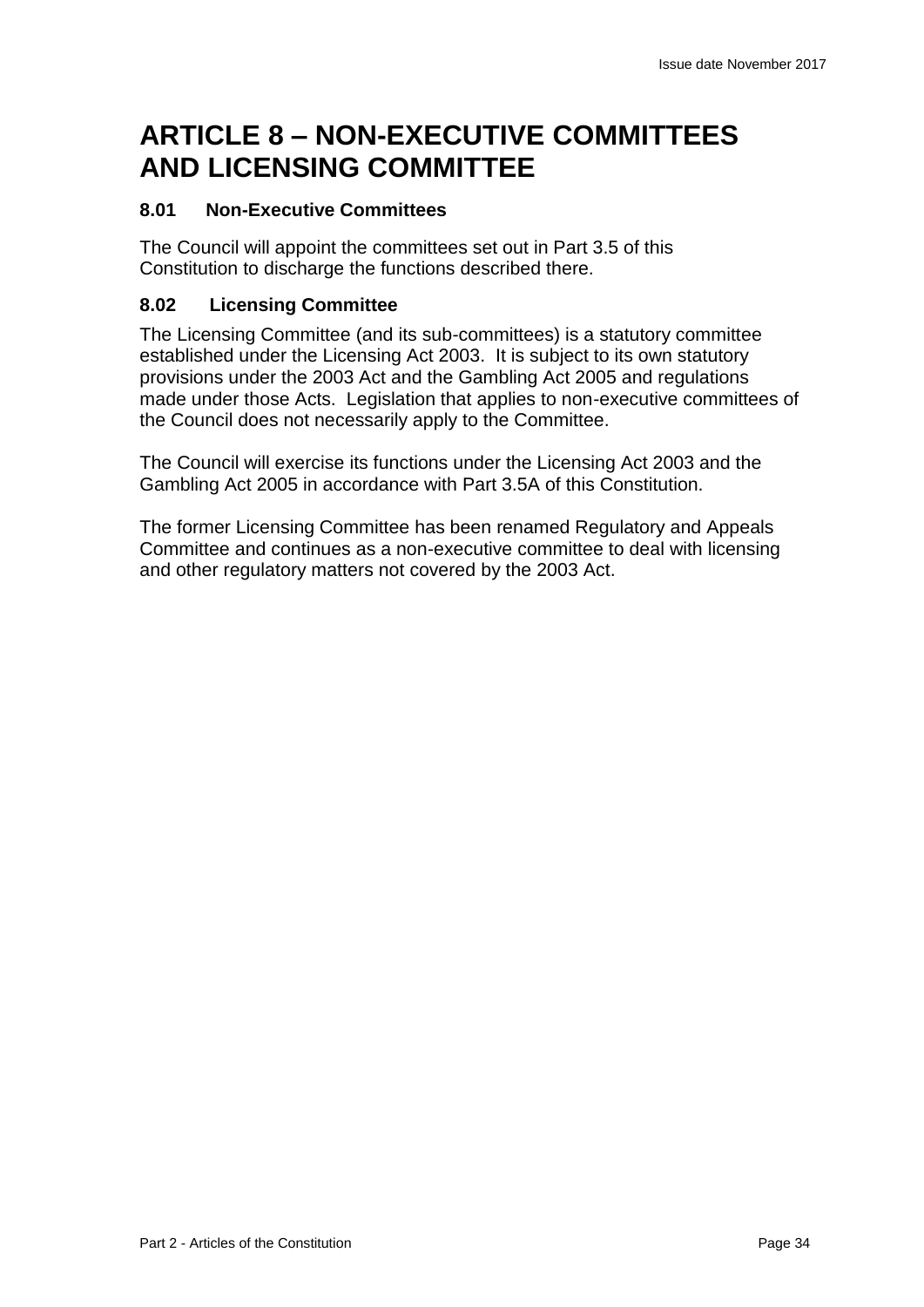## **ARTICLE 9 – THE STANDARDS COMMITTEE**

## **9.01 Standards Committee**

The Council will establish a Standards Committee.

## **9.02 Standards Committee - Composition**

- (a) **Membership.** The Standards Committee will consist of 10 members as follows:
	- (i) 6 members of the City Council of which not more than one may be a Cabinet member;
	- (ii) 2 persons who are not councillors or officers of the Council or any other body having a standards committee and who are not otherwise disqualified from being appointed members of the committee ("independent members");
	- (iii) 2 members of parish councils in the City who are not also members of the City Council (to be nominated jointly by the parish councils or determined by the City Council, where no nomination is received) ("parish members").
- (b) **Voting Rights**. The independent members and the parish members will not be entitled to vote at meetings.

## (c) **Quorum**.

The quorum of the Standards Committee shall be 4.

Note: This quorum also applies to any sub-committee of the Standards Committee.

(d) **Chairing the Committee**. The Council shall appoint an independent member to chair the Committee. Only an independent member can chair the Committee.

## **9.03 Standards Committee - Role and Function**

The Standards Committee will have the following roles and functions:

- (a) promoting and maintaining high standards of conduct by councillors and co-opted members;
- (b) assisting the councillors and co-opted members to observe the Members' Code of Conduct;
- (c) advising the Council on the adoption or revision of the Members' Code of Conduct;
- (d) monitoring the operation of the Members' Code of Conduct;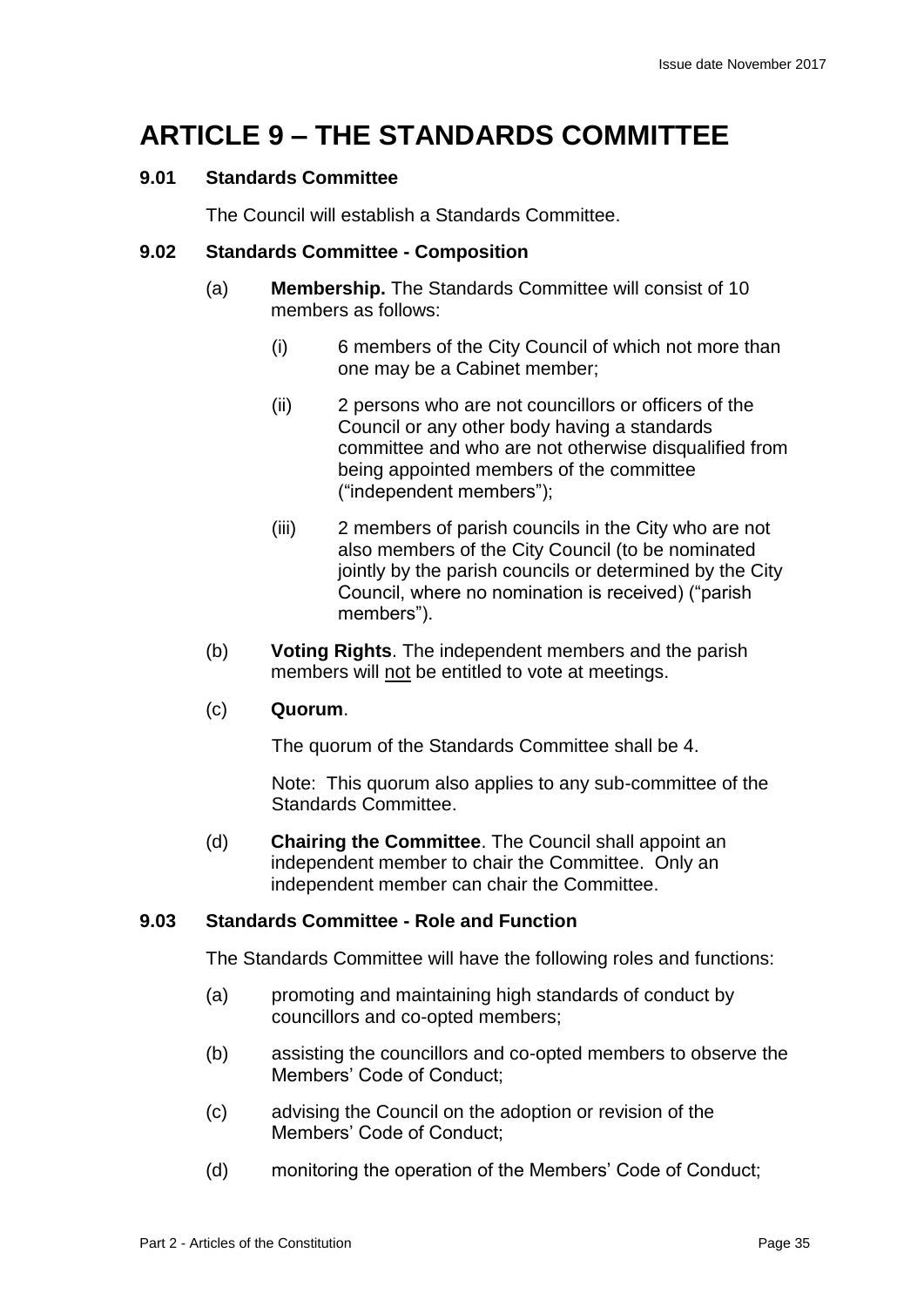- (e) advising, training or arranging to train councillors and co-opted members on matters relating to the Members' Code of Conduct;
- (f) granting dispensations to councillors and co-opted members from requirements relating to interests set out in the Members' Code of Conduct so far as not delegated to the Monitoring Officer;
- (g) to assist and advise parish councils in the city, if requested and as appropriate, in relation to their discharge of functions  $(a) - (f)$ above in respect of their parish councillors;
- (h) dealing with written allegations that a councillor or co-opted member (or former councillor or co-opted member) of the Council or a parish councillor or former parish councillor in the City has failed, or may have failed, to comply with the Members' Code of Conduct;
- (i) dealing with complaints that a councillor or co-opted member of the Council has failed, or may have failed, to comply with one of the Council's local protocols;
- (j) promoting and maintaining high standards of conduct by officers;
- (k) assisting officers to observe the Code of Conduct for Employees;
- (l) advising the Council on the adoption or revision of the Code of Conduct for Employees;
- (m) monitoring the operation of the Code of Conduct for Employees;
- (n) reviewing and revising the level of allowances and expenses for the Independent Persons;
- (o) approving a version for publication of the arrangements for dealing with complaints against members and reviewing and amending such documentation from time to time as it thinks fit;
- (p) deciding what actions to take in respect of a member who is found on a hearing to have failed to comply with the code of conduct, including:
- (i) Issuing a formal censure.
- (ii) recommending to Council, or to the Parish Council, the issue of a formal censure by the Council or by the Parish Council.
- (iii) publishing its findings in respect of the Member's conduct.
- (iv) reporting its findings to Council, or to the Parish Council, for information.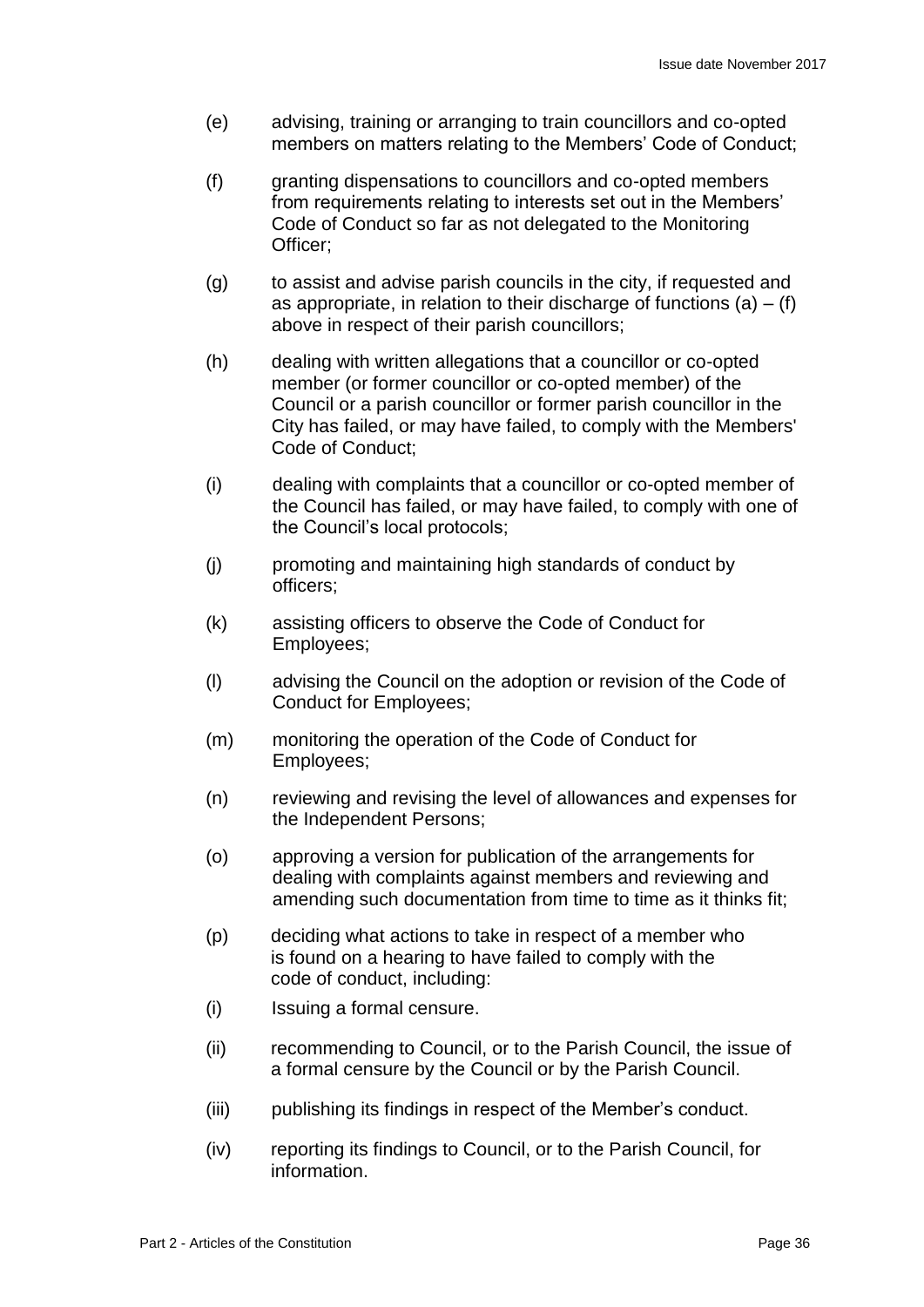- (v) recommending to the Council, or to the relevant Parish Council, that the Member be removed from any or all Committees or Sub-committees (subject to the approval of the member's Group if applicable).
- (vi) recommending to the Council, or to the Parish Council, that the Member be removed from being the chair or vice chair of any Committees or Sub-Committees.
- (vii) recommending to the Leader of the Council that the Member be removed from the Cabinet, or removed from particular Portfolio responsibilities.
- (viii) instructing the Monitoring Officer to, or recommending that the Parish Council, arrange training for the Member.
- (ix) recommending to the Council, or to the Parish Council, that the Member be removed, from one or more outside appointments to which he/she has been appointed or nominated by the Council or by the Parish Council.

## **9.04 Additional Roles of the Standards Committee**

The Council may from time to time arrange for other functions to be discharged by the Standards Committee.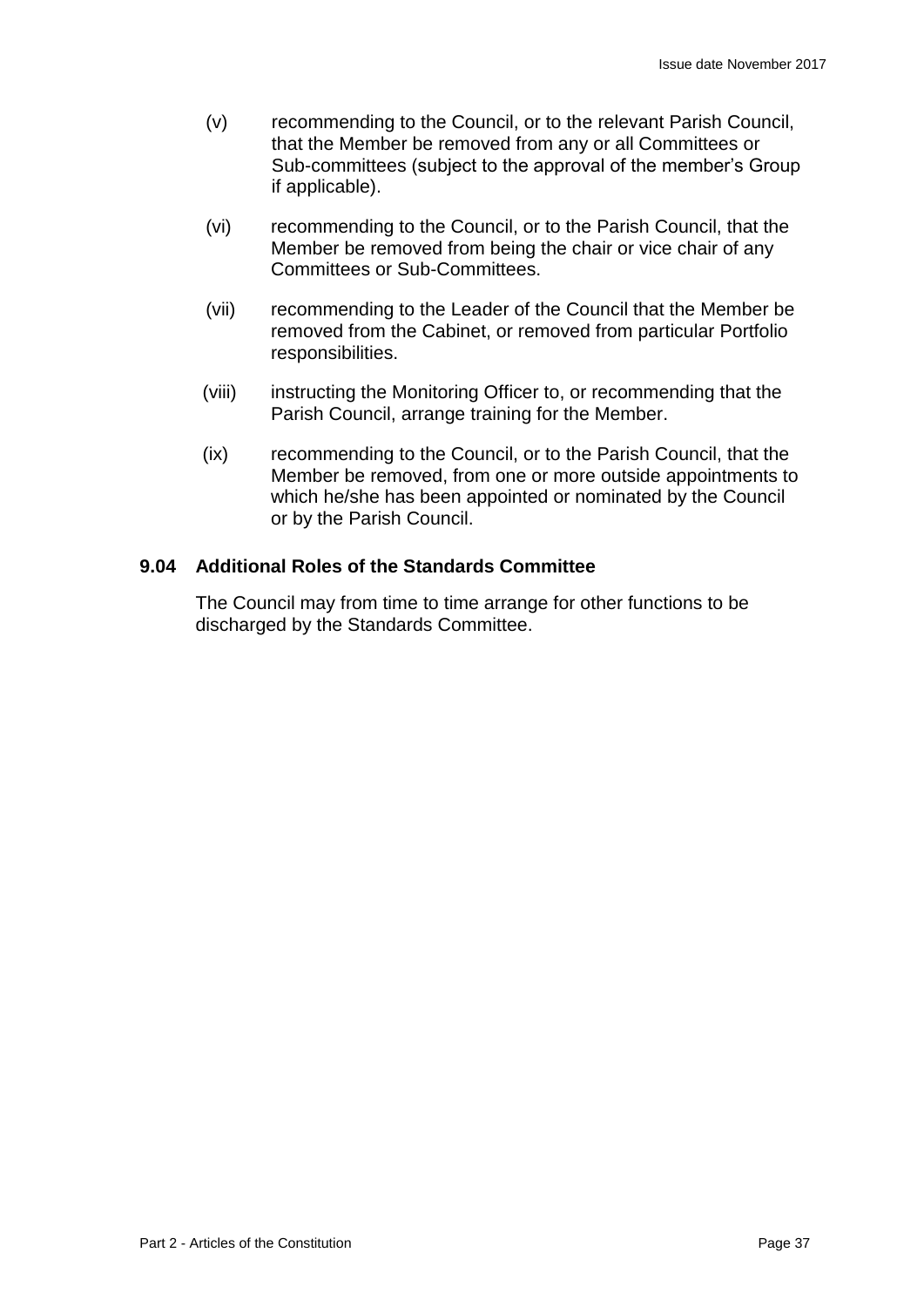## **ARTICLE 10 – AREA COMMITTEES (WARD COMMITTEES)**

### **10.01 Area Committees**

The Council may appoint area committees as it thinks fit to discharge its functions. By Section 9E Local Government Act 2000, executive functions may also be discharged by an area committee, provided (a) it is established to discharge functions in respect of part of the Council's area (b) its members are members elected for the wards within that area.

#### **The collective term used by the Council in its Charter to describe its area committees is "ward committees".**

#### **10.02 Form, composition and function**

There are 26 area committees each based on an individual ward and called a Ward Committee.

Each **Ward Committee** comprises the three councillors for the relevant ward.

Details of the delegations to **Ward Committees** by the Council and the Cabinet are set out in Part 3.7 of the Constitution.

#### **10.03 Cabinet**

The Cabinet is responsible for monitoring and regulating the ward committee structure.

#### **10.04 Conflicts of interest – membership of area committees and scrutiny committees**

**Conflict of interest.** If a scrutiny committee is considering decisions or action taken by an area committee of which the councillor concerned was a member and was present when the decision or action was taken, then the member must comply with the Council's code of conduct and only participate where permitted under the code (e.g. where attending for the purpose of answering questions or otherwise giving evidence relating to that decision or action.)

#### **10.05 Area committees – access to information**

- (i) Area committees will comply with the Access to Information Procedure Rules in Part 4B of this Constitution.
- (ii) Agendas for area committees which deal with both executive and non-executive functions will state which items are which.

#### **10.06 Cabinet members on area committees**

A member of the Cabinet may serve on an area committee if otherwise eligible to do so as a councillor.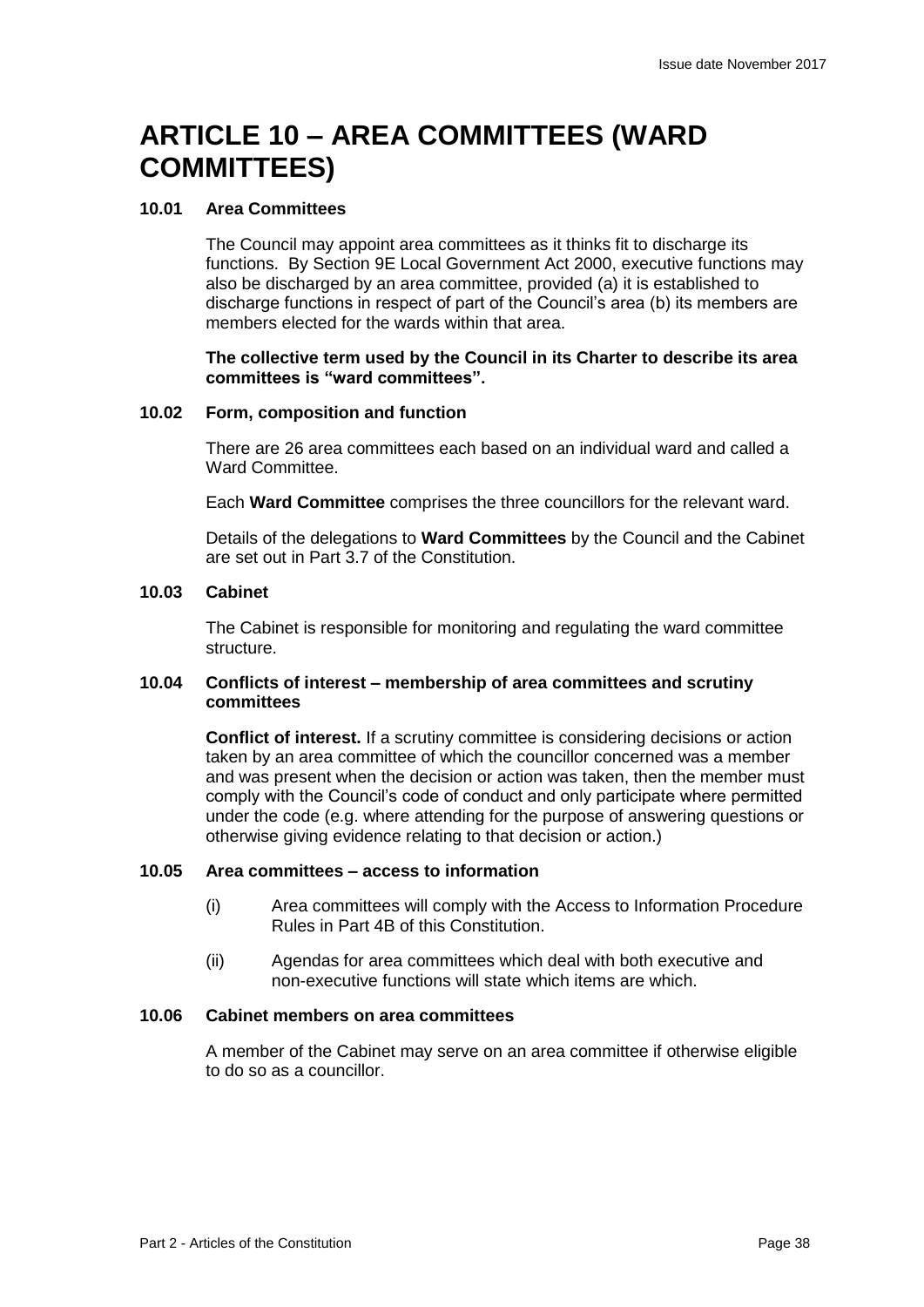## **ARTICLE 11 – ADVISORY COMMITTEES**

## **11.01 Advisory Committees**

The Council or the Leader may appoint advisory committees to advise on the discharge of the functions of:

- (a) the Council or a committee or sub-committee of the Council;
- (b) the Cabinet, a committee of the Cabinet or a member of the Cabinet;
- (c) a Delegated Officer.

#### **11.02 Functions**

The Council and/or the Leader have appointed the advisory committees set out in Part 3.8 'Advisory Committees' of this Constitution to advise on the discharge of the functions described there.

## **11.03 Delegations**

Where the terms of reference for an advisory committee include advising a body or delegated officer in respect of the discharge of their functions:

- (a) The body or the delegated officer shall have regard to any advice before exercising their delegated powers in respect of such functions; and
- (b) Where a particular body or delegated officer is specified, the body or officer shall have power to exercise the functions (whether executive and non-executive), save where under the provisions of this constitution or law, the matter is reserved to another body or officer.

### **11.04 Membership**

- (a) A member of the Cabinet may be appointed to an advisory committee if otherwise eligible to do so as a councillor.
- (b) The Council may appoint to advisory committees persons who are not members of the Council ("co-optees") provided that such persons are not disqualified from such an appointment by law.

## **11.05 Co-optees - Voting Rights**

Co-optees to advisory committees will be entitled to vote at meetings unless:-

- (a) the Council resolves that they shall not be entitled to vote when it appoints them; or
- (b) they are not entitled to vote by law.

#### **11.06 Advisory committees – access to information**

Advisory committees will comply with the Access to Information Procedure Rules in Part 4B of this Constitution.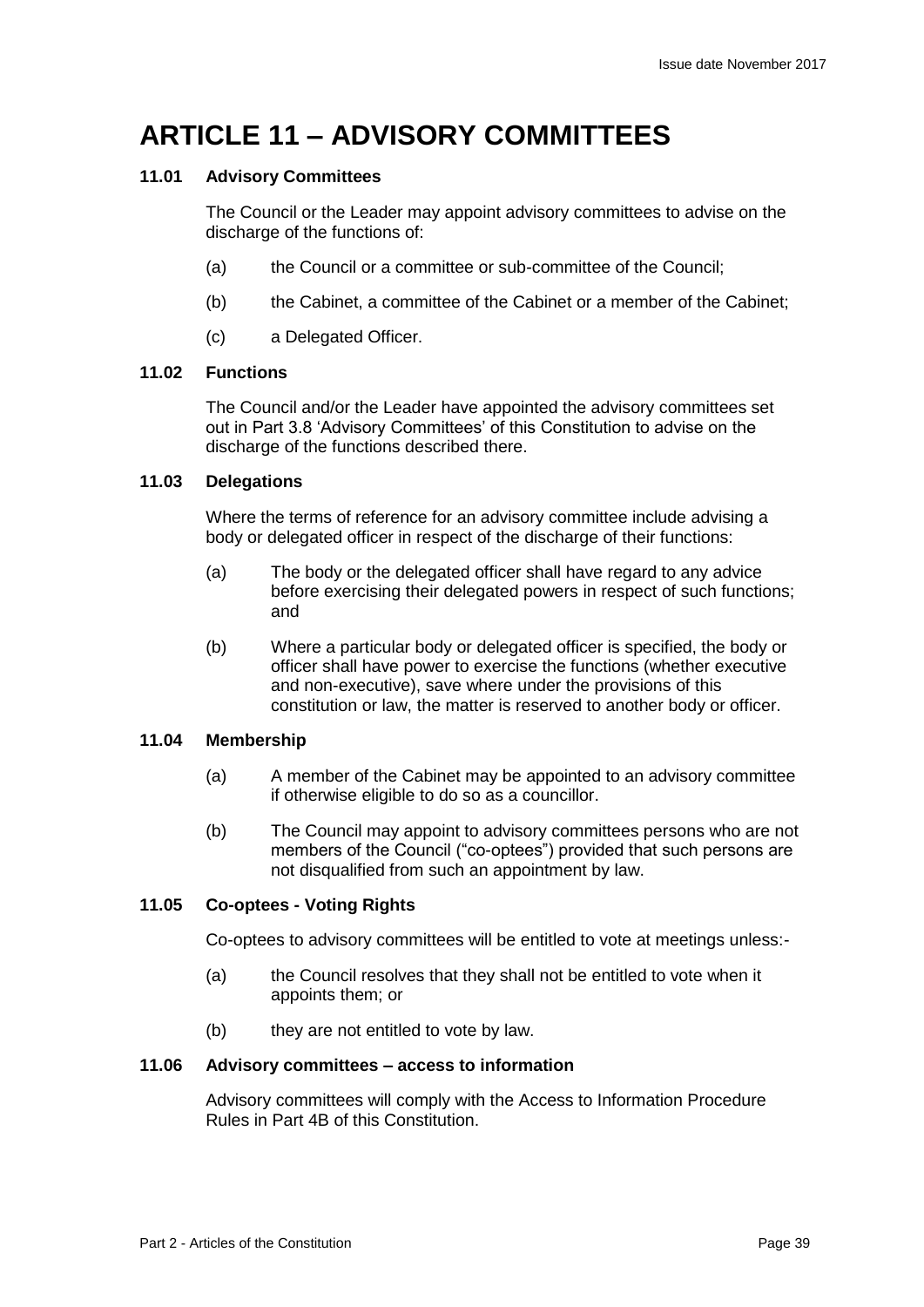## **ARTICLE 12 – JOINT ARRANGEMENTS**

### **12.01 Arrangements to promote well being**

The Council or the Cabinet, in order to promote the economic, social or environmental well-being of the City, may:

- (a) enter into arrangements or agreements with any person or body;
- (b) co-operate with, or facilitate or co-ordinate the activities of, any person or body; and
- (c) exercise on behalf of that person or body any functions of that person or body.

#### **12.02 Joint arrangements**

- (a) **Joint Advisory Committees**. The Council may join with one or more local authorities in appointing a committee to advise the appointing authorities, any executives of those authorities or a committee or member of those executives on any matter relating to the discharge of their functions.
- (b) **Non-Executive Functions**. The Council may establish joint arrangements with one or more local authorities and/or their executives to exercise functions which are not executive functions in any of the participating authorities. Such arrangements may involve the appointment of a joint committee with these other local authorities.
- (c) **Executive Functions**. The Cabinet may establish joint arrangements with one or more local authorities or with the executives of one or more local authorities to exercise functions which are executive functions. Such arrangements may involve the appointment of joint committees with these other local authorities.
- (d) **Executive and Non-Executive Functions**. The Council and the Cabinet may establish joint arrangements with one or more local authorities or with the executives of one or more local authorities to exercise functions which are both executive and non-executive functions. Such arrangements may involve the appointment of joint committees with these other local authorities.
- (e) **Existing Joint Arrangements**. Joint arrangements in respect of functions that become/have become executive functions shall continue until the Cabinet otherwise decides.

## **12.03 Appointments to Joint Committees**

- (a) **Advisory Joint Committees**. The Council shall make appointments to joint advisory committees.
- (b) **Non-Executive Functions**. The Council shall make appointments to joint committees that solely exercise non-executive functions.
- (c) **Executive Functions**. The Cabinet shall make appointments to joint committees that solely exercise executive functions.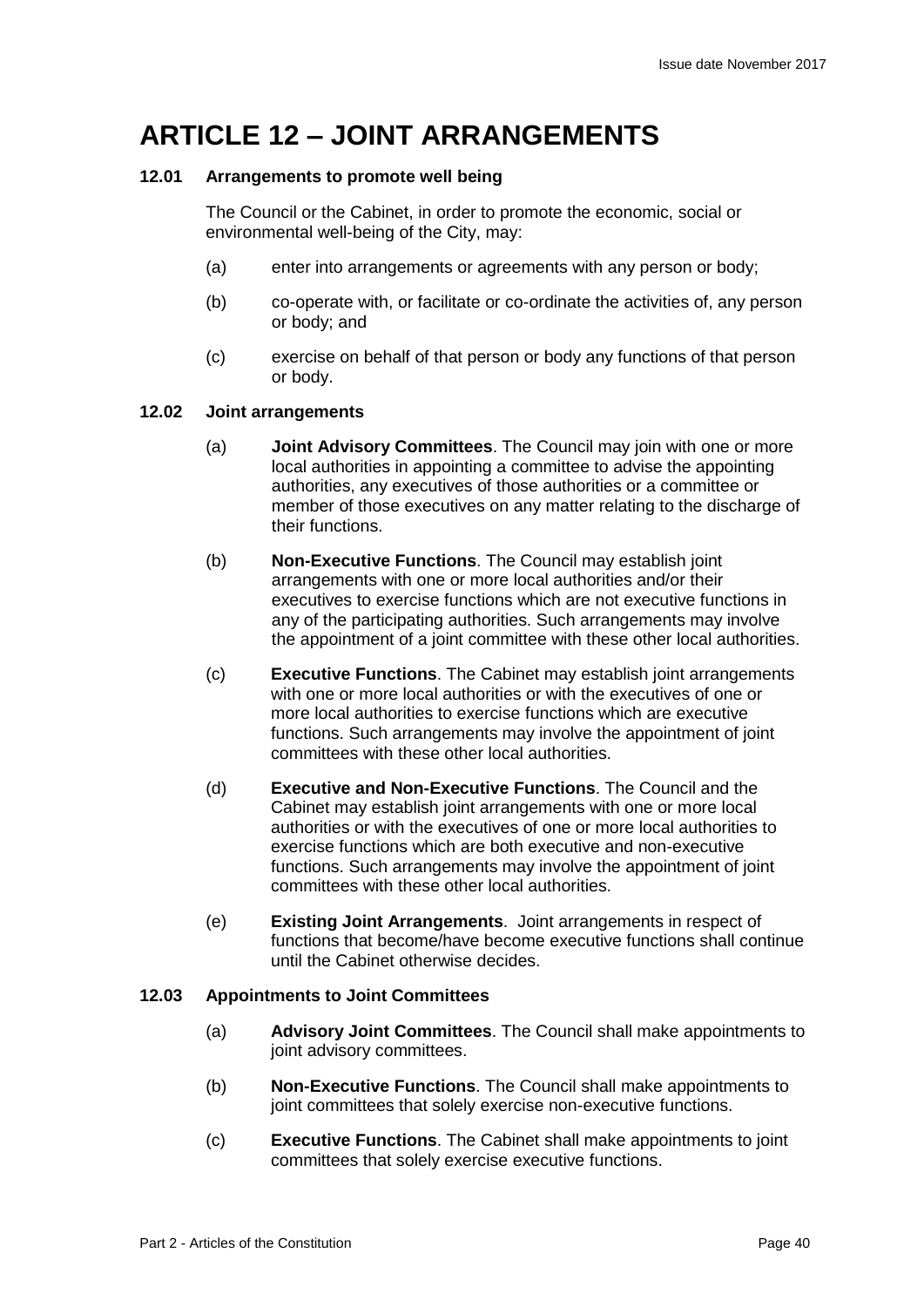(d) **Executive and Non-Executive Functions**. The Council shall, with the agreement of Cabinet, make appointments to joint committees that exercise both executive and non-executive functions.

#### **12.04 Members of Joint Committees**

- (a) **Advisory Committees and Non-Executive Functions**. The Council may appoint any member of the Council (including a Cabinet member) and co-opt other persons (not disqualified by law) where the arrangements permit. Political balance requirements apply.
- (b) **Executive Functions**. Except as set out below, the Cabinet may only appoint Cabinet members to a joint committee and those members need not reflect the political composition of the local authority as a whole.
- (c) The Cabinet may appoint any member of the Council to a joint committee that solely exercises executive functions (but may not coopt other persons):-
	- (i) where the joint committee is discharging a function in relation to five or more local authorities. Political balance requirements do not apply;
	- (ii) where the function of the joint committee is a function that is required by statute to be discharged by a joint committee. Political balance requirements do not apply.
	- (iii) where the joint committee has functions only in respect of part of the area of one of the local authorities which is smaller than two-fifths of that local authority (either by area or population). The Cabinet may appoint any member of the Council for a ward contained in the area. Political balance requirements do not apply.
- (d) **Executive and Non-Executive Functions**. The Council may, with the agreement of Cabinet:
	- (i) appoint any member of the Council, where the Council only appoints one member;
	- (ii) appoint any member of the Council but at least one must be a Cabinet member, where the Council appoints more than one member;
	- (iii) may co-opt other persons who are not members of the Council (not disqualified by law) where the arrangements permit; and
	- (iv) political balance requirements apply.
- (e) Details of any joint arrangements including any delegations to joint committees will be found in the Council's scheme of delegations in Part 3.12 of this Constitution.

## **12.05 Access to information**

(a) The Access to Information Procedure Rules in Part 4B of this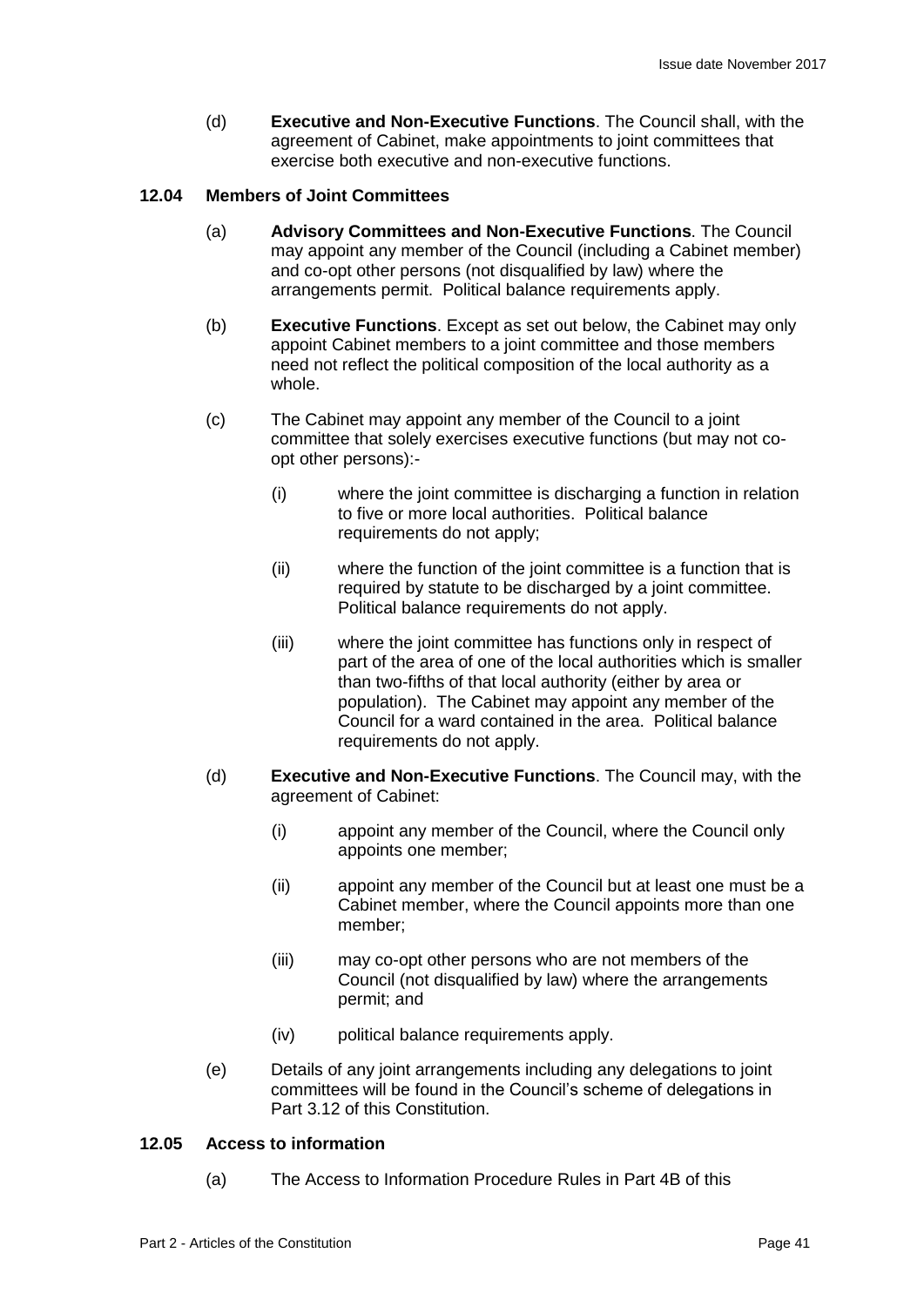Constitution apply.

- (b) If all the members of a joint committee are members of the executive in each of the participating authorities then its access to information regime is the same as that applied to the Cabinet.
- (c) If the joint committee contains members who are not on the executive of any participating authority then the access to information rules in Part VA of the Local Government Act 1972 will apply.

#### **12.06 Delegation to and from other local authorities**

- (a) The Council may delegate non-executive functions to another local authority or, in certain circumstances, the executive of another local authority.
- (b) The Cabinet may delegate executive functions to another local authority or the executive of another local authority in certain circumstances.
- (c) The decision whether or not to accept such a delegation from another local authority shall be reserved to the Council meeting.

#### **12.07 Contracting out**

The Council (in respect of non-executive functions) and the Cabinet (in respect of executive functions) may contract out to another body or organisation functions:

- (a) which may be exercised by an officer and which are subject to an order under section 70 of the Deregulation and Contracting Out Act 1994; or
- (b) under contracting arrangements where the contractor acts as the Council's agent under usual contacting principles, provided there is no delegation of the Council's discretionary decision making.

#### **12.08 Health Joint Arrangements**

- (a) The Council (in respect of non-executive functions) and the Cabinet (in respect of executive functions) may enter into partnership arrangements with NHS bodies under section 75 of the National Health Service Act 2006:
	- (i) for the exercise by the Council of prescribed functions of NHS bodies
	- (ii) for the exercise by NHS bodies of prescribed health-related functions of the Council

if the arrangements are likely to lead to an improvement in the way in which those functions are exercised.

(b) "Health-related functions" are defined in the NHS Bodies and Local Authorities Partnership Arrangements Regulations 2000 SI No 617. Prescribed functions of NHS bodies are widely defined by the NHS Bodies and Local Authorities (Partnership Arrangements, Care Trusts, Public Health and Local Healthwatch) Regulations 2012 no 3094.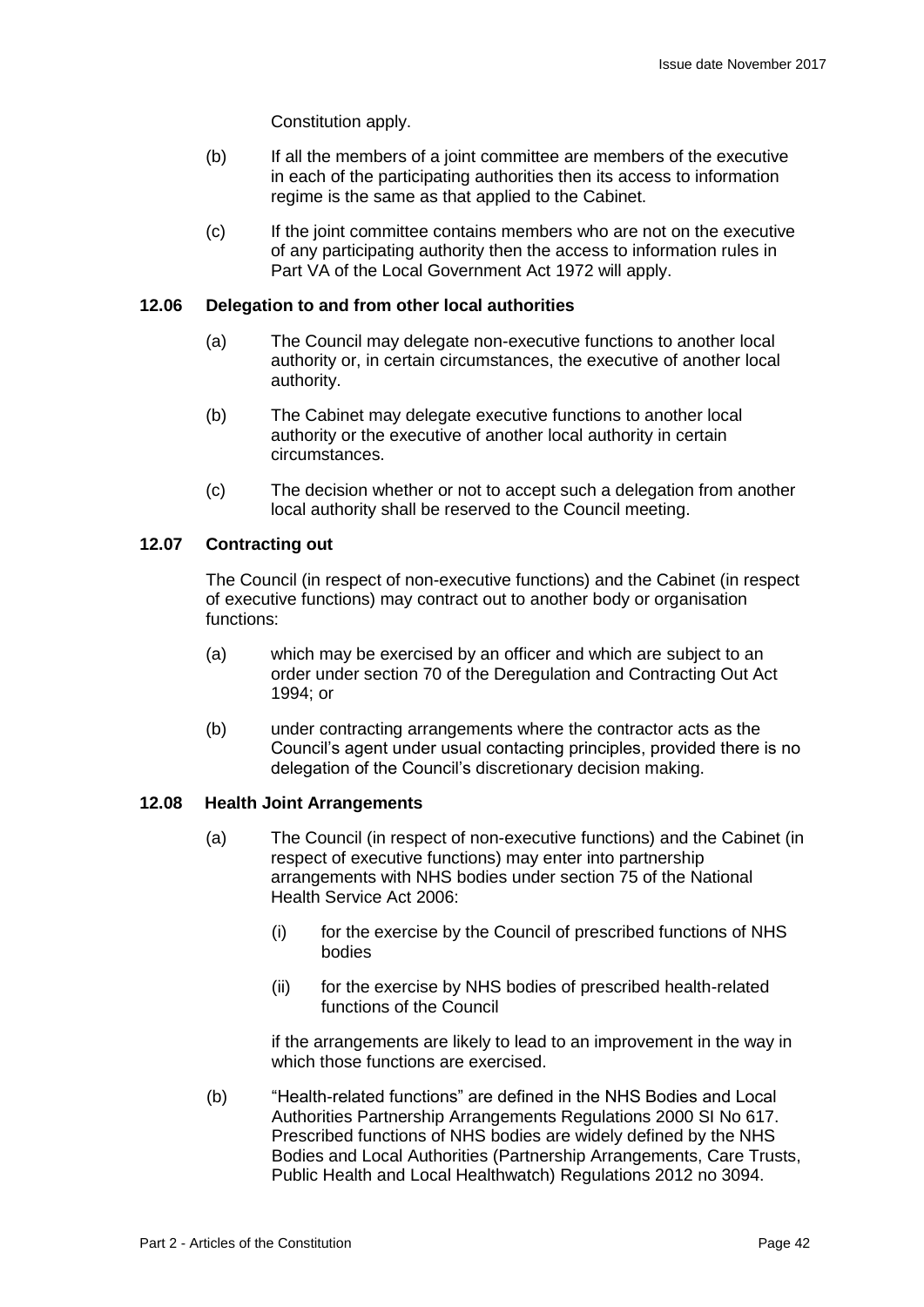Section 75 and the 2000 Regulations define the type of arrangements that can be set up, namely:

- (i) Pooled fund arrangements
- (ii) Delegation of functions lead commissioning
- (iii) Delegation of functions integrated provision

Guidance on these arrangements has been issued as HSC 2000/010: LAC (2000)9.

- (c) Section 256 and 257 National Health Service Act 2006 enable the NHS Commissioning Board and Clinical Commissioning Groups to make payments to a local authority in connection with any social services functions and in respect of any of the local authority's functions which:
	- (i) have an effect on the health of any individuals
	- (ii) have an effect on, or are affected by, any NHS functions, or
	- (iii) are connected with any NHS functions
- (d) Section 76 National Health Service Act 2006 permits local authorities to make payments to NHS bodies in connection with their prescribed functions as set out in the NHS Bodies and Local Authorities (Partnership Arrangements, Care Trusts, Public Health and Local Healthwatch) Regulations 2012 no 3094.
- (e) Details of arrangements entered into by the Council are set out in Part 3.12.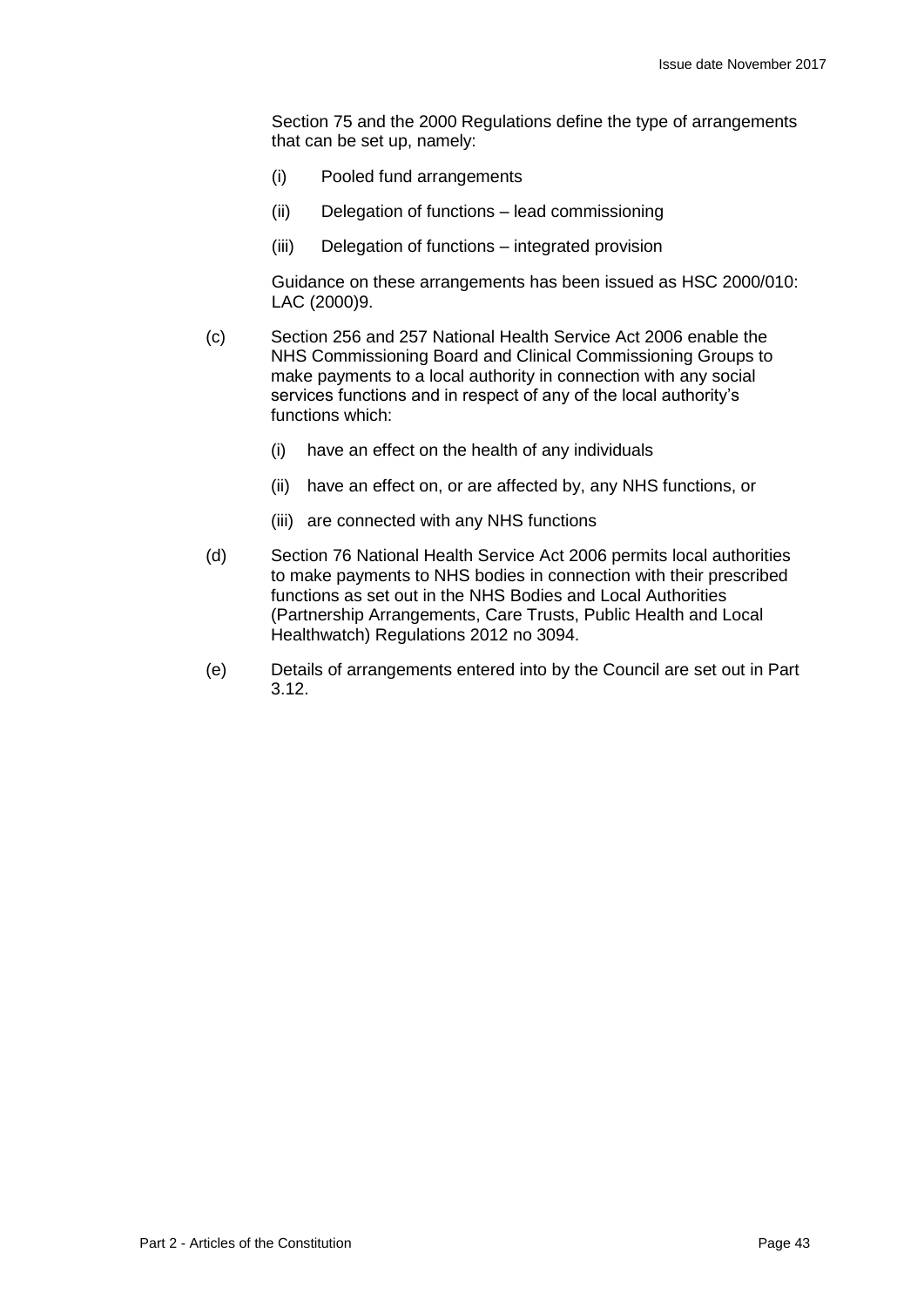## **ARTICLE 13 – OFFICERS**

### **13.01 Management structure**

- (a) **General.** The Council may engage such staff (referred to as officers) as it considers necessary to carry out its functions.
- (b) **Chief Executive**. The Council will appoint a person to be Chief Executive and Head of Paid Service. He/she shall have responsibility for the overall corporate management and operational responsibility (including overall management responsibility for all officers).
- (c) **Other Chief Officers.** The Council will engage persons for the following posts, who will be designated chief officers:

| <b>Chief Officer</b>                               | <b>Functions</b>                                                                                                                                                                                                                                                           |  |
|----------------------------------------------------|----------------------------------------------------------------------------------------------------------------------------------------------------------------------------------------------------------------------------------------------------------------------------|--|
| <b>Director of Resources</b>                       | <b>Financial Services</b><br><b>Human Resources</b><br><b>Business Management</b><br>Audit, Risk & Insurance<br><b>Legal Services</b><br>$\bullet$<br><b>ICT Services</b><br>$\bullet$                                                                                     |  |
| Director of Wellbeing, Care<br>and Learning        | <b>Commissioning and Procurement</b><br>$\bullet$<br>Education<br>$\bullet$<br>Business Management (Wellbeing, Care and<br>Learning)<br><b>Adult Social Care</b><br><b>Children's Social Care</b><br>Resilience, Prevention and Early Intervention<br><b>Public Health</b> |  |
| Director of Investment and<br>Development          | <b>Capital Investment</b><br>$\bullet$<br>Development<br>$\bullet$<br>Development Management<br>$\bullet$<br><b>Fairer Housing</b><br>$\bullet$<br><b>Strategic Property Services</b><br>$\bullet$                                                                         |  |
| <b>Director of Communities</b>                     | <b>Customers, Culture and Skills</b><br>$\bullet$<br><b>Building and Commercial Enterprise</b><br>Highways, Local and Sustainability Services<br><b>Co-operative Communities</b><br><b>Facilities Services and Civic Management</b><br>Tyne and Wear Museums and Archives  |  |
| <b>Assistant Chief Executive</b>                   | Policy, Communications and Performance<br>$\bullet$<br><b>Public Safety and Regulation</b><br>$\bullet$<br><b>Economic Development</b><br>$\bullet$<br><b>Regional Transport</b><br><b>Democratic Services</b><br>$\bullet$                                                |  |
| <b>Assistant Director Legal</b><br><b>Services</b> | Legal Services / Monitoring Officer<br>$\bullet$                                                                                                                                                                                                                           |  |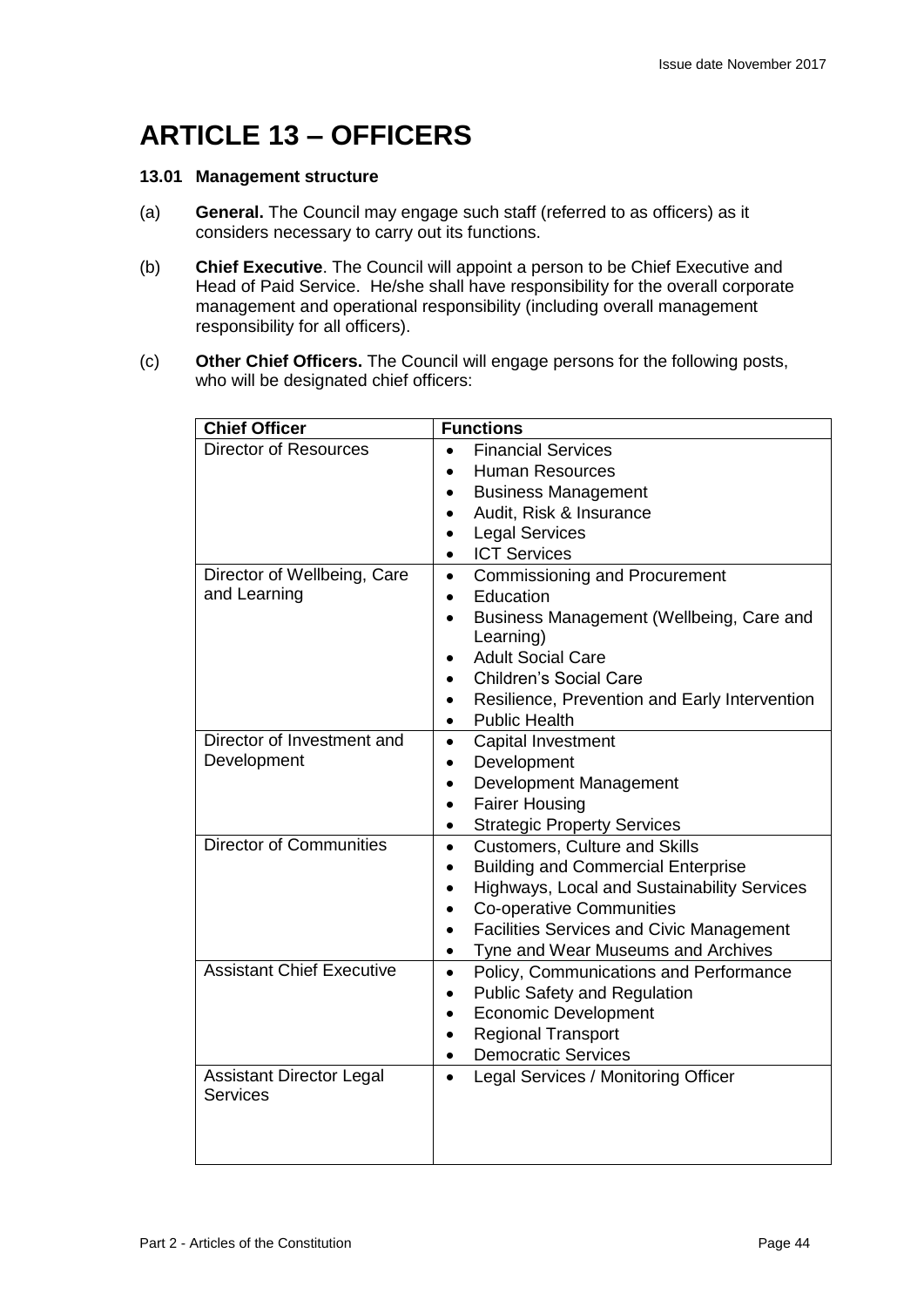## (d) **Head of Paid Service, Monitoring Officer and Chief Financial Officer**.

| <b>Designation</b>           | <b>Post</b>                                        | Legislation                                                          |
|------------------------------|----------------------------------------------------|----------------------------------------------------------------------|
| <b>Head of Paid Service</b>  | <b>Chief Executive</b>                             | Section 4 of the Local<br>Government and Housing<br>Act 1989         |
| <b>Monitoring Officer</b>    | <b>Assistant Director Legal</b><br><b>Services</b> | Sections 5 and 5A of the<br>Local Government and<br>Housing Act 1989 |
| <b>Chief Finance Officer</b> | Director of Resources                              | Section 151 of the Local<br>Government Act 1972                      |

(i) The Council will designate the following posts as shown:

- (ii) Different persons must be designated to these positions except that the Head of Paid Service and the Chief Finance Officer may be the same person (if he/she holds prescribed qualifications).
- (iii) Such posts will have the functions described in Article 13.02–13.04 below.
- (e) **Deputy Monitoring Officer and Deputy Chief Finance Officer**. The Monitoring Officer and the Chief Finance Officer (and not the Council) must appoint a Deputy. The current appointments are shown below:

| <b>Designation</b>                     | <b>Post</b>                                                                      |
|----------------------------------------|----------------------------------------------------------------------------------|
| <b>Deputy Monitoring</b><br>Officer    | Such person as the Monitoring Officer may<br>appoint as deputy from time to time |
| <b>Deputy Chief Finance</b><br>Officer | <b>Assistant Director Finance</b>                                                |

## (f) **Monitoring Officer and Chief Finance Officer - Personal Duties**.

- (i) The duties in respect of the statutory reports by the Monitoring Officer and by the Chief Finance Officer (under sections 5 and 5A of the Local Government and Housing Act 1989 and section 114 of the Local Government Finance Act 1988 respectively) are personal to them, unless they are unable to act owing to absence or illness, in which case the duties are personal to their deputy.
- (ii) Except in respect of the statutory duties referred to in sub-paragraph (i), all references to the Monitoring Officer and the Chief Finance Officer under this Constitution shall include reference to their Deputy and any other officer that they may nominate.
- (g) **Structure**. The Chief Executive will determine and publicise a description of the overall departmental structure of the Council showing the management structure and deployment of officers. This is set out at Part 1.4 of this Constitution.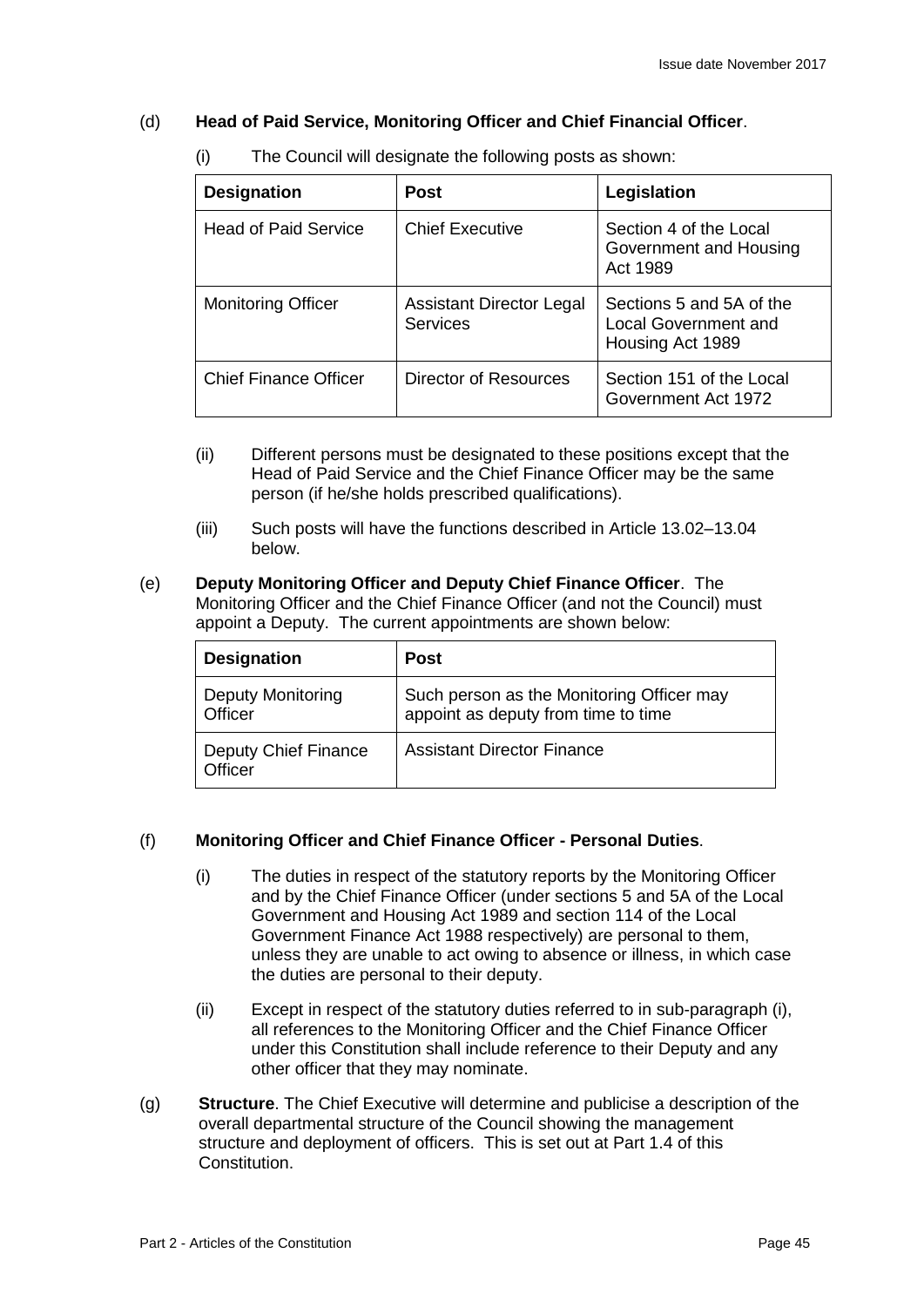## **13.02 Functions of the Head of Paid Service**

(a) **Discharge of functions by the Council**. The Chief Executive will report to Council on the manner in which the discharge of the Council's functions is coordinated, the number and grade of officers required for the discharge of functions and the organisation of officers.

#### **13.03 Functions of the Monitoring Officer**

- (a) **Maintaining the Constitution.** The Monitoring Officer will maintain an up-todate version of the Constitution and will ensure that it is widely available for consultation by members, staff and the public.
- (b) **Ensuring lawfulness and fairness of decision making.** After consulting with the Head of Paid Service and Chief Finance Officer, the Monitoring Officer will report to the full Council (or to the Cabinet in relation to an executive function) if he/she considers that any proposal, decision or omission would give rise to unlawfulness or if any decision or omission has given rise to maladministration. Such a report will have the effect of stopping the proposal or decision being implemented until the report has been considered.
- (c) **Supporting the Standards Committee.** The Monitoring Officer will contribute to the promotion and maintenance of high standards of conduct through provision of support to the Standards Committee.
- (d) **Receiving and assessing complaints that a member has, or may have failed to comply with the Code of Conduct for Members.** The Monitoring Officer will receive written complaints that a member has, or may have failed to comply with the Members' Code of Conduct. The Monitoring Officer will then decide whether a complaint requires investigation.
- (e) **Conducting investigations.** The Monitoring Officer will conduct investigations into matters and make reports or recommendations in respect of them to the Standards Committee. The Monitoring Officer will carry out his/her responsibilities under the Council's Arrangements for dealing with standards allegations against Members under the Localism Act 2011 (contained in Part 5.4G of this Constitution).
- (f) **Granting Dispensations.** The Monitoring Officer may grant dispensations to members and co-opted members from requirements relating to interests set out in the Members' Code of Conduct, so far as not delegated to the Standards Committee.
- (g) **Proper officer for access to information.** The Monitoring Officer will assist the Service Manager Democratic Services to ensure that executive decisions, together with the reasons for those decisions, and relevant officer reports and background papers are made publicly available as soon as possible.
- (h) **Advising whether Cabinet decisions are within the budget and policy framework**. The Monitoring Officer will advise whether decisions of the Cabinet are in accordance with the budget and policy framework.
- (i) **Supporting the Audit Committee**. The Monitoring Officer will contribute to the promotion and maintenance of high standards in audit and governance issues, including the Council's internal control environment, through the provision of support to the Audit Committee.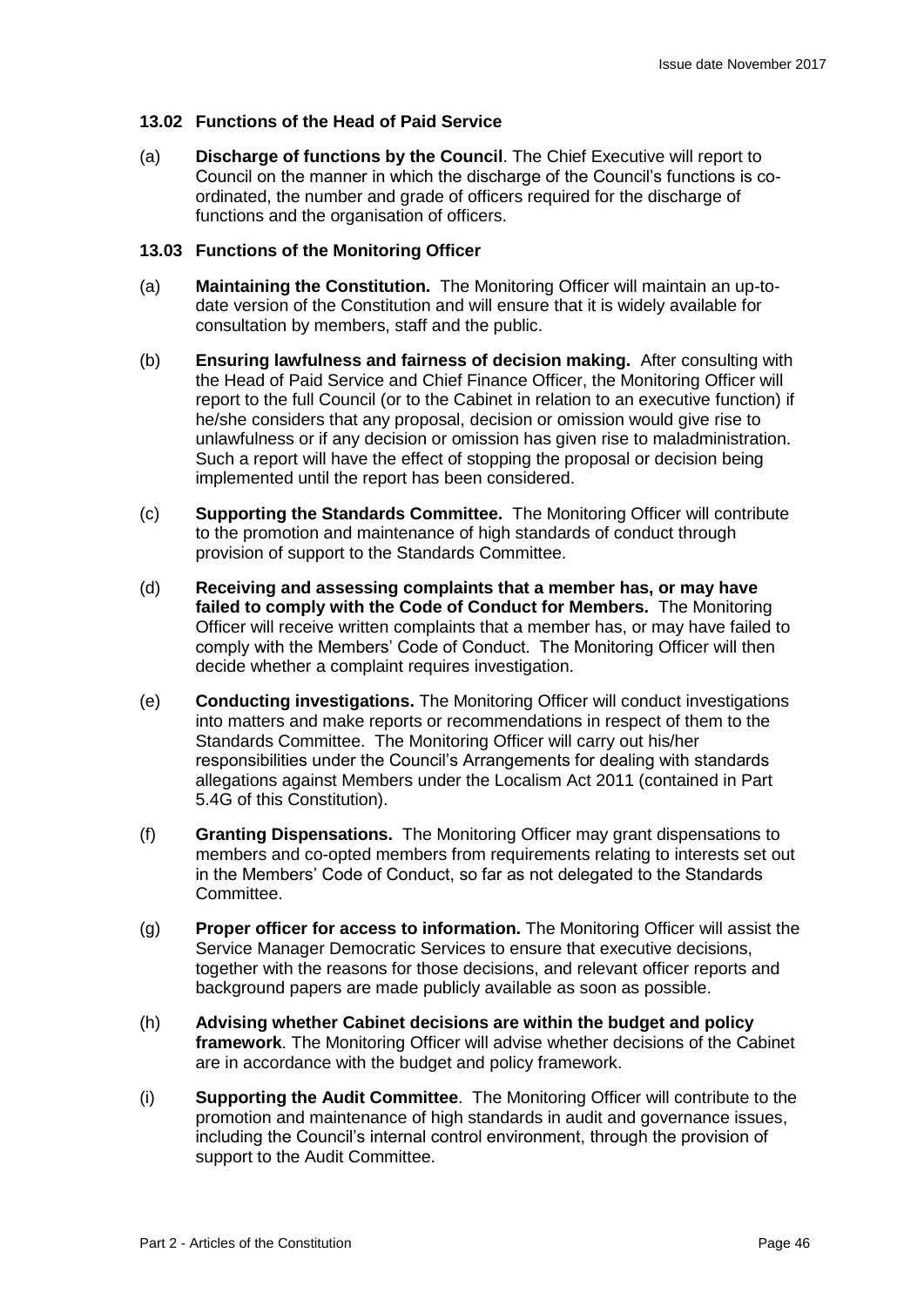(j) **Providing advice.** The Monitoring Officer will provide advice on the scope of powers and authority to take decisions, maladministration, financial impropriety, probity and budget and policy framework issues to all councillors.

#### **13.04 Functions of the Chief Finance Officer**

- (a) **Ensuring lawfulness and financial prudence of decision making.** After consulting with the Head of Paid Service and the Monitoring Officer, the Chief Finance Officer will report to the full Council (or to the Cabinet in relation to an executive function) and the Council's external auditor if he or she considers that any proposal, decision or course of action will involve incurring unlawful expenditure, or is unlawful and is likely to cause a loss or deficiency or if the Council is about to enter an item of account unlawfully.
- (b) **Administration of financial affairs.** The Chief Finance Officer will have responsibility for the administration of the financial affairs of the Council.
- (c) **Contributing to corporate management.** The Chief Finance Officer will contribute to the corporate management of the Council, in particular through the provision of professional financial advice.
- (d) **Supporting the Audit Committee**. The Chief Finance Officer will contribute to the promotion and maintenance of high standards in audit and governance issues, including the Council's internal control environment, through the provision of support to the Audit Committee and by acting as its lead officer.
- (e) **Providing advice.** The Chief Finance Officer will provide advice on the scope of powers and authority to take decisions, maladministration, financial impropriety, probity and budget and policy framework issues to all councillors and will support and advise councillors and officers in their respective roles.
- (f) **Give financial information.** The Chief Finance Officer will provide financial information to the media, members of the public and the community.

#### **13.05 Duty to provide sufficient resources to the Head of Paid Service, Monitoring Officer and Chief Finance Officer**

The Council will provide the Head of Paid Service, Monitoring Officer and Chief Finance Officer with such officers, accommodation and other resources as are in their opinion sufficient to allow their duties to be performed.

#### **13.06 Conduct**

Officers will comply with the Employees' Code of Conduct and the Protocol on Officer/Member Relations set out in Part 5 of this Constitution.

#### **13.07 Employment**

The recruitment, selection and dismissal of officers will comply with the Officer Employment Procedure Rules set out in Part 4H of this Constitution.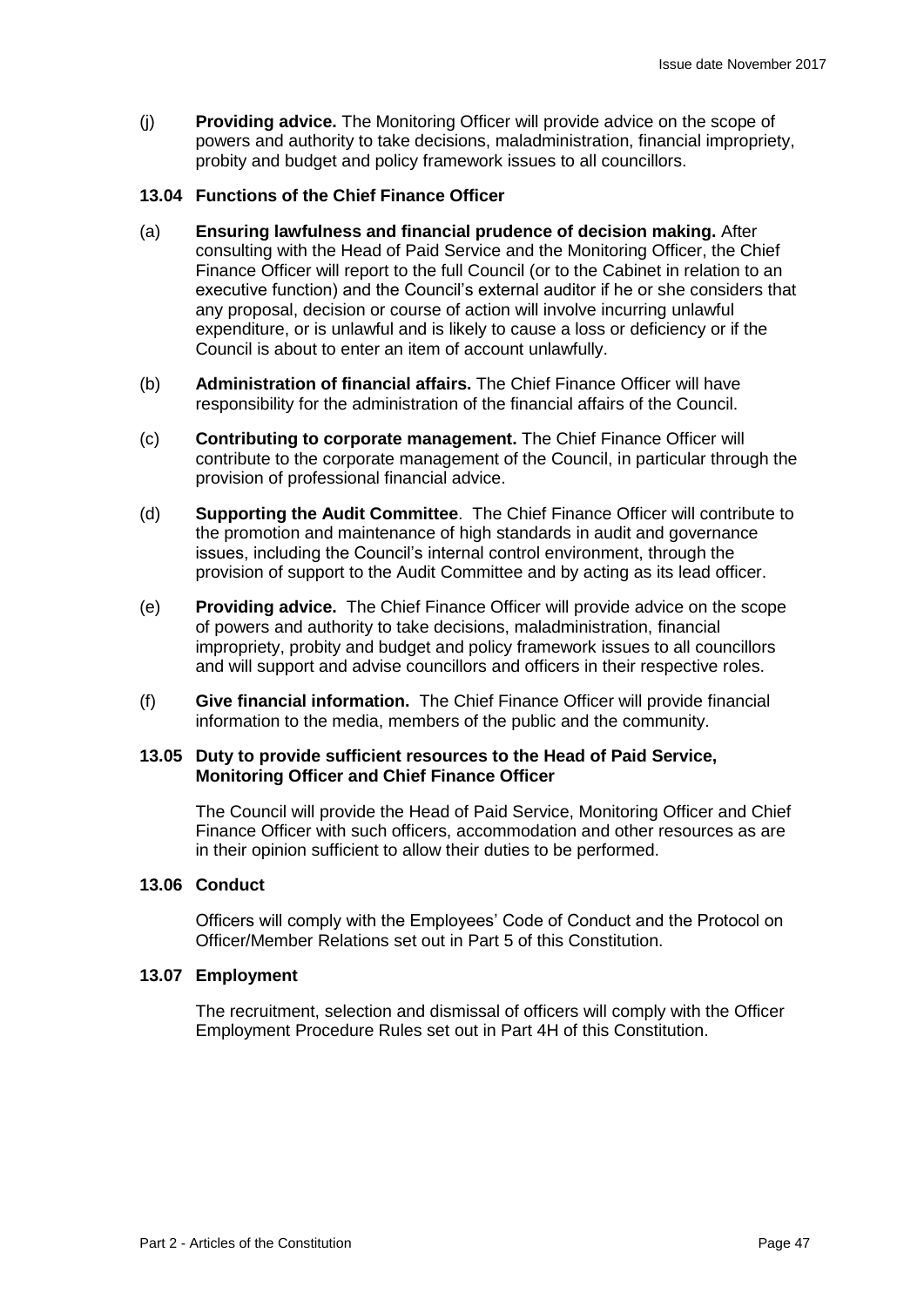## **ARTICLE 14 – DECISION MAKING**

## **14.01 Responsibility for decision making**

The Council will issue and keep up to date a record of what part of the Council or individual has responsibility for particular types of decisions or decisions relating to particular areas or functions. This record is set out in Part 3 of this Constitution.

#### **14.02 Principles of decision making**

- (a) All decisions of the Council will be made in accordance with principles of good decision-making.
- (b) In particular, all decision-makers shall take into account protocols for good decision making (approved by the Council) and guidance issued from time to time by the Head of Paid Service, Monitoring Officer and/or Chief Finance Officer which are contained in Part 3.13 of this Constitution.
- (c) All decision-makers shall act in accordance with the law and this Constitution.
- (d) All decision-makers shall ensure that they seek appropriate professional advice and shall take such advice into account in their decision-making.
- (e) All decision-makers shall ensure that decisions are made after due consideration with councillors, residents, stakeholders and partners.
- (f) All decision makers shall make decisions in accordance with principles of:-
	- (i) reasonableness;
	- (ii) fairness;
	- (iii) proportionality;
	- (iv) respect for human rights;
	- (v) presumption in favour of openness; and
	- (vi) clarity of aims and objectives.

#### **14.03 Types of decision**

#### **Decisions reserved to full Council**.

(a) Decisions relating to the functions listed in Article 4.02 will be made by the full Council and not delegated.

#### **Key decisions**.

- (b) A key decision is an executive decision (whether made by Cabinet, an individual Cabinet member, a delegated officer or another body) which, is likely:
	- (i) to result in the Council incurring expenditure which is, or the making of savings which are, significant having regard to the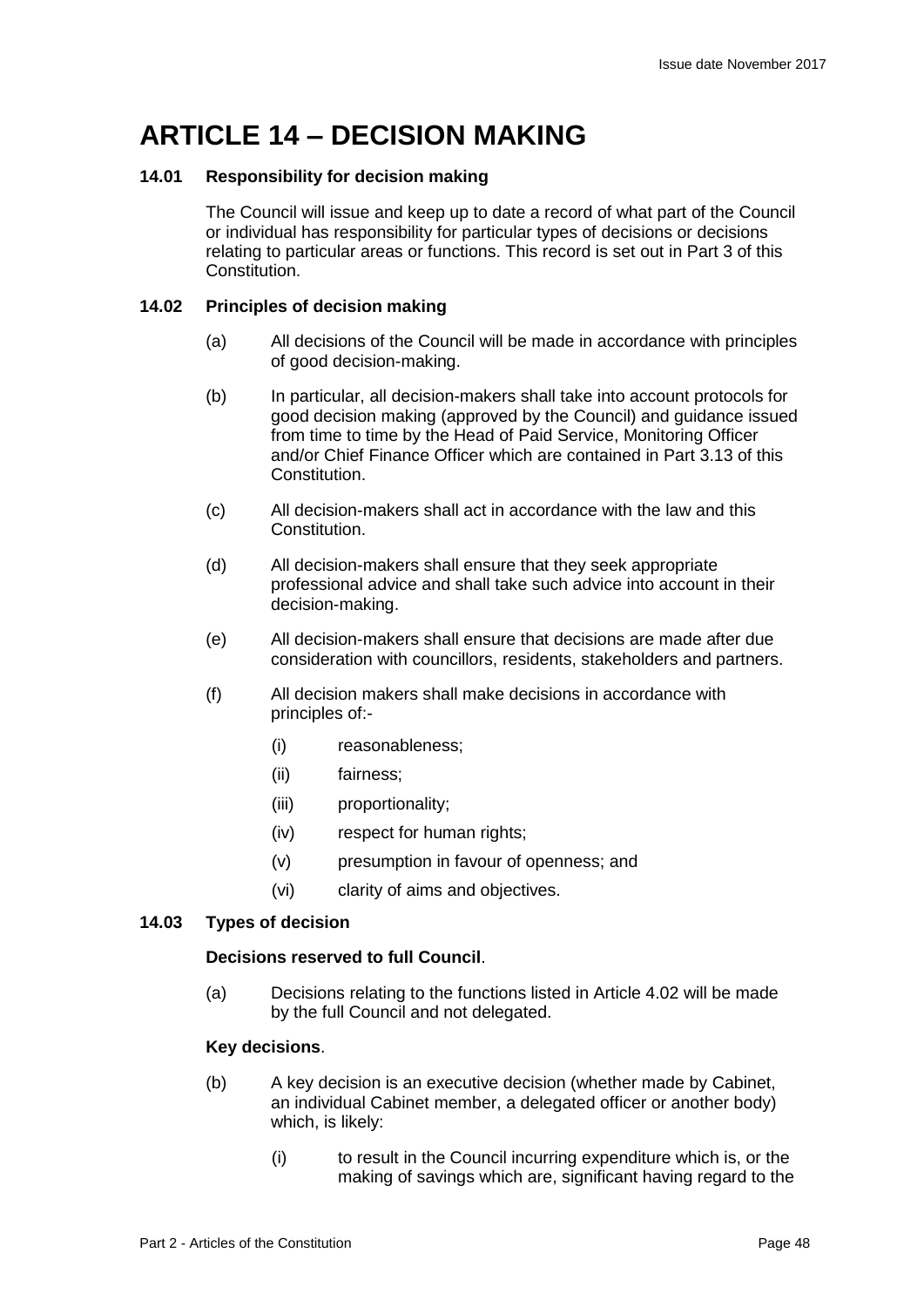Council's budget for the service or function to which the decision relates; or

- (ii) to be significant in terms of its effect on communities living or working in an area comprising two or more wards in the City.
- (c) In determining the meaning of "significant" the decision-maker must have regard to any guidance for the time being issued by the Secretary of State.
- (d) Decision-makers shall also have regard to protocols approved by the Council or guidance issued from time to time by the Head of Paid Service, Monitoring Officer and/or Chief Finance Officer which are contained in Part 7D of this Constitution.
- (e) A decision maker may only make a key decision in accordance with the requirements of the Cabinet Procedure Rules set out in Part 4D of this Constitution and the Access to Information Procedure Rules set out in Part 4B of this Constitution.

#### **14.04 Decision making by the full Council**

Subject to Article 14.08, the Council meeting will follow the Council Procedure Rules set out in Part 4A of this Constitution when considering any matter.

#### **14.05 Decision making by the Cabinet**

Subject to Article 14.08, the Cabinet will follow the Cabinet Procedure Rules set out in Part 4D of this Constitution when considering any matter.

### **14.06 Decision making by scrutiny committees**

Scrutiny committees will follow the Scrutiny Committee Procedure Rules set out in Part 4E of this Constitution when considering any matter.

#### **14.07 Decision making by other committees and sub-committees established by the Council**

Subject to Article 14.08, other Council committees and sub-committees will follow those parts of the Council Procedure Rules set out in Part 4A of this Constitution as apply to them.

#### **14.08 Decision making by Council bodies in a quasi-judicial manner**

- (a) The Council, a councillor or an officer acting as a tribunal or in a quasi judicial manner or determining/considering (other than for the purposes of giving advice) the civil rights and obligations or the criminal responsibility of any person will follow a proper procedure which accords with the requirements of natural justice and the right to a fair trial contained in Article 6 of the European Convention on Human Rights.
- (b) They shall have regard to any protocols approved by the Council or guidance issued from time to time by the Head of Paid Service, Monitoring Officer and/or Chief Finance Officer which are contained in Part 5 of this Constitution.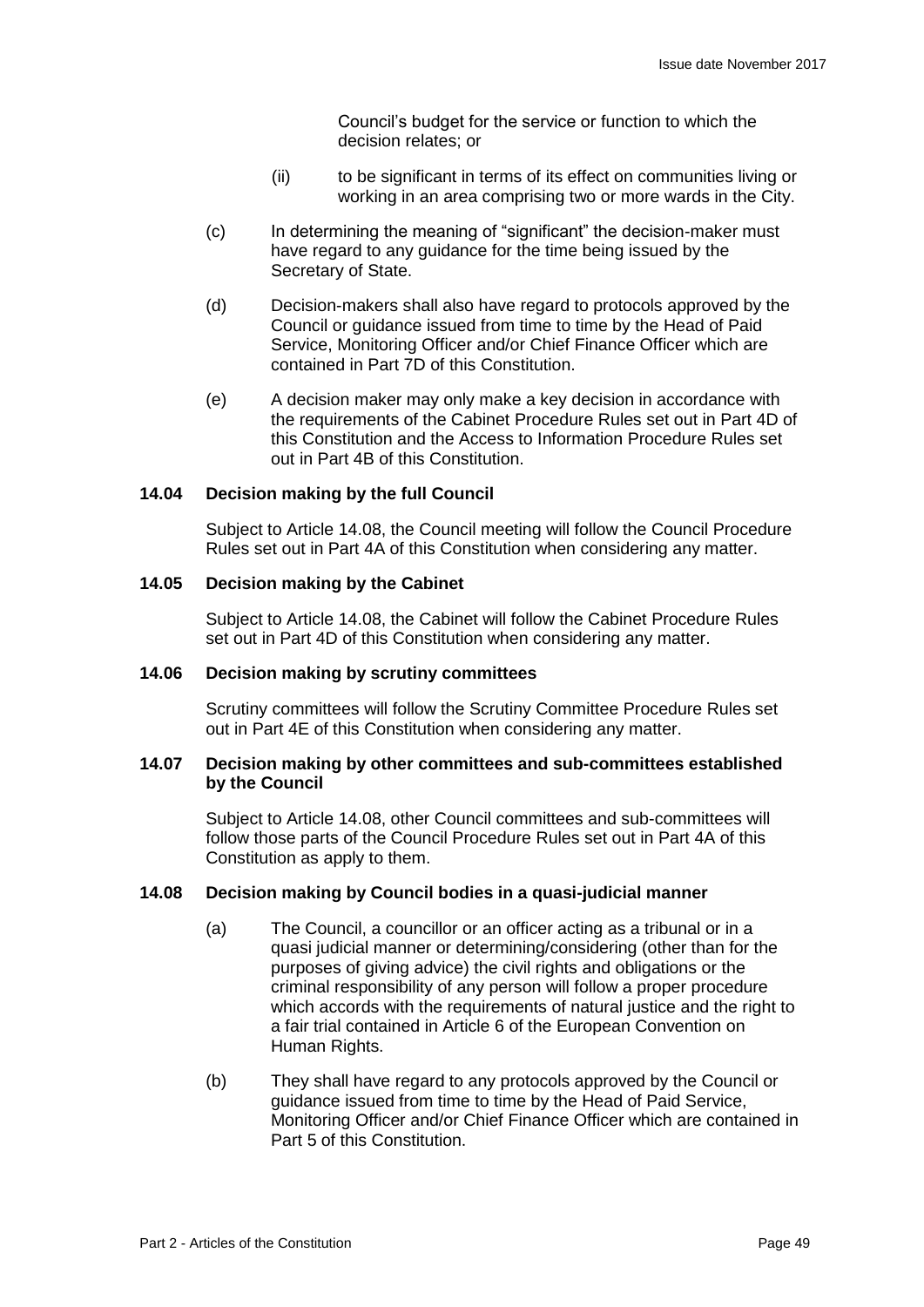## **ARTICLE 15 – FINANCE, CONTRACTS AND LEGAL MATTERS**

## **15.01 Financial management**

The management of the Council's financial affairs will be conducted in accordance with the Financial Regulations set out in Part 4F of this Constitution.

### **15.02 Contracts**

Every contract made by the Council will comply with Financial Regulation 8 (Procurement and Contracts) set out in Part 4F of this Constitution.

## **15.03 Legal proceedings**

The Assistant Director Legal Services is authorised to act in legal proceedings in accordance with the delegations set out in Part 3.13 of this Constitution.

#### **15.04 Authentication of documents**

Authentication of documents on behalf of the Council shall be signed in accordance with the provisions contained in Part 3.13 of this Constitution.

## **15.05 Signing of Contracts**

Contracts shall be signed in accordance with the provisions contained in Financial Regulation 8 contained in Part 4F of this Constitution.

## **15.06 The Council's Common Seal**

The use of the Council's Common Seal shall be regulated in accordance with the provisions contained in the Council Procedure Rules contained in Part 4A of this **Constitution**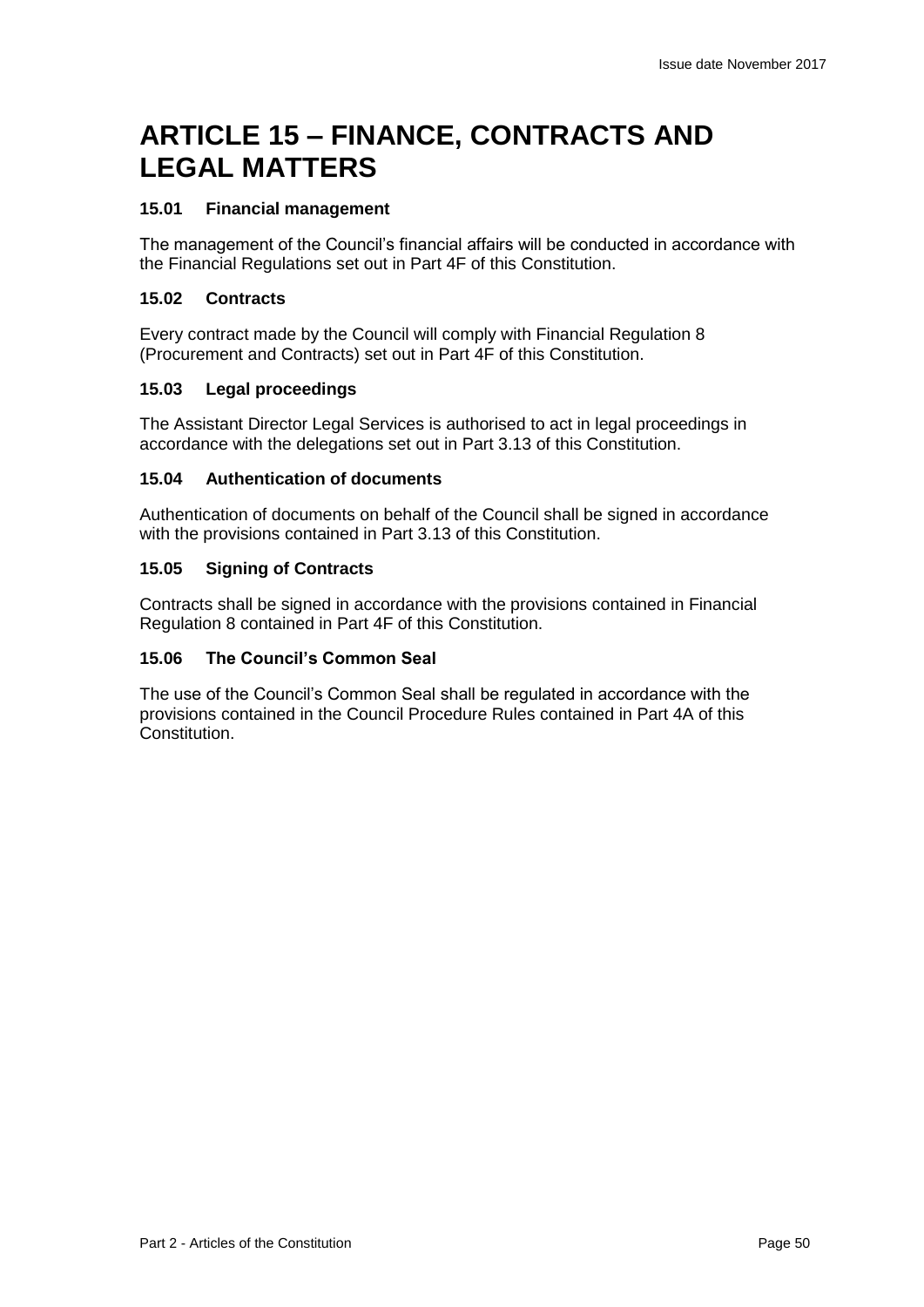## **ARTICLE 16 – REVIEW AND REVISION OF THE CONSTITUTION**

## **16.01 Monitoring and review of the constitution**

- (a) This Charter is a living flexible document which must be under constant review and monitoring to ensure that it contributes to and does not inhibit the Council from achieving its corporate and strategic objectives.
- (b) All members and officers of the Council have a responsibility to participate in this process.

## **16.02 Duty to monitor and review the constitution**

The Constitutional Committee together with the Head of Paid Service, Monitoring Officer, Chief Finance Officer and the Service Manager Democratic Services will monitor and review the operation of the Constitution to ensure that the aims and principles of the Constitution are given full effect.

#### **16.03 Protocol for monitoring and review of constitution by officers**

A key role for the Head of Paid Service, Monitoring Officer, Chief Finance Officer and the Service Manager Democratic Services is to be aware of the strengths and weaknesses of the Constitution adopted by the Council, and to make recommendations for ways in which it could be amended in order better to achieve the purposes set out in Article 1. In undertaking this task they may:

- (i) observe meetings of different parts of the member and officer structure;
- (ii) undertake an audit trail of a sample of decisions;
- (iii) record and analyse issues raised with him/her by members, officers, the public and other relevant stakeholders; and
- (iv) compare practices in this authority with those in other comparable authorities, or national examples of best practice.

## **16.04 Changes to the Constitution**

- (a) **Approval**. Changes to the constitution will only be approved by the full Council after consideration of a report on the proposal by the Constitutional Committee, the Head of Paid Service, the Monitoring Officer, the Chief Finance Officer and/or the Service Manager Democratic Services.
- (b) **Members**. If any member of the Council wishes to propose a change to the constitution, he/she should normally make a proposal to the chair of the Constitutional Committee or the Head of Paid Service, the Monitoring Officer, the Chief Finance Officer and/or the Service Manager Democratic Services.
- (c) **Change from a Leader and Cabinet form of executive.** The Council must take reasonable steps to consult with local electors and other interested persons in the area when drawing up proposals.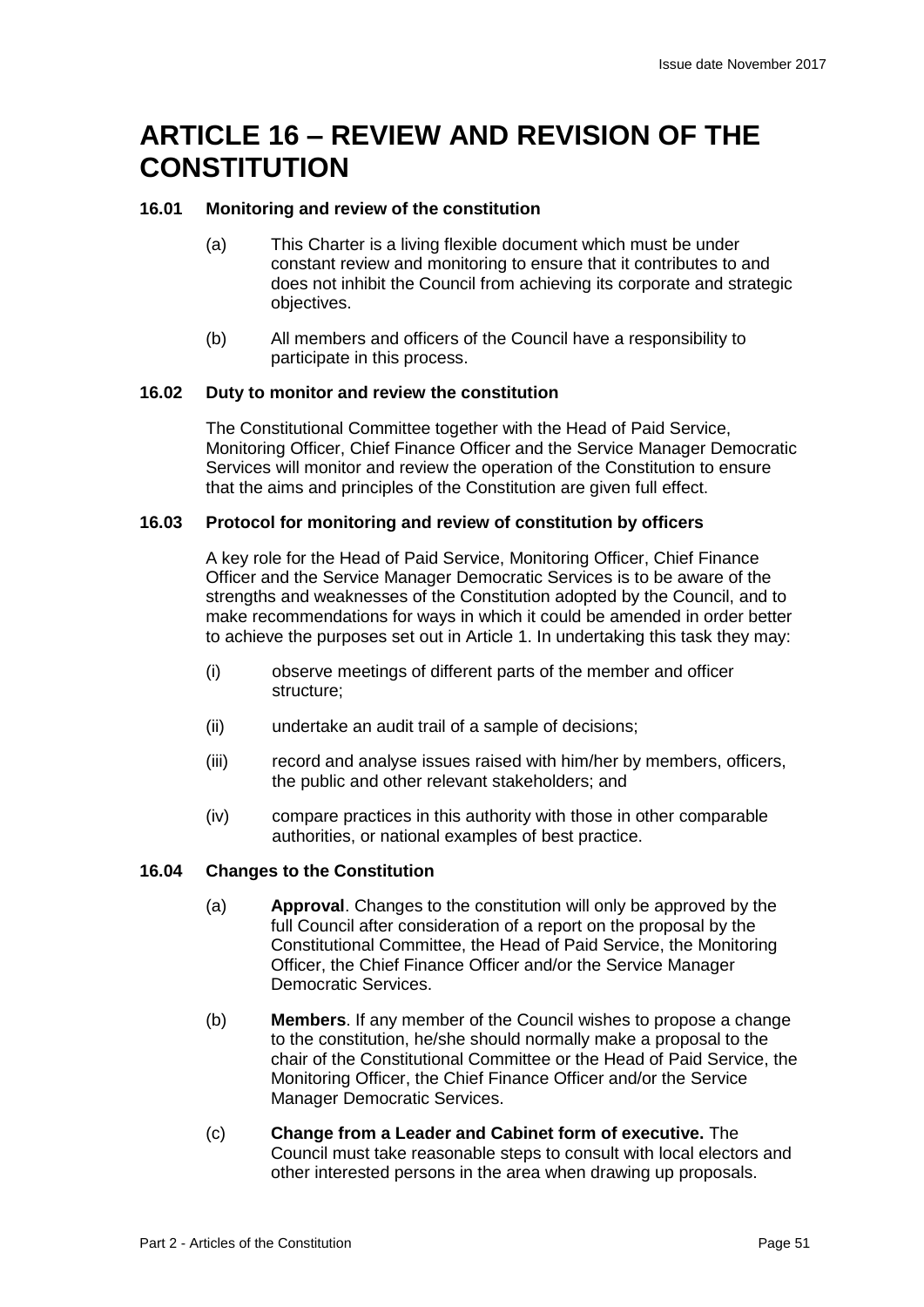### (d) **Definition of "Change"**.

For the purposes of this Article, a change to the Constitution does not include amendments to this document:-

- (i) To give effect to decisions by the Council, the Cabinet, other bodies or officers in accordance with their statutory functions or delegated powers which need to be reflected in the Constitution;
- (ii) To give effect to changes in the law which apply directly to the Council and which need to be reflected in the Constitution; and
- (iii) To make typographical and stylistic corrections or improvements.

The Monitoring Officer shall have authority to make such amendments.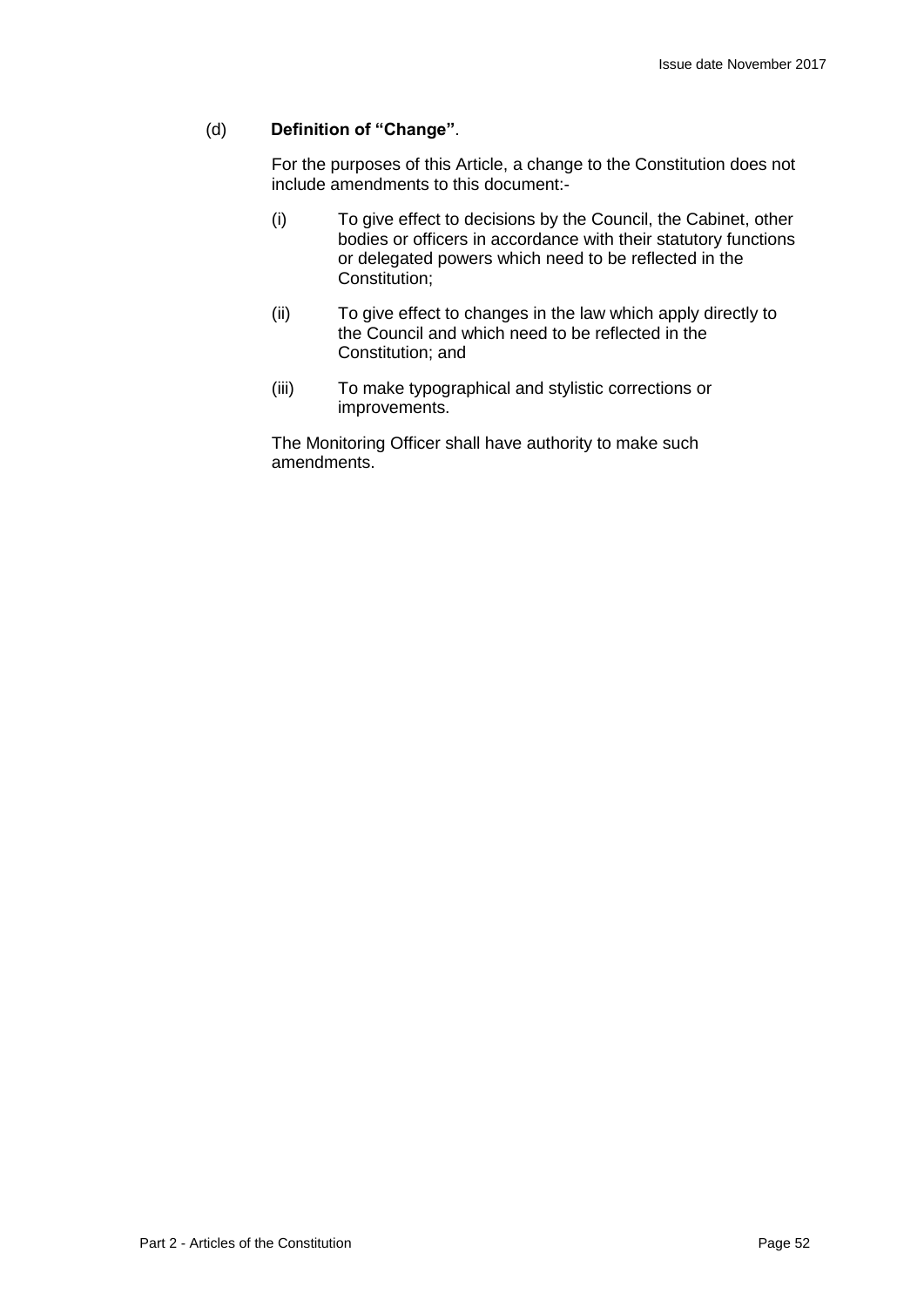## **ARTICLE 17 – SUSPENSION, INTERPRETATION AND PUBLICATION OF THE CONSTITUTION**

## **17.01 Suspension of the Constitution**

- (a) **Limit to suspension**. The Articles of this Constitution may not be suspended. The Rules contained in Part 4 may be suspended to the extent permitted within those Rules and the law.
- (b) **Procedure to suspend**. A motion to suspend any such rules will not be moved without notice unless at least one half of the whole number of members of the body are present. The extent and duration of suspension will be proportionate to the result to be achieved, taking account of the purposes of the Constitution set out in Article 1.

## **17.02 Interpretation**

- (a) The Monitoring Officer or Deputy Monitoring Officer will interpret this Constitution when asked to do so and/or when he/she considers it necessary to do so.
- (b) This is without prejudice to the responsibility of the Lord Mayor, the Sheriff and Deputy Lord Mayor, or other person chairing meetings of the full Council to make decisions, give rulings or interpret the Council Procedure Rules.
- (c) All such decisions, rulings or interpretations shall be made:-
	- (i) to give overriding effect to any legal provision that applies to the Council; and
	- (ii) to give effect to the purposes of the constitution contained in Article 1 and other principles contained in this Constitution.
- (d) All such decisions, rulings or interpretations shall be final and, in particular, those made by the Lord Mayor, the Sheriff and Deputy Lord Mayor, or other person chairing meetings of the full Council shall not be challenged at the meeting of the Council.

## **17.03 Publication**

- (a) The Assistant Director Legal Services will offer an electronic copy or a printed copy of this Constitution to each member of the Council upon delivery to him/her of that individual's declaration of acceptance of office on the member first being elected to the Council.
- (b) The Assistant Director Legal Services will also offer an electronic copy or a printed copy of any amendments to this Constitution to each member of the Council as soon as reasonably possible after the amendments are made.
- (c) The Assistant Director Legal Services will provide an electronic copy or a printed copy of this Constitution and any amendments to this Constitution to the Chief Executive, all Directors, the Monitoring Officer, the Chief Finance Officer and the Council's external auditors.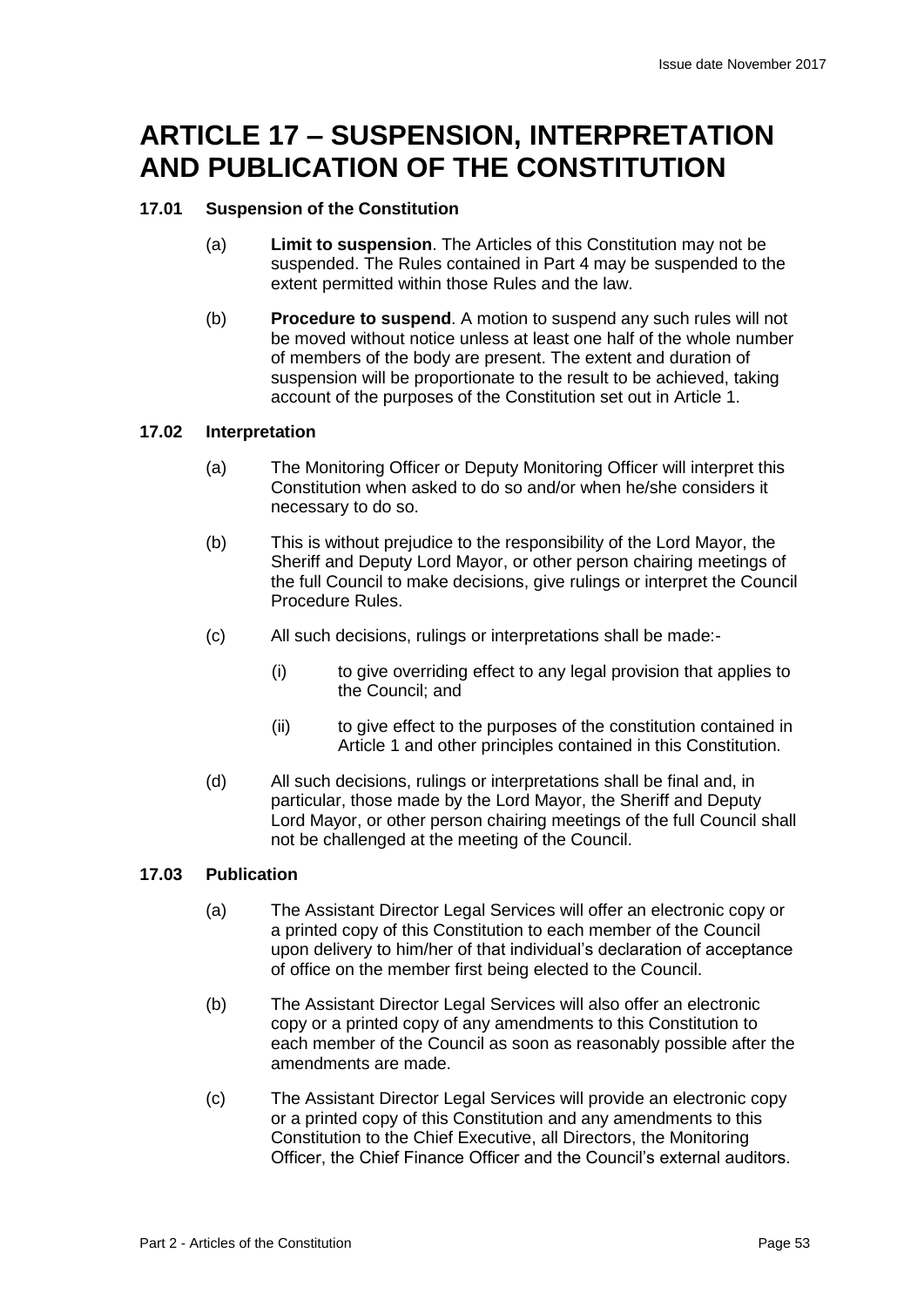- (d) The Assistant Director Legal Services will ensure that copies of this Constitution and any amendments are available for inspection at council offices, libraries and other appropriate locations, and can be purchased on payment of a fee of £50.
- (e) The Assistant Director Legal Services will ensure that a copy of this Constitution and any amendments can be viewed electronically on and downloaded from the Council's Internet and Intranet.